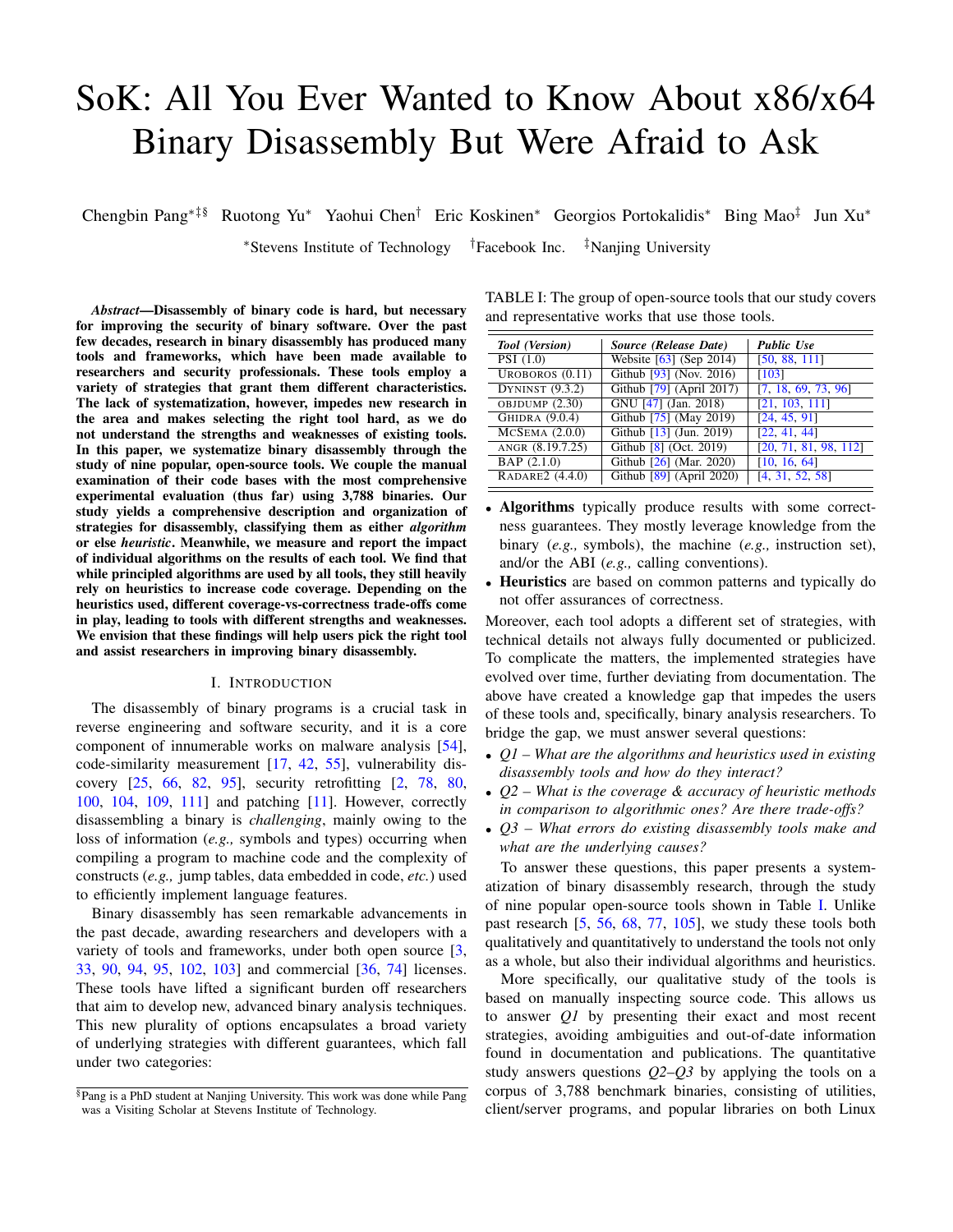and Windows systems (see Table  $IV$ ). To evaluate the tools in terms of coverage and accuracy, we built an analysis framework based on LLVM, GCC, the Gold Linker, and Visual Studio to automatically collect the ground truth while building the corpus. We evaluate the tools by individually measuring different disassembly phases to quantify the effectiveness of the strategies employed. Our evaluation presents the degree of use, precision, and pitfalls of each component of each tool.

By systematically dissecting and evaluating the tools, we were able to make new observations that amend or complement prior knowledge. Our major observations include: (1) For better coverage, mainstream tools incorporate heuristics in nearly every phase of disassembly. These heuristics are heavily used in disassembling real-world binaries and, without them, the tools cannot provide practical utility in many tasks. (2) Heuristics typically cannot provide correctness assurances and lead to various errors, particularly when encountering complex constructs. Moreover, previous works may have overestimated the reliability of those heuristics. For instance, a recent study [5] (unintentionally) overstated the accuracy of linear sweep because many benchmarks containing data-in-code were not considered. (3) Tools may share the same group of algorithms and heuristics, however, they organize and combine them differently, leading to different accuracy-coverage trade-offs. (4) Tools have different strengths across different tasks. For instance, commercial tools are better at recovering instructions but open source tools can better identify cross-references.

Contributions: Our main contributions are as follows:

- We present a thorough systematization of binary disassembly from the perspective of algorithms and heuristics. To our knowledge, this is the first research that can answer *Q1*–*Q3*.
- We developed a compiler-based framework for automated end-to-end collection of ground truth for binary disassembly. We used it to compose a benchmark data set for assessing binary disassembly tools. The framework and benchmarks are available at https://github.com/junxzm1990/x86-sok.
- We present, to our knowledge, the most comprehensive evaluation of open-source disassembly tools. Our analysis unveils the prevalence of heuristics, their contribution to disassembly, and shortcomings.
- We make new observations and improve the understanding of binary-disassembly strategies and tools. We envision that these insights will facilitate future research in the area of disassembly and drive improvements in existing tools.

## II. SCOPE OF SYSTEMATIZATION

#### *A. Functionality*

In general, binary disassembly can involve different tasks based on the context of use. This work focuses on tasks that relate to binary-software security. Table II classifies popular security works and summarizes the information each class needs to recover from binary code. Our study accordingly concentrates on the disassembly aspects of providing them:

Disassembly is the process of recovering the assembly instructions of a binary. Perfect disassembly separates data from TABLE II: Popular solutions of binary security and the information the solutions need from binary disassembly. "Inst", "CFG", "Func", and "Xrefs" respectively mean legitimate instructions, control flow graph, functions, and cross references.

| Category                     | <b>Solutions &amp; Required Information</b> |                        |  |  |  |
|------------------------------|---------------------------------------------|------------------------|--|--|--|
| <b>Vulnerability Finding</b> | [25, 34, 97]                                | Inst, CFG, Func, Xrefs |  |  |  |
| Control Flow                 | [37, 80, 100, 108, 109, 111]                | Inst, CFG, Func        |  |  |  |
| Integrity                    | [19, 38, 51, 72, 85, 87, 99]                |                        |  |  |  |
| Code Layout                  | [28, 53, 60, 104]                           | Inst, CFG, Func, Xrefs |  |  |  |
| Randomization                | [61, 65, 78, 106, 109]                      |                        |  |  |  |
| <b>Execute-only Code</b>     | [21, 110]                                   | Inst, CFG              |  |  |  |
| Legacy-code Patching         | [11, 101, 102, 103]                         | Inst, CFG, Func, Xrefs |  |  |  |
| Code Similarity              | [14, 17, 40, 42, 55, 57, 82]                | Inst, CFG, Func        |  |  |  |
| Measurement                  | [15, 29, 30, 43, 62, 70, 83]                |                        |  |  |  |
| Software Fault Isolation     | [38, 39, 67, 107]                           | Inst, CFG, Func        |  |  |  |
| Software De-bloating         | [46, 86, 92]                                | Inst, CFG, Func        |  |  |  |

code regions and correctly identifies the instructions that were emitted by the compiler or introduced by the developer.

Symbolization determines cross-references (*xrefs* for short) or precisely, numeric values in the binary that are references of other code or data objects. Depending on the location of the reference and the location of the target, there are four types of xrefs: code-to-code (c2c), code-to-data (c2d), data-to-code (d2c), and data-to-data (d2d).

Function Entry Identification locates the entry points of functions. A special but important case is the *main* function. CFG Reconstruction re-builds the control flow graph (CFG) of a binary program. We consider direct control transfers, indirect jumps/calls, tail calls, and non-returning functions.

#### *B. Targeted Binaries*

Similarly to the majority of the works we study, we focus on binaries with the following key properties: (1) They have been produced with mainstream compilers and linkers; (2) Binaries may include hand-written assembly; (3) They have not been obfuscated; (4) We do not assume symbol availability, *i.e.,* binaries are stripped; (5) We only consider X86/X64 binaries. The majority of effort in prior works has focused on such binaries, owing to the popularity of the architectures; (6) They run on Linux or Windows operating systems.

## *C. Targeted Tools*

Our systematization is based on study of disassembly tools. We use five criteria to select tools: (1) They are designated for disassembly or have an independent module for disassembly. (2) They can do automated disassembly without user interactions. (3) They are open source tools so that we can study their implemented strategies. (4) They have unique strategies that are not fully covered by other tools. (5) They can run our targeted binaries to support our quantitative evaluation.

Following the above criteria, we selected 9 tools, as listed in Table I. We also looked at JakStab [59], RetDec [32], and BinCat  $[12]$  but excluded them in the study because  $(1)$ JakStab cannot run our benchmark binaries due to a parsing error (https://github.com/jkinder/jakstab/issues/9); (2) RetDec aims for de-compilation; it uses preliminary strategies for disassembly, which are all covered by other tools we selected; (3) BinCat requires user interactions to do disassembly. The disassembly results vary upon different user interactions.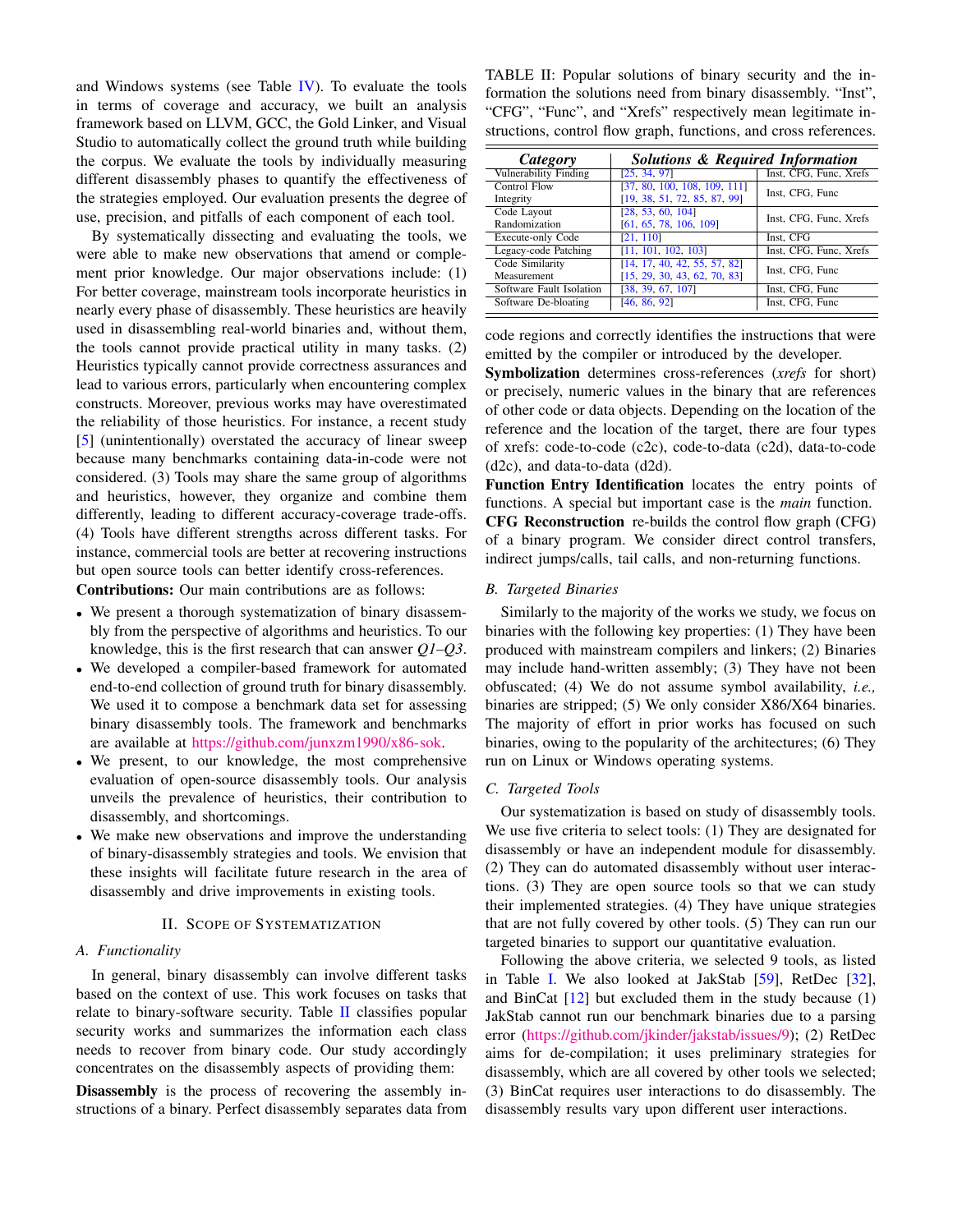| Alg.           |                           | <b>Algorithms &amp; Heuristics</b>                                                 | <b>Goals</b>  | <b>Tools</b>                        |
|----------------|---------------------------|------------------------------------------------------------------------------------|---------------|-------------------------------------|
|                |                           | (1) Start from code addresses with symbols                                         | Code accuracy | OBJDUMP, PSI, UROBOROS              |
|                | Linear                    | Continuous scanning for instructions                                               | Code coverage | OBJDUMP, PSI, UROBOROS              |
| Disassembly    | Sweep                     | Skip bad opcodes                                                                   | Code accuracy | OBJDUMP                             |
|                |                           | Replace padding and re-disassembly                                                 | Code accuracy | PSI                                 |
|                |                           | Exclude code around errors                                                         | Code accuracy | <b>UROBOROS</b>                     |
|                |                           | (2) Follow control flow to do disassembly                                          | Code accuracy | DYNINST, GHIDRA, ANGR, BAP, RADARE2 |
|                | Recursive                 | (3) Start from program entry, main, and symbols                                    | Code accuracy | DYNINST, GHIDRA, ANGR, BAP, RADARE2 |
|                | Descent                   | Sy Function entry matching                                                         | Code coverage | DYNINST, GHIDRA, ANGR, BAP, RADARE2 |
|                |                           | <b>C</b> Linear sweep code gaps                                                    | Code coverage | ANGR                                |
|                |                           | Disassembly from targets of xrefs                                                  | Code coverage | GHIDRA, RADARE2                     |
|                |                           | (4) Exclude data units that are floating points                                    | Xref accuracy | ANGR                                |
|                |                           | <b>S</b> Brute force operands and data units                                       | Xref coverage | UROBOROS, MCSEMA, GHIDRA, ANGR      |
|                |                           | <b>O</b> Pointers in data have machine size                                        | Xref accuracy | UROBOROS, MCSEMA, GHIDRA, ANGR      |
|                |                           | Alignment of pointers in data                                                      | Xref accuracy | UROBOROS, MCSEMA, GHIDRA            |
| Symbolization  | <b>Xrefs</b>              | <b>ID</b> Pointers in data or referenced by other xrefs can be non-aligned         | Xref coverage | GHIDRA, ANGR                        |
|                |                           | References to code can only point to function entries                              | Xref accuracy | <b>GHIDRA</b>                       |
|                |                           | <b>B</b> Enlarge boundaries of data regions                                        | Xref coverage | GHIDRA, ANGR                        |
|                |                           | Address tables have minimal size of 2                                              | Xref accuracy | <b>GHIDRA</b>                       |
|                |                           | <b>S</b> Exclude pointers that may overlap with a string                           | Xref accuracy | MCSEMA, GHIDRA                      |
|                |                           | While scanning data regions, use step-length based on type inference               | Xref accuracy | ANGR                                |
|                | <b>MAIN</b>               | (5) Identify main based on arguments to __libc_start_main                          | Func coverage | ANGR, BAP                           |
| Function Entry | Function                  | Identify main using patterns in _start/_scrt_common_main_seh                       | Func coverage | DYNINST, RADARE2                    |
|                |                           | (6) Identify function entries based on symbols                                     | Func coverage | DYNINST, GHIDRA, ANGR, BAP, RADARE2 |
|                |                           | 1 Identify function entries based on exception information                         | Func coverage | <b>GHIDRA</b>                       |
|                | General                   | (8) Identify function entries based on targets of direct calls                     | Func coverage | DYNINST, GHIDRA, ANGR, BAP, RADARE2 |
|                | Function                  | <b>9</b> Identify function entries by resolving indirect calls                     | Func coverage | GHIDRA, ANGR                        |
|                |                           | <b>B</b> Identify function entries based on prologues/decision-tree                | Func coverage | DYNINST, GHIDRA, ANGR, BAP, RADARE2 |
|                |                           | <sup>1</sup> Consider begins of code discovered by linear scan as function entries | Func coverage | ANGR                                |
|                |                           | (10) Use VSA to resolve jump table targets                                         | CFG accuracy  | DYNINST, GHIDRA, ANGR               |
|                | Indirect                  | <b>20</b> Follow patterns to determine jump tables                                 | CFG accuracy  | DYNINST, GHIDRA, RADARE2            |
|                | Jump                      | <b>D</b> Discard jump tables with index bound larger than a threshold              | CFG accuracy  | GHIDRA, ANGR, RADARE2               |
|                |                           | Restrict the depth of slice for VSA                                                | Efficiency    | DYNINST, ANGR                       |
|                | Indirect Call             | (11) Identify targets based on constant propagation                                | CFG coverage  | GHIDRA, ANGR                        |
| CHC            |                           | $(12)$ Consider a jump to the start of another function as a tail call             | CFG accuracy  | DYNINST, ANGR                       |
|                |                           | <b>23</b> Determine tail call based on distance between the jump and its target    | CFG accuracy  | RADARE2                             |
|                |                           | 24 A tail call and its target cross multiple functions                             | CFG accuracy  | <b>GHIDRA</b>                       |
|                | Tail Call                 | <b>3</b> Tail calls cannot be conditional jumps                                    | CFG accuracy  | GHIDRA, ANGR                        |
|                |                           | A tail call tears down its stack                                                   | CFG accuracy  | DYNINST, ANGR                       |
|                |                           | A tail call does not jump to the middle of a function                              | CFG accuracy  | ANGR                                |
|                |                           | <sup>28</sup> Target of a tail call cannot be target of any conditional jumps      | CFG accuracy  | ANGR                                |
|                |                           | (13) Identify system calls or library functions that are known non-returning       | CFG accuracy  | DYNINST, GHIDRA, ANGR, BAP, RADARE2 |
|                | Non-returning<br>Function | $(14)$ Identify functions with no ret and no tail calls that return                | CFG accuracy  | DYNINST, ANGR, RADARE2              |
|                |                           | (15) Identify functions that always call non-returning functions                   | CFG accuracy  | <b>BAP</b>                          |
|                |                           | 29 Detect non-returning functions based on fall-through after the call-sites       | CFG accuracy  | <b>GHIDRA</b>                       |

## III. ANALYSIS OF TOOLS

To understand the strategies employed in today's binary disassembly tools, we studied 9 representative examples in Table I. These tools have varying popularity and cover nearly all publicly known techniques in binary disassembly [105].

Our investigation is primarily based on studying source code, instead of solely relying on available documentation and publications. Source code reflects the exact semantics of the strategies applied, protecting us from ambiguities in the documents. Also, many tools have evolved over time and their corresponding documentation and publications are out-of-date.

The rest of this section presents our findings, summarized in Table III. We assign a number to each *algorithm* and *heuristic*, respectively placing it within a ring  $(e.g., \mathbb{Q})$  or disc  $(e.g., \mathbb{Q})$ .

## *A. Algorithms and Heuristics in Disassembly*

The disassembly strategies we study fall into two broad and well-known classes: linear sweep and recursive descent.

Linear Sweep [OBJDUMP, PSI, UROBOROS]: Linear sweep continuously scans pre-selected code ranges and identifies valid instructions  $(①)$ , exploiting the rationale that modern assemblers tend to layout code successively to reduce the binary's size. In general, a linear sweep strategy can be described by *how it selects sweep ranges* and *how it handles errors during scanning*. As such, we summarize algorithms according to these two aspects.

All tools in this class follow OBJDUMP to select code regions for sweep: they process code ranges specified by symbols in the . symtab and . dynsym sections  $(1)$ , followed by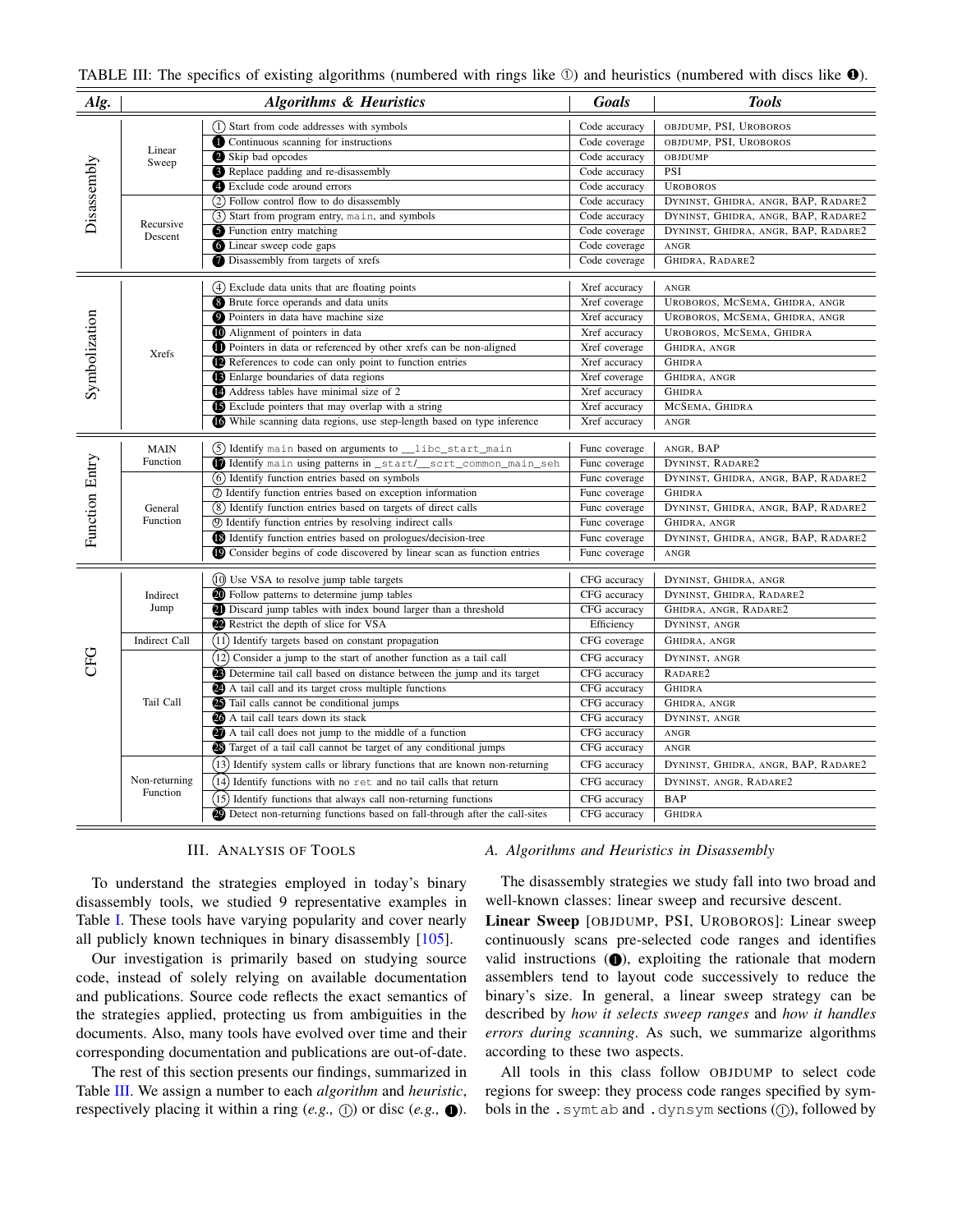

Fig. 1: Error-handling by PSI. Part (a) and part (b) respectively show the handling of bad opcode and invalid control transfers. Part (c) is an invalid control-transfer from BinUtils that PSI should handle but the actual implementation does not.

remaining gaps in the code sections. In a general sense, these ranges comprehensively encapsulate legitimate instructions.

Various heuristics are used for error detection and handling. OBJDUMP deems invalid opcodes as errors, skips a byte, and resumes scanning  $(2)$ . Beyond invalid opcodes, PSI considers control transfers to non-instructions as errors. Furthermore, PSI has more sophisticated error-handling as shown in Fig. 1. Upon a bad opcode, PSI traces backwards from the erroneous instruction to a non-fall-through control transfer (unconditional jump, indirect jump, or return) and identifies padding after that control transfer. Replacing the padding with nop instructions, PSI then re-runs linear-sweep for re-disassembly  $\Theta$ ). When encountering an invalid control transfer, the public version of PSI only handles cases where the transfer part is correct but code around the target contains errors. Specifically, it checks the code around the target, seeks a preceding instruction that starts with zero, and finally identifies a further preceding nonfall-through control transfer and its following padding. Again, PSI will replace the padding with nop instructions and rerun linear-sweep. UROBOROS follows a similar idea as PSI. But instead of re-disassembly, UROBOROS simply excludes the code around the error locations  $(4)$ .

The design of PSI can handle cases like the one in Fig. 1(c). Its implementation, however, is too restrictive for high effectiveness. For instance, the public version of PSI only considers zero-started padding and cannot correct the error in Fig. 1(c). To sum up, linear sweep aggressively scans all possible code

and hence, maximizes the recovery of instructions. However, it can run into errors due to data-in-code. To address errors, existing tools rely on heuristics for correction, which are less comprehensive and can have limited utility (§ IV-B1).

Recursive Descent [DYNINST, GHIDRA, ANGR, BAP, RADARE2]: Recursive descent starts with a given code address and performs disassembly following the control flow  $(2)$ . Strategies in this category usually consist of three components: (1) how to select code addresses, (2) how to resolve control flow, and (3) how to handle the code gaps left by recursive disassembly. Accordingly, we summarize the existing tools based on the three components.

All the tools we study consider the program entry and available symbols as code addresses for recursive disassembly  $(3)$ ). These addresses are, in principle, known to be safe. Further, ANGR, BAP, DYNINST and RADARE2 also discover the main function and the details are covered in § III-C.

When encountering direct control transfers, the tools expand the disassembly to the targets. However, to handle indirect control transfers, different tools adopt different approaches. We will cover the details in  $\S$  III-D. Another challenging part of control flow is to determine non-returning functions. Related details are also discussed in § III-D.

As indirect control flows are (formally and practically) undecidable, recursive descent often leaves behind code gaps. Our evaluation in  $\S$  IV-B1 shows that recursive disassembly alone can miss 49.35% of the code on average. As such, existing tools incorporate heuristics to enlarge code coverage, which inevitably jeopardizes correctness guarantees. The most common heuristic, used by ANGR, DYNINST, RADARE2, BAP, and GHIDRA, searches for function entry points in the code gaps based on common function prologues / epilogues or pre-trained decision-tree models  $[9]$  ( $\bigcirc$ ). On finding a function entry, the tools will consider it as a new starting point for recursive disassembly. According to our evaluation (§ IV-B3), function-entry matching on average identifies 17.36% of all the functions, leading to a 31.55% increase of code coverage.

Beyond function matching, existing tools also use heuristics that are more aggressive. ANGR performs linear sweep on the code gaps and recursive disassembly on legitimate instructions ( $\odot$ ). In case of errors, ANGR skips the current basic block and moves to the next bytes. This linear scan increases the code coverage of ANGR by around 8.20%. However, it will misidentify data as code (*e.g.,* Listing 2 in Appendix G). GHIDRA includes targets of xrefs in recursive descent  $(①)$ . This strategy discovers 4.33% more code coverage. However, the xrefs are mostly collected with heuristics, which can lead to errors like Listing 3 in Appendix G.

In summary, strict recursive descent ensures correctness but often produces insufficient coverage. To expand code coverage, existing tools incorporate many aggressive heuristics that undermine the correctness guarantees (§ IV-B1).

#### *B. Algorithms and Heuristics in Symbolization*

Symbolization identifies numerical values in the binary that are actually references to code or data objects. Tools generally follow the workflow in Fig. 2.

Constant Operand and Data Unit Extraction [ANGR, GHIDRA, UROBOROS, MCSEMA]: These tools start by identifying numerical values that are potential pointers. They search through all instructions to identify constant operands and scan the non-code regions to find data units  $\circled{O}$ . As identification of constant operands is trivial, we omit the details and focus on data units. In general, a data unit is composed of consecutive *n*-bytes at an aligned address. However, different tools have varying choices of *n*, alignment, and non-code regions:

• All tools assume that a data unit's size is the same as the machine size, *i.e.,* 4 bytes in 32-bit and 8 bytes in 64-bit binaries  $(①)$ . This assumption, however, is not always true. Listing 4 in Appendix G shows a jump table with 4-byte entries from a 64-bit binary. In such cases, the assumption about a data unit's size can mislead symbolization in tools that do not otherwise handle jump tables (*e.g.,* UROBOROS).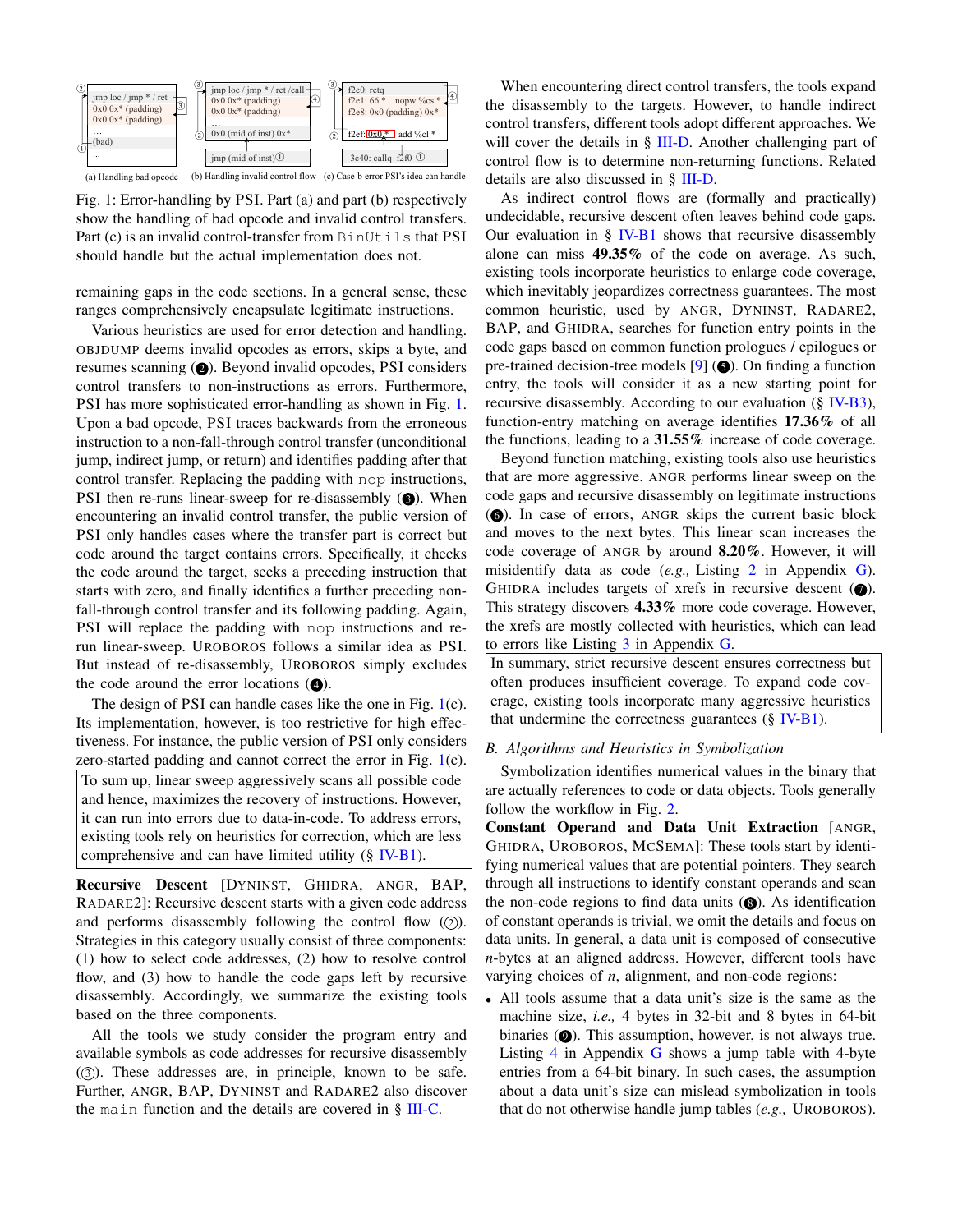

Fig. 2: A general workflow of symbolization.

- UROBOROS and MCSEMA use machine-size alignment  $(①)$ . GHIDRA assumes a 4-byte alignment unless a data unit is the target of another xref. In the latter case, GHIDRA has no alignment requirement  $(①)$ . ANGR enforces no alignment requirement  $(1)$  due to observations of unaligned pointers [101]. Our evaluation shows that the choice of alignment is a coverage-accuracy trade-off: around 600 pointers are saved at non-aligned addresses while the no alignment assumption leads to nearly 60% of ANGR's false positives.
- Besides data segments, GHIDRA and ANGR also search for data units from non-disassembled code regions.

Data Unit Type Inference [ANGR, GHIDRA]: In operand extraction, ANGR and GHIDRA infer the types of data units when possible. ANGR identifies memory loads from data units. If the loaded values flow to floating-point instructions, ANGR marks the data units as floating points. This inference is in general reliable as it follows data flow. GHIDRA uses a more aggressive strategy: given a constant operand "pointing" to a data unit, GHIDRA considers the data unit to be the start of a string if it is followed by a sequence of ASCII/Unicode bytes and a null-byte. Otherwise, GHIDRA deems the data unit to be a pointer if the value inside meets the following conditions: (*1*) the value is at least 4096; (*2*) the value is an address of an instruction or an address in a non-code region; (*3*) if the value is an address of an instruction in a known function, the instruction must be the function entry  $(Q)$ ; (4) if the value is a data address, the address cannot overlap another typed data unit. GHIDRA's type inference has no correctness assurance.

Code-to-Code and Code-to-Data Xrefs [ANGR, GHIDRA, UROBOROS, MCSEMA]: For each constant operand, ANGR, UROBOROS, and MCSEMA seek to symbolize it as a code pointer, checking whether the operand refers to a legitimate instruction. Beyond, GHIDRA has two extra rules: (*1*) the operand cannot be a value in {[0-4095], 0xffff, 0xff00, 0xffffff, 0xff0000, 0xff0000, 0xffffffff, 0xffffff00, 0xffff0000, 0xff00000}; (*2*) the instruction being referred to must be a function entry (if the function was known)  $(2)$ . We measured heuristic  $\bullet$  with 3,788 binaries. We discover thousands of pointers to the middle of functions (*e.g.,* pointers for try-catch in exception handling), showing that heuristic  $\bullet$  is unsound.

For a constant operand that cannot be a code pointer, the tools attempt to symbolize it as a data pointer, checking if the operand refers to a legitimate data location. In the checking process, ANGR enlarges the boundaries of a data region by

1,024 bytes and GHIDRA adopts a similar idea  $(6)$  because many pointers are dereferenced with an offset. This strategy indeed benefits coverage (*e.g.,* Listing 6 in Appendix G). It, however, also introduces errors like Listing 5 in Appendix G. Recall that GHIDRA leverages xrefs to aid recursive descent  $(\S \text{ III-A})$ . When a constant operand is symbolized as a xref to a non-disassembled code region, GHIDRA recursively disassembles that region. If GHIDRA runs into errors like bad opcodes and invalid control transfers, it rolls back the disassembly.

Address Table [ANGR, GHIDRA, UROBOROS, MCSEMA]: Beyond constant operands, these tools also symbolize the noncode regions by locating *address tables*: a group of consecutive data units that are pointers. In general, determining address tables depends on the choice of table size and the rules to classify a data unit as a pointer. GHIDRA considers 2 as the minimal size of an address table  $(4)$  and the others consider 1. While the choice of GHIDRA helps more accurately identify grouped pointers like function tables, it misses many individual pointers, leading to false negatives. With regard to determining pointers, all tools follow the approaches as we previously discussed. After the initial generation of address tables, ANGR, MCSEMA and GHIDRA also apply refinements:

- ANGR excludes table entries that are floating points  $(4)$ ).
- MCSEMA excludes table entries that may overlap with a string  $(6)$ . When a piece of data can be both a pointer and a string, MCSEMA prefers string. As we will discuss below, ANGR uses an opposite strategy.
- GHIDRA excludes table entries that point to the middle of recovered functions. GHIDRA also excludes table entries that overlap with strings or cut into other pointers. Finally, GHIDRA splits an address table when adjacent entries have a distance larger than 0xffffff.
- Given an entry to non-disassembled code, GHIDRA expands the recursive descent using the aforementioned approach.

ANGR uses a special strategy when brute-force searching data regions. Given a location, ANGR *in turn* checks whether the data inside is a pointer, a ASCII/Unicode string, or an arithmetic sequence. If any type matches, ANGR jumps over the typed bytes and then resumes the search  $(6)$ . This strategy incurs many false negatives like Listing 7 in Appendix G.

Overall, there is a lack of algorithmic solutions to symbolization. Today's tools incorporate a multitude of heuristics, striving for a coverage-correctness balance.

*C. Algorithms and Heuristics in Function Entry Identification*

Most tools use separate strategies to identify the entry of main versus the entries of other functions. As such, we first discuss main, followed by the other types of functions.

Main Function [DYNINST, ANGR, BAP, RADARE2]: To locate it, ANGR and BAP analyze the \_start function and,

1 48 c7 c7 e2 e0 40 00 mov \$0x40e0e2,%rdi ;main 2 ff 15 ce 48 05 00 \*\* callq \_\_libc\_start\_main

Listing 1: Call to \_\_\_libc\_start\_main in \_start.

following calling conventions, infer the first argument passed by \_start to \_libc\_start\_main ( $($ 5 $)$ ). Take Listing 1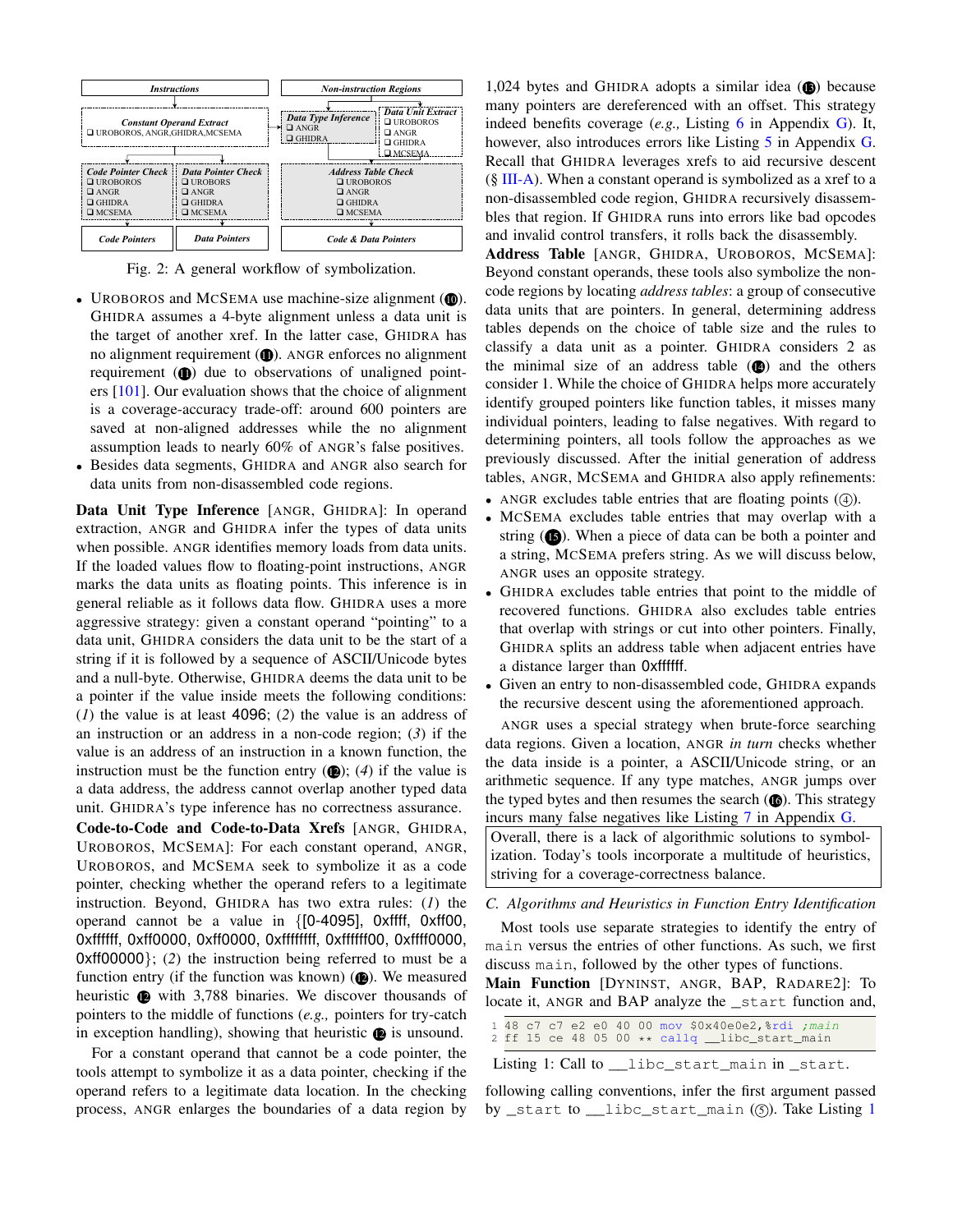as an example. ANGR and BAP locate the instruction at line 1 and deem the immediate operand (0x40e0e2) to be the address of main. As \_\_libc\_start\_main is a standard interface, ANGR and BAP ensure correctness. RADARE2 and DYNINST search architecture-specific patterns near the call to \_\_libc\_start\_main to get the address of main (17). DYNINST finds the instruction right before the call and extracts the immediate operand; RADARE2 searches the address after a fixed sequence of raw bytes (*e.g.,* 48 c7 c7 in Fig. 1). For Windows binaries, RADARE2 seeks a pattern in \_\_scrt\_common\_main\_seh as it does for Linux binaries to locate main. Other tools do not particularly find main.

General Functions [DYNINST, GHIDRA, ANGR, BAP, RADARE2]: To identify the entries of non-main functions, these tools adopt a hybrid approach that consists of three parts: *(1)* The tools seek symbols remaining in the .symtab and .dynsym sections to determine known-to-be-good functions  $(6)$ . (Only) GHIDRA considers the .eh\_frame section to identify functions that have unwinding information  $(7)$ . As mandated by X86-64 ABI, modern compilers (*e.g.,* LLVM and GCC) keep unwinding information for every function. As we illustrate in  $\S$  IV-B3, this way GHIDRA can identify nearly all function entries, but (surprisingly) it does not use exception information when handling Windows binaries.

*(2)* All tools consider targets of direct calls to be function entries  $(8)$ , while ANGR and GHIDRA additionally resolve certain indirect calls to determine more function entries  $(③)$ . Finally, DYNINST, GHIDRA, ANGR and RADARE2 include targets of tail calls as function entries (see  $\S$  III-D).

*(3)* All tools use pattern-based approaches to further recover functions ( $\circledR$ ). GHIDRA, ANGR and RADARE2 find function entries based on common prologues (or epilogues); DYNINST (by default) and BAP find function entries with pre-trained decision-tree models  $[9]$ . As we will present in § IV-B3, this pattern-based approach is heavily used and indeed identifies many functions. However, it is very sensitive to architectures, optimizations, and compiler specifics.

ANGR adopts an extra aggressive approach: during linear scan over code gaps left by recursive descent, it treats the begin of each identified code piece as a new entry  $(\circled{1})$ . This method improves the coverage but incurs many errors  $(\S$  IV-B3).

To sum up, the identification of function entry mostly uses hybrid approaches, mixing algorithms and heuristics.

# *D. Algorithms and Heuristics in CFG Reconstruction*

CFG reconstruction consists of many tasks. We focus on the challenging ones: resolving indirect jumps/calls, detecting tail calls, and finding non-returning functions. Direct jumps/calls are not discussed as they are easily derivable after disassembly. Indirect Jumps [DYNINST, GHIDRA, ANGR, RADARE2]: From our benchmark binaries (Table  $IV$ ), we observed three types of indirect jumps: (1) jump tables [23] (compiled from switch-case and if-else statements); (2) indirect tail calls (indirect calls optimized as tail calls); and (3) handwritten ones (*e.g.*, long imp and other cases in Glibc [48]).



Fig. 3: Handling of jump tables by RADARE2.



Fig. 4: Jump table resolution in DYNINST and GHIDRA. The *upper* half of Sub-Fig. 4a shows a jump table from Gold Linker. *Lower* half of Sub-Fig. 4a and Sub-Fig. 4b respectively illustrate how DYNINST and GHIDRA resolve the jump table.

RADARE2 only handles jump tables, by searching four types of patterns shown in Fig.  $3$  ( $\omega$ ). Consider Type-1 jump table as an example: encountering a jump table of this type, RADARE2 searches an indirect jump in the format of jmp [base + reg  $\star$  size] and a cmp/sub instruction in the preceding basic block. On finding the two items, RADARE2 deems base as the base address and the constant operand in cmp/sub as the upper bound of the index. If that upper bound exceeds 512, RADARE2 discards the jump table  $(\mathbf{Q})$ . The strategies of RADARE2 are highly sensitive to compiling configurations and are less effective with resolving jump tables (§ IV-B4).

DYNINST also only handles jump tables, using a hybrid approach shown in Fig. 4a. It performs backward slicing from the target. In the sliced area, if the first memory read (after simplification) has the format of  $[CONST + reg * size]$ (20), DYNINST deems the indirect jump to be a jump table, respectively using CONST and reg as the base address and index. Starting from the index, DYNINST performs backwards slicing again up to 50 assignments  $[35]$  ( $\circled{2}$ ) or the function entry. In this slice, DYNINST uses a simplified Value Set Analysis (VSA) to gather value bounds along the flow of the index (and its aliases)  $(10)$ .

GHIDRA first considers an indirect jump to be a jump table and resolves it with a strategy shown in Fig. 4b. In the current function, GHIDRA seeks a single path that defines both the base address and the index  $(\circled{a})$ . Along the path, GHIDRA tracks the propagation of the base and index to identify their value bounds. Instead of using a full VSA, GHIDRA considers restrictions by variable types, conditional jumps, and and instructions. Similar to RADARE2, GHIDRA discards jump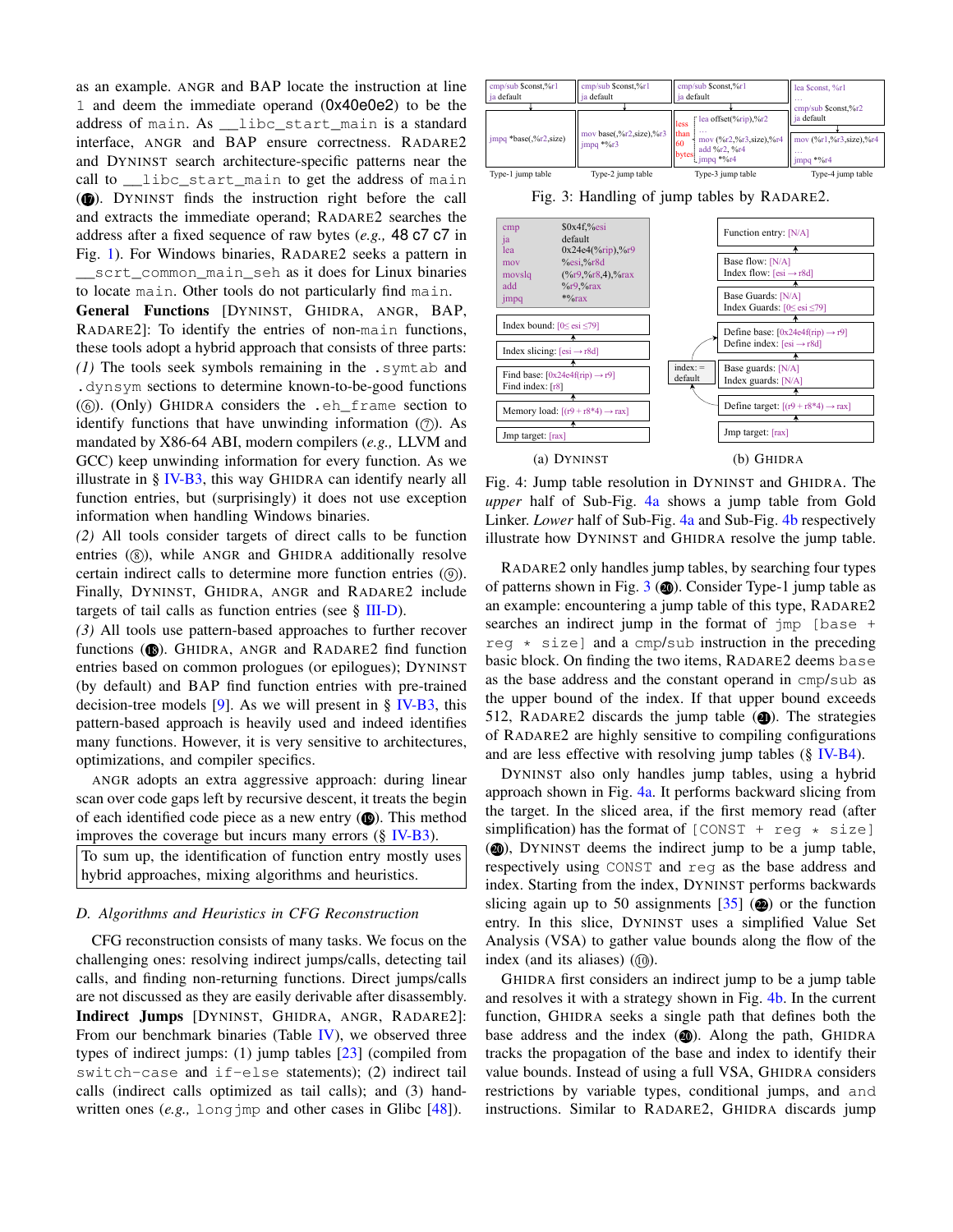tables with an index bound over  $1024$  ( $\circled{1}$ ). If GHIDRA cannot resolve the jump table, it will consider the indirect jump as an indirect call and perform analysis that we will discuss shortly.

ANGR, given an indirect jump, considers the operand as a source and runs backwards slicing. In the sliced area, ANGR uses full-scale VSA to identify possible targets  $($ <sub>( $)$ </sub>). However, the public version of ANGR restricts the slicing to at most three levels of basic blocks (22), trading utility for efficiency. ANGR also adopts heuristic  $\bullet$  with a very large threshold: 100,000. In summary, tools employ various heuristics to resolve indirect jumps. These heuristics, mostly derived for accuracy, introduce fewer errors but have limited coverage (§ IV-B4).

Indirect Calls [GHIDRA, ANGR]: GHIDRA finds targets of indirect calls based on constant propagation  $(1)$ ). It tracks the intra-procedure propagation of constants from immediate operands, the LEA instructions, and global memory. Once a constant flows to an indirect call, GHIDRA takes the constant as a target. ANGR also uses constant propagation  $(1)$  to handle indirect calls but only considers the current basic block. Tail Calls [RADARE2, ANGR, DYNINST, GHIDRA]: For efficiency, function calls at the end of procedures are often optimized as jumps (*i.e., tail calls*). Tools adopt different strategies to detect tail calls.

RADARE2 uses a simple heuristic to determine tail calls: the distance between a jump and its target exceeding a certain threshold  $(2)$ . This heuristic exploits the insight that different functions are usually apart. However, it is hard to pick a threshold that is both effective and accurate.

GHIDRA determines a jump as a tail call if the code between the jump and its target spans multiple functions  $(2)$ . The heuristic can lead to both false positives due to discontinuous functions and false negatives due to unrecognized functions. GHIDRA further excludes conditional jumps from consideration  $(2)$ , preventing the detection of 21.6% of the tail calls.

DYNINST takes a sophisticated strategy. It considers a jump as a tail call if the target is the start of a known function  $(12)$ ). Otherwise, DYNINST checks two rules to determine a tail call: (*1*) the jump's target cannot be reached by only following false branches; (*2*) right before the jump, the stack is tore down by [leave; pop \$reg] or [add \$rsp \$const]  $(2)$ . While the first rule is hard to reason, the second rule exploits an intrinsic property of tail calls: the current function recycles the stack such that the child re-uses its return address. The above pattern-based approach is less accurate, leading to 97% of DYNINST's false positives and most of its false negatives.

ANGR adopts similar strategies as DYNINST. It first identifies jumps whose targets are starts of known functions  $(12)$ ). Beyond that, ANGR requires four conditions to detect a tail call: (*I*) the jump is unconditional  $(\bigotimes)$ ; (*2*) the stack at the jump is tore down based on stack height analysis  $(26)$ ; (3) the target does not belong to any function or it belongs to the current function  $(Q)$ ; (4) all incoming edges of the target are unconditional jumps or direct calls  $(2)$ . As we will show in § IV-B4, these heuristics do not provide correctness guarantees and each can lead to both false positives and false negatives.

Tools take different strategies to detect tail calls. These strategies depend critically on function entry detection, inheriting inaccuracies from function identification.

Non-returning Functions [ANGR, BAP, RADARE2, DYNINST, GHIDRA]: Tools use a similar workflow for detecting non-returning functions. First, they gather the group of library functions or system calls that are known to be non-returning  $(1)$ . Second, from this initial group of functions, tools further find other ones.

ANGR, RADARE2, and DYNINST use the same idea: they scan each function and, if no ret instruction is found, they consider the function to be non-returning  $(14)$ . However, they adopt different solutions when encountering a call to a child function that has unknown returning status: (1) ANGR simply assumes a fall-through after the call; (2) RADARE2 takes a similar strategy but when the child status is later updated, RADARE2 recursively propagates the update to its predecessor functions; (3) DYNINST takes a depth-first approach to first handle the successor functions. Only until the status of the child function is determined, DYNINST will continue handling the original call. To our understanding, the strategies in RADARE2 and DYNINST are equivalent. Both are principled and produce nearly perfect precision  $(\S$  IV-B4).

GHIDRA also follows the idea of  $(14)$ . To handle a call with unknown returning status, GHIDRA checks the fall-through code after the call. If the code runs into abnormal regions (*i.e.,* data, unrecognizable instructions, or another function) or the code is referenced by xrefs (other than jumps), GHIDRA marks the fall-through unsafe. If the child function of that call incurs at least three unsafe fall-through, GHIDRA considers the child to be non-returning. Further, instead of doing recursive updates, GHIDRA simply runs the detection process twice.

BAP considers a function to be non-returning if all the paths in the function end at a call to a non-returning function  $($  $($ a $)$ ). To handle calls to child functions with unknown status, it takes a similar recursive-updating strategy as RADARE2. Tools use many principled strategies to detect non-returning functions, ensuring higher correctness.

## IV. LARGE-SCALE EVALUATION

#### *A. Evaluation Setup*

Benchmarks: We used the software listed in Table IV to experimentally evaluate the tools we studied. The software includes programs and libraries of diverse functionality and complexity, written in  $C / C$ ++, and containing hand-written assembly and hard-coded binary code. It also carries a significant amount of complex constructs as listed in Table XVII, fitting the use as a benchmark. To test the effect of different compilers and options, we built each software package for two operating systems (Linux and Windows), using three compilers (GCC-8.1.0 and LLVM-6.0.0 on Linux, and Visual Studio 2015 on Windows), various optimization levels (O0, O2, O3, Os, Ofast on Linux, Od, O1, O2, Ox on Windows), and two architectures (X86 and X64). This resulted in 3,788 binaries,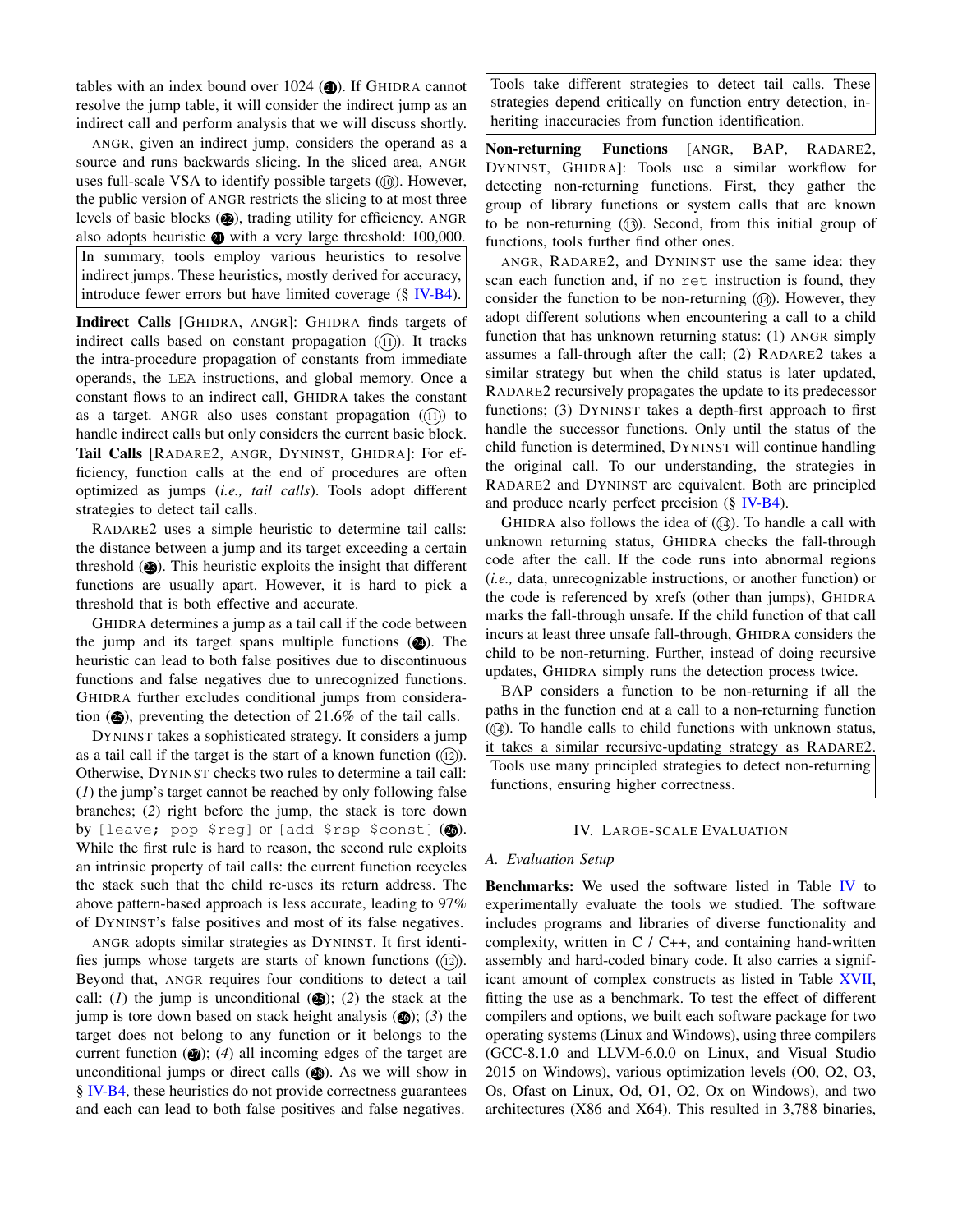TABLE IV: Software used for evaluating tools.

| <b>Type</b>      | <b>Name</b>                          | <b>Programs/Binaries</b> |          |  |
|------------------|--------------------------------------|--------------------------|----------|--|
|                  |                                      | Linux                    | Windows  |  |
| <b>Benchmark</b> | SPEC CPU2006                         | 30/546                   | 15 / 120 |  |
| <b>Utilities</b> | Unzip-6.0 Coreutils-8.30 7-zip-19    | 125 / 2500               | 26 / 196 |  |
|                  | Findutils-4.4 Binutils-2.26 Tiff-4.0 |                          |          |  |
|                  | Openssl-1.1.01 Putty-0.73 D8-6.4     |                          |          |  |
| Clients          | Filezilla-3.44.2 Busybox-1.31        | 13 / 154                 | 13/104   |  |
|                  | Protobuf-c-1 ZSH-5.7.1 VIM-8.1       |                          |          |  |
|                  | XML2-2.9.8 Openssh-8.0 Git-2.23      |                          |          |  |
| <b>Servers</b>   | Lighttpd-1.4.54 Mysqld-5.7.27        | 3/49                     | 2/16     |  |
|                  | Nginx-1.15.0 SQLite-3.32.0           |                          |          |  |
|                  | Glibc-2.27 libpcap-1.9.0 libv8-6.4   |                          |          |  |
| Libraries        | libtiff-4.0.10 libxml2-2.9.8         | 6/79                     | 3/24     |  |
|                  | libsqlite-3.32.0 libprotobuf-c-1.3.2 |                          |          |  |
| Total            |                                      | 177 / 3328               | 59 / 460 |  |

which are less than the theoretically possible 4484 ( $177 \times 20$ )  $+ 59 \times 16$ , as some cannot be built for certain configurations. Ground Truth: We intercept the compiling and linking process to automatically obtain ground truth about the produced binaries, which includes instructions, functions, control transfers, jump tables, xrefs, and remaining complex constructs.

On Linux, we replicate the approach in CCR [60]. CCR extends the LLVM Machine Code layer to record the needed information in each compiled bitcode/assembly file. It also instruments the GNU Gold Linker to merge the information during linking. Throughout experimentation, we identified several limitation of the CCR linker, which we addressed by extending it to: (1) collect information from previously ignored sections (.text.unlikely, .text.exit,.text.startup,.text.hot); (2) support relocatable objects (compiled with -r); (3) record both the size and the offset of basic blocks; (4) handle linkerinserted functions (*e.g.,* \_start) and statically-linked Glibc functions; (5) support X86 targets. We also extend the CCR approach to GCC by instrumenting its RTL pass to label all related constructs when producing assembly code. We also customized the GNU Assembler to record the locations of the constructs and xrefs in the emitted object files. Finally, we re-use the CCR linker to merge object files.

On Windows, we combine compiler options, symbol/debug information, and lightweight manual analysis to build ground truth. Details are covered in Appendix B.

Tools and Configurations: Besides open-source tools, we also test two commercial tools, IDA PRO-7.4 and BINARY NINJA-1.2. We detail the configuration of all tools in Appendix C. It should be noted that we run two versions of GHIDRA and ANGR, including a version of GHIDRA not using exception information, namely *GHIDRA-NE*, and a version of ANGR without linear scan, namely *ANGR-NS*.

## *B. Evaluation Results & Analysis*

*1) Disassembly :* This evaluation measures the recovery of legitimate instructions. We excluded all the padding bytes and linker-inserted functions (*e.g.,* \_start). We also inserted a symbol of main so that all recursive tools can find it.

TABLE V: Evaluation results of instruction recovery. L and W are short for Linux and Windows. Pre and Rec means precision and recall. Ave/Min show the average/minimal results among all binaries. The best/worst results specific to each optimization level are respectively marked as blue/red.

|                        |                      | <b>Instructions</b> |                |                | <b>Instructions</b> |                              |                          |                          |                          |                          |
|------------------------|----------------------|---------------------|----------------|----------------|---------------------|------------------------------|--------------------------|--------------------------|--------------------------|--------------------------|
|                        | L                    | $\overline{Avg}$    |                | Min            |                     | W                            | $\overline{Avg}$         |                          | Min                      |                          |
|                        |                      | Pre                 | Rec            | Pre            | Rec                 |                              | Pre                      | Rec                      | Pre                      | Rec                      |
|                        | $_{\rm OO}$          | 99.98               | 99.99          | 88.80          | 99.70               | Od                           | 98.04                    | 99.98                    | 86.84                    | 99.83                    |
| Objdump                | O <sub>2</sub>       | 99.94               | 99.94          | 84.76          | 99.56               | O <sub>1</sub>               | 98.96                    | 99.97                    | 83.84                    | 99.84                    |
|                        | O3                   | 99.95               | 99.95          | 85.84          | 93.45               | O <sub>2</sub>               | 97.58                    | 99.97                    | 83.73                    | 99.82                    |
|                        | Os                   | 99.95               | 99.97          | 84.30          | 96.45               | Оx                           | 97.57                    | 99.97                    | 83.73                    | 99.82                    |
|                        | Of                   | 99.90               | 99.90          | 86.52          | 96.65               | ÷                            | -                        | -                        | ÷                        | ÷                        |
|                        | O <sub>0</sub>       | 99.99               | 99.07          | 99.90          | 6.30                |                              | ÷,                       | $\overline{\phantom{0}}$ | ÷                        | ÷                        |
|                        | O <sub>2</sub>       | 99.99               | 92.45          | 99.46          | 4.15                | ÷                            |                          |                          |                          |                          |
|                        | O3                   | 99.99               | 91.72          | 99.51          | 19.47               | ۰                            | i,                       | ۰                        | i,                       |                          |
| Dyninst                | Os                   | 99.99               | 89.79          | 99.83          | 5.26                |                              |                          | -                        | -                        |                          |
|                        | Of                   | 99.99               | 91.65          | 99.07          | 19.55               | ۰                            | ٠                        | ۰                        | -                        |                          |
|                        | $_{\rm OO}$          | 99.99               | 99.99          | 99.96          | 99.80               | Od                           | 99.79                    | 97.49                    | 94.82                    | 83.20                    |
| McSema                 | O <sub>2</sub>       | 99.99               | 99.97          | 99.88          | 99.11               | 01                           | 99.83                    | 99.32                    | 95.06                    | 97.47                    |
|                        | O3                   | 99.99               | 99.83          | 99.90          | 98.64               | O <sub>2</sub>               | 99.84                    | 95.41                    | 95.81                    | 75.07                    |
|                        | Os                   | 99.99               | 99.99          | 99.84          | 99.35               | Ox                           | 99.82                    | 96.16                    | 94.18                    | 78.30                    |
|                        | Of                   | 99.99               | 99.83          | 99.85          | 96.49               | ÷,                           | ÷                        |                          | ÷                        | ÷                        |
|                        | $_{\rm OO}$          | 99.99               | 98.03          | 99.60          | 63.26               | Od                           | 99.88                    | 96.01                    | 94.84                    | 65.05                    |
|                        | O <sub>2</sub>       | 99.99               | 80.65          | 99.64          | 2.06                | O <sub>1</sub>               | 99.86                    | 90.40                    | 95.04                    | 73.67                    |
|                        | O3                   | 99.99               | 77.83          | 99.69          | 17.77               | O <sub>2</sub>               | 99.88                    | 92.12                    | 95.80                    | 72.00                    |
|                        | Os                   | 99.99               | 89.66          | 99.76          | 12.76               | Ox                           | 99.87                    | 92.09                    | 94.10                    | 69.34                    |
| Ghidra-NE              | Of                   | 99.99               | 78.48          | 99.70          | 17.92               | ÷                            | -                        |                          | ÷                        | ÷                        |
|                        | $_{\rm OO}$          | 99.99               | 99.65          | 99.96          | 64.51               | Od                           | 99.88                    | 96.01                    | 94.84                    | 65.05                    |
| Ghidra                 | O <sub>2</sub>       | 99.99               | 94.90          | 99.68          | 51.31               | O <sub>1</sub>               | 99.86                    | 90.40                    | 95.04                    | 73.67                    |
|                        | O3                   | 99.99               | 93.63          | 99.72          | 48.26               | O <sub>2</sub>               | 99.88                    | 92.12                    | 95.80                    | 72.00                    |
|                        | Os                   | 99.99               | 95.26          | 99.73          | 16.23               | Оx                           | 99.87                    | 92.09                    | 94.10                    | 69.34                    |
|                        | Of                   | 99.99               | 93.73          | 99.73          | 37.78               | ÷                            | ÷,                       | ÷                        | ÷,                       | ÷                        |
|                        | $_{\rm OO}$          | 99.99               | 98.79          | 99.96          | 64.88               | Od                           | 99.97                    | 93.02                    | 98.67                    | 14.50                    |
|                        | O <sub>2</sub>       | 99.99               | 87.75          | 99.89          | 48.75               | O <sub>1</sub>               | 99.97                    | 93.42                    | 98.10                    | 18.94                    |
|                        | O3                   | 99.99               | 89.00          | 99.90          | 54.31               | O <sub>2</sub>               | 99.96                    | 90.31                    | 98.14                    | 17.80                    |
| Angr-NS                | Os                   | 99.99               | 94.58          | 99.94          | 60.73               | Ox                           | 99.96                    | 90.17                    | 98.14                    | 17.80                    |
|                        | Of                   | 99.99               | 88.59          | 99.87          | 51.07               | ÷                            |                          |                          |                          |                          |
|                        | $_{\rm OO}$          | 99.99               | 99.97          | 99.95          | 97.64               | Od                           | 98.96                    | 99.92                    | 90.01                    | 99.37                    |
|                        | O <sub>2</sub>       | 99.99               | 99.98          | 99.79          | 99.23               | O <sub>1</sub>               | 99.33                    | 99.90                    | 87.71                    | 99.16                    |
| Angr                   | O3                   | 99.99               | 99.98          | 99.81          | 99.30               | O <sub>2</sub>               | 98.66                    | 99.88                    | 87.55                    | 99.20                    |
|                        | Os                   | 99.99               | 99.99          | 99.77          | 99.78               | Ox                           | 98.64                    | 99.88                    | 87.55                    | 99.20                    |
|                        | Of                   | 99.98               | 99.98          | 99.84          | 99.75               | ÷                            | -                        |                          | -                        | -                        |
|                        | $_{\rm OO}$          | 99.99               | 82.50          | 99.96          | 9.37                | Od                           | 99.98                    | 71.44                    | 98.97                    | 30.24                    |
|                        | O <sub>2</sub>       | 99.98               | 66.88          | 99.70          | 9.81                | O <sub>1</sub>               | 99.96                    | 78.95                    | 98.54                    | 50.87                    |
| Bap                    | O3                   | 99.99               | 65.64          | 99.69          | 11.73               | O <sub>2</sub>               | 99.90                    | 70.49                    | 97.48                    | 42.41                    |
|                        | Os<br>Of             | 99.98<br>99.94      | 76.92          | 97.20<br>95.56 | 9.16                | Оx<br>÷,                     | 99.90<br>÷               | 70.47                    | 97.45                    | 38.75<br>÷,              |
|                        | $_{\rm OO}$          | 99.98               | 66.62<br>87.92 | 94.51          | 12.64<br>44.59      | Od                           | 99.21                    | 86.25                    | 46.59                    | 30.00                    |
| ್ಲಿ                    | O <sub>2</sub>       | 99.99               | 78.80          | 99.29          | 8.55                | 01                           | 99.82                    | 78.60                    | 92.87                    | 46.21                    |
|                        | O3                   | 99.98               | 75.32          | 99.24          | 9.23                | O <sub>2</sub>               | 98.50                    | 75.78                    | 42.78                    | 44.73                    |
| Rada                   | Os                   | 99.97               | 85.31          | 91.09          | 8.59                | Ox                           | 98.48                    | 75.60                    | 45.74                    | 38.44                    |
|                        | Of                   | 99.99               | 76.50          | 99.24          | 8.90                | $\overline{\phantom{0}}$     | $\overline{\phantom{a}}$ | ÷                        | $\overline{\phantom{0}}$ | -                        |
|                        |                      |                     |                |                |                     |                              |                          |                          |                          | 99.54                    |
|                        | O0<br>O <sub>2</sub> | 99.99<br>99.99      | 99.99<br>99.95 | 99.61<br>99.76 | 99.34<br>98.15      | Od<br>O <sub>1</sub>         | 99.80<br>99.82           | 99.98<br>99.96           | 94.83<br>95.08           | 99.39                    |
| $\mathbb{D}\mathbb{A}$ | O3                   | 99.99               | 99.95          |                |                     | O <sub>2</sub>               |                          |                          |                          |                          |
|                        | Os                   | 99.99               | 94.61          | 99.87<br>99.93 | 98.03<br>57.31      | Ox                           | 99.84<br>99.82           | 99.89<br>99.90           | 95.83<br>94.20           | 96.44<br>96.66           |
|                        | Of                   | 99.99               | 93.04          | 99.88          | 51.62               | $\qquad \qquad \blacksquare$ | $\overline{\phantom{a}}$ | $\overline{\phantom{m}}$ | ۳                        | $\overline{\phantom{a}}$ |
|                        | $_{\rm OO}$          | 99.99               | 99.81          | 99.72          | 89.85               | Od                           | 99.61                    | 99.23                    | 94.84                    | 96.61                    |
|                        | O <sub>2</sub>       | 99.99               | 98.79          | 99.50          | 72.01               | O <sub>1</sub>               | 99.76                    | 99.74                    | 95.14                    | 96.04                    |
| Ninja                  | O3                   | 99.98               | 97.38          | 99.56          | 71.77               | O <sub>2</sub>               | 99.51                    | 98.96                    | 95.93                    | 93.26                    |
|                        | Os                   | 99.99               | 99.46          | 99.37          | 77.51               | Ox                           | 99.52                    | 99.22                    | 94.32                    | 96.94                    |
|                        | Of                   | 99.98               | 97.49          | 99.65          | 71.79               | -                            | -                        | -                        | -                        | -                        |
|                        |                      |                     |                |                |                     |                              |                          |                          |                          |                          |

Overall Performance: In Table V, we show the overall results of instruction recovery. Note that we do not show the results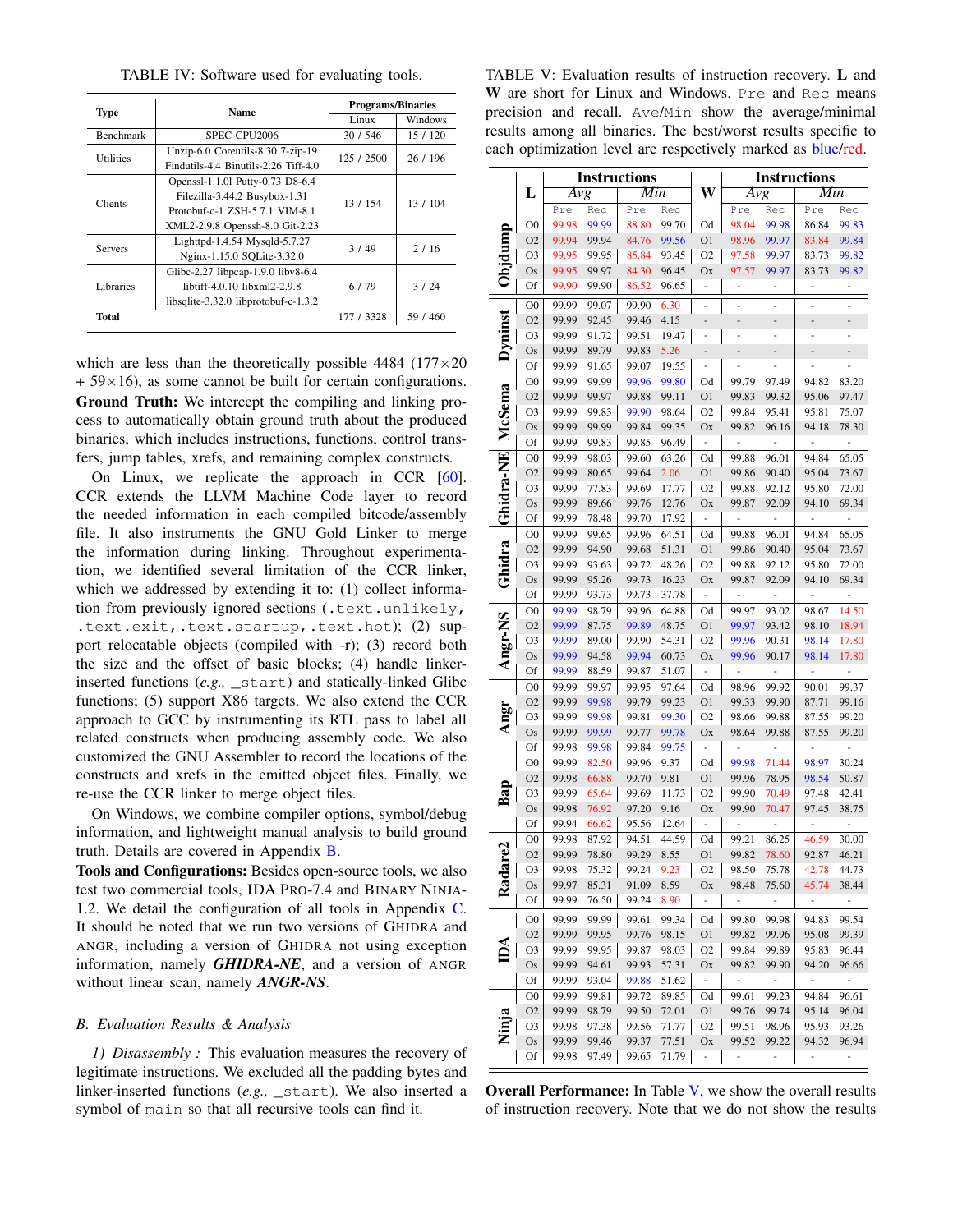of PSI and UROBOROS as they are close to OBJDUMP.

In general, the results of disassembly vary across tool categories. Linear tools and linear-sweep aided tools, like OBJDUMP and ANGR, have every high coverage (99.95%+ recall). Recursive tools have lower recovery rates and some can only recover less than 80% of the instructions (BAP and RADARE2). We also notice that the performance of recursive tools changes across optimization levels and architectures. In particular, nearly all recursive tools (ANGR-NS, GHIDRA-NE, DYNINST, BAP, RADARE2) have reduced recovery as the optimization increases and when analyzing X64 targets. This is because that optimization levels and architectures affect the function matching in recursive tools, further leading to missing of instructions. Such results well comply with previous observations [5].

In the aspect of precision, we have an opposite observation. Recursive tools have high precision (over 99.5%), regardless of the compiler, architecture, and optimization level. Linear tools are less precise. The precision of OBJDUMP, in the worst case, drops to around 85%. This difference is mainly because recursive tools mostly follow the control flow, ensuring correctness. However, linear tools scan every byte and often run into errors when data appears in code. For instance, OBJDUMP produces the worst result in analyzing Openssl (precision: 85.35%) because Openssl has a lot of data in assembly files and OBJDUMP wrongly identifies the data as code.

Use of Heuristics: To augment the correctness of linear sweep, PSI introduces error detection and handling. In our evaluation, PSI can analyze 971 of the X86 binaries on Linux systems. On the binaries, the linear sweep produces over 10K errors. PSI captures 26% of the errors leading to bad opcode and other 6% resulting in invalid control transfers. However, the public version of PSI has strict requirement of padding patterns, preventing it from fixing the errors. In summary, PSI's heuristic can capture 32% of the errors in linear sweep. However, we are unable to report the detectable errors due to PSI's implementation restrictions.

In contrast, heuristics in recursive tools are mostly for coverage enhancement. We measure the effectiveness of each heuristic in turn. We start with pure recursive descent by disabling function matching, linear scan in ANGR, xref aided disassembly in GHIDRA and RADARE2. The results are shown in Table XVIII in Appendix D. Unsurprisingly, all tools have nearly perfect precision. However, without heuristics, the tools have very low recall. ANGR, GHIDRA, DYNINST all have a recall around 51% and RADARE2 recovers no more than 10% of the code. We noted that GHIDRA still produces high recall with Linux binaries. This is because GHIDRA uses exception information to highly accurately identify functions  $(\S \text{ III}-C)$ .

On top of pure recursive descent, we in turn enable function matching, linear scan, and the use of xrefs. With function matching, recursive tools recover significantly more functions and code (see Table XIX in Appendix D). In particular, ANGR-NS and DYNINST respectively identify 21.30% and 18.24% more functions, leading to recovery of 36.44% and 26.65% more code (comparing Table V and XVIII). Second, according to the results of ANGR and ANGR-NS in Table V, linear scan

TABLE VI: Statistics of false positives in instruction recovery. *Pad*, *data*, *Func*, *Non-Ret*, *Jump-Tbl* respectively represent errors due to padding, data-in-code, wrong function matching, non-returning functions, and wrong jump tables.

| <b>Tools</b>     |      | Percentage of False Positives $(\% )$ |      |         |          |              |  |  |  |  |
|------------------|------|---------------------------------------|------|---------|----------|--------------|--|--|--|--|
|                  | Pad  | Data                                  | Func | Non-Ret | Jump-Tbl | <i>Other</i> |  |  |  |  |
| Objdump          | 71.7 | 28.3                                  | 0.0  | 0.0     | 0.0      | 0.0          |  |  |  |  |
| <b>Dyninst</b>   | 0.0  | 0.0                                   | 36.2 | 39.9    | 23.8     | 0.0          |  |  |  |  |
| Ghidra           | 0.0  | 0.0                                   | 18.2 | 65.4    | 3.0      | 13.4         |  |  |  |  |
| <b>Ghidra-NE</b> | 0.0  | 0.0                                   | 6.4  | 61.7    | 5.9      | 26.0         |  |  |  |  |
| Angr             | 10.5 | 10.3                                  | 76.3 | 2.9     | 0.0      | 0.0          |  |  |  |  |
| Angr-NS          | 0.0  | 0.0                                   | 70.2 | 29.1    | 0.7      | 0.0          |  |  |  |  |
| Bap              | 0.0  | 0.0                                   | 89.0 | 0.8     | 0.0      | 10.2         |  |  |  |  |
| Radare2          | 0.0  | 0.0                                   | 96.5 | 2.2     | 1.3      | 0.0          |  |  |  |  |

aids ANGR to recover 8.20% more instructions. Third, the use of xrefs in GHIDRA leads to a 4.33% increase in code coverage, as shown by the result of GHIDRA on Linux binaries in Table V and XVIII

Understanding of Errors: In Table VI, we summarize the statistic of false positives. For linear tools (*e.g.,* OBJDUMP), all the false positives are caused by misidentifying padding bytes or data-in-code as code. For recursive tools, the most common reasons of errors include (1) considering illegal locations as function entries; (2) missing non-returning functions and assuming the calls to them fall through; (3) incorrect resolution of jump tables. Beyond that, ANGR's linear sweep incurs 21% of the errors due to data in code; BAP and GHIDRA have a few implementation flaws, also leading to a group of errors.

The reasons of false negatives are consistent. All the false negatives by linear tools are side-effects of false positives. For recursive tools, most false negatives are caused by undetected function: as shown in Table  $X$ , recursive tools averagely miss 25.0% of the functions. The remaining instructions are missed mainly because certain jump tables are not resolved and false positives over-run the legitimate instructions.

*2) Symbolization:* In this evaluation, we measure the recovery of xrefs. Xrefs in direct jumps/calls are trivial to identify so we excluded them. We also excluded xrefs in wrong instructions since such errors are rooted from incorrect disassembly. Finally, we did not consider jump tables as they are separately measured in § IV-B4.

Overall Performance: We summarize the overall performance of symbolization in Table VII. In general, open-source tools have much higher recovery rates (98.35% on average) than commercial tools (88.63% on average). The difference is even bigger with the worst case. This is because open-source tools brute force all constant operands and data units while the commercial tools adopt more conservative strategies. Our hypothesis can be verified by comparing MCSEMA and IDA PRO, since MCSEMA just adds a round of brute force on top of IDA PRO.

Somewhat surprisingly, open-source tools also have high precision (99.92% on average). Based on our observation, the high precision is because (1) the heuristic-based checks are generally restrictive and (2) most benchmark programs have less data. On programs that have more data, the tools are more inclined to make mistakes (*e.g.*, Mysqld, having plenty of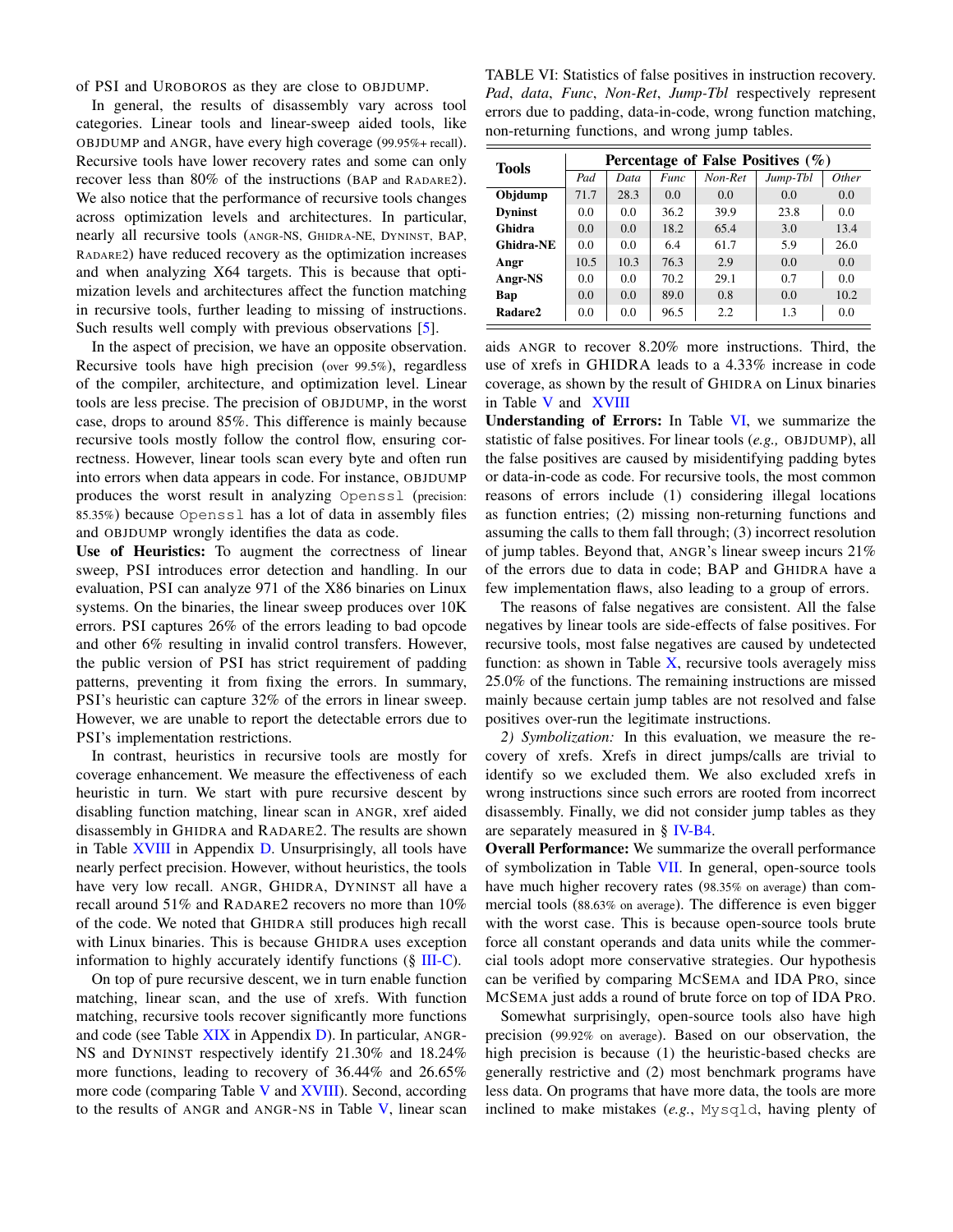TABLE VII: Evaluation results of symbolization. UROBOROS cannot run Linux-Of binaries and all Window binaries. We also omitted ANGR's symbolization on Windows binaries as ANGR's Reassembler component cannot run them.

|        |                | <b>Symbolizations</b> |       |       |       |                |       |                | <b>Symbolizations</b> |       |
|--------|----------------|-----------------------|-------|-------|-------|----------------|-------|----------------|-----------------------|-------|
|        | L              | Avg                   |       | Min   |       | W              | Avg   |                | Min                   |       |
|        |                | Pre                   | Rec   | Pre   | Rec   |                | Pre   | Rec            | Pre                   | Rec   |
|        | O <sub>0</sub> | 99.99                 | 100   | 99.89 | 100   | ٠              |       |                | ÷                     |       |
| *Urobo | O <sub>2</sub> | 100                   | 100   | 100   | 100   |                |       | -              |                       |       |
|        | O <sub>3</sub> | 99.99                 | 100   | 99.91 | 100   |                |       |                |                       |       |
|        | Os             | 99.99                 | 100   | 99.88 | 100   |                |       |                |                       |       |
|        | Of             | ÷                     | ÷     | ÷     | ÷     |                |       | ÷              |                       |       |
|        | O <sub>0</sub> | 99.99                 | 99.77 | 99.04 | 94.05 | Od             | 99.93 | 96.05          | 94.79                 | 78.22 |
|        | O2             | 99.99                 | 99.96 | 98.78 | 97.87 | O <sub>1</sub> | 99.96 | 96.08          | 98.00                 | 84.80 |
|        | O <sub>3</sub> | 99.99                 | 99.96 | 98.88 | 98.79 | O <sub>2</sub> | 99.97 | 95.38          | 98.70                 | 86.92 |
| McSema | Os             | 99.98                 | 99.75 | 98.68 | 90.91 | Ox             | 99.95 | 95.51          | 96.54                 | 83.42 |
|        | Of             | 99.96                 | 99.68 | 93.10 | 81.82 | ÷,             |       |                | ÷,                    |       |
|        | O <sub>0</sub> | 99.90                 | 95.70 | 61.99 | 45.52 | Od             | 99.70 | 96.53          | 94.75                 | 78.12 |
| Ghidra | O <sub>2</sub> | 99.91                 | 95.53 | 87.35 | 37.71 | O <sub>1</sub> | 99.63 | 95.02          | 95.59                 | 77.86 |
|        | O <sub>3</sub> | 99.92                 | 95.99 | 88.36 | 41.60 | O <sub>2</sub> | 99.86 | 95.25          | 98.67                 | 74.54 |
|        | Os             | 99.89                 | 95.37 | 61.98 | 41.72 | Ox             | 99.83 | 95.30          | 96.45                 | 74.52 |
|        | Of             | 99.97                 | 96.26 | 98.19 | 20.00 |                |       |                |                       |       |
|        | O <sub>0</sub> | 99.86                 | 99.52 | 81.74 | 95.38 | $\overline{a}$ | ÷     | $\overline{a}$ | ÷,                    |       |
|        | O <sub>2</sub> | 99.88                 | 99.54 | 87.28 | 95.35 | -              | -     | -              | -                     |       |
| Angr   | O <sub>3</sub> | 99.90                 | 99.59 | 88.29 | 96.21 | $\overline{a}$ | ۰     | $\overline{a}$ | ÷                     |       |
|        | Os             | 99.81                 | 99.99 | 86.57 | 98.96 | -              |       |                |                       |       |
|        | Of             | 99.84                 | 99.99 | 88.05 | 98.89 |                |       |                |                       |       |
|        | O <sub>0</sub> | 99.98                 | 95.96 | 97.17 | 36.96 | Od             | 99.99 | 95.76          | 99.90                 | 82.51 |
|        | O <sub>2</sub> | 99.93                 | 94.32 | 86.77 | 31.96 | O <sub>1</sub> | 99.99 | 94.11          | 99.88                 | 72.65 |
|        | O <sub>3</sub> | 99.94                 | 95.06 | 88.38 | 31.96 | O <sub>2</sub> | 99.99 | 94.26          | 99.88                 | 69.94 |
|        | Os             | 99.93                 | 93.81 | 85.59 | 25.26 | Ox             | 99.99 | 94.39          | 99.89                 | 70.48 |
|        | Of             | 99.98                 | 95.63 | 97.52 | 32.02 |                | ÷,    |                | ÷,                    | ÷,    |
|        | O <sub>0</sub> | 99.99                 | 79.89 | 99.81 | 17.29 | Od             | 99.90 | 85.37          | 93.62                 | 40.94 |
|        | O <sub>2</sub> | 99.99                 | 81.08 | 97.59 | 19.01 | O <sub>1</sub> | 99.98 | 84.67          | 99.61                 | 45.18 |
| Ninja  | O <sub>3</sub> | 99.99                 | 81.38 | 99.40 | 21.15 | O <sub>2</sub> | 99.98 | 84.54          | 99.63                 | 50.17 |
|        | Os             | 99.99                 | 77.71 | 98.67 | 17.45 | Ox             | 99.97 | 84.98          | 99.44                 | 50.14 |
|        | Of             | 99.99                 | 82.35 | 99.52 | 21.15 |                |       |                |                       |       |

data, leads to the lowest precision in many tools).

Use of Heuristics: As shown in Table III, symbolization involves many heuristics, competing for a coverage-correctness trade-off. Our evaluation shows that heuristic  $\bigcirc$  (the brute-force based approach),  $\bigoplus$  (the no-alignment assumption about pointers), and **13** (the enlargement of data regions) bring full coverage of xrefs in our benchmarks. The other heuristics are instead striving for correctness. In the following, we discuss them in turn.

Heuristic  $\bullet$  (the brute-force based approach) is necessary for symbolization. This can be verified by comparing IDA PRO and MCSEMA. MCSEMA adds a round of brute force to IDA PRO, increasing the coverage from 95% to 98%. Heuristic <sup>9</sup> (pointers in data have machine size) is principled if jump tables are not considered. From over 6 million xrefs, we observe no violations. Heuristic  $\bf{0}$  (pointers in data are aligned) and  $\bf{1}$  (pointers in data may not be aligned) conflict with each other, and neither of them is perfect. Heuristic  $\bf{0}$  misses around 600 xrefs while heuristic **1** introduces most false positives in ANGR (over 50K). Heuristic  $\bullet$  (references to code point to function entries) can reduce false positives but it misses thousands of xrefs to the middle of functions (*e.g.,* pointers for try-catch in exception handling). Heuristic **13** (enlarging boundaries of data regions) helps recover 12K xrefs in data, but leads to 6 and 2K+ false

TABLE VIII: Statistics of false positives in symbolization. *Align*, *Type*, *Type-based Sliding*, and *Extended-data* respectively mean no alignment (heuristic 11), ANGR's moving scheme (heuristic 16), enlarging data regions (heuristic 13).

| <b>Tools</b>  |       | Percentage of False Positives $(\% )$ |               |           |  |  |  |  |  |  |
|---------------|-------|---------------------------------------|---------------|-----------|--|--|--|--|--|--|
|               | Align | Type-based Sliding                    | Extended-data | Collision |  |  |  |  |  |  |
| Urobo*        | 0.00  | 0.00                                  | 0.00          | 100       |  |  |  |  |  |  |
| <b>Mcsema</b> | 0.00  | 0.00                                  | 0.00          | 100       |  |  |  |  |  |  |
| Ghidra        | 0.29  | 0.00                                  | 3.91          | 95.80     |  |  |  |  |  |  |
| Angr          | 58.58 | 4.47                                  | 0.01          | 36.94     |  |  |  |  |  |  |

TABLE IX: Statistics of false negatives in symbolization. *Align*, *Type*, *Extended-data*, *Function*, *Address-table* respectively mean assumption of alignment (heuristic 10), preferring strings over pointers (heuristic 15), enlarging data regions (heuristic 13), and size of address table (heuristic 14).

| <b>Tools</b> |       | Percentage of False Negative $(\%)$ |               |                      |             |  |  |  |  |  |
|--------------|-------|-------------------------------------|---------------|----------------------|-------------|--|--|--|--|--|
|              | Align | Type                                | Extended-data | <b>Address Table</b> | <b>Func</b> |  |  |  |  |  |
| Urobo*       | 0.00  | 0.00                                | 0.00          | 0.00                 | 0.00        |  |  |  |  |  |
| Mcsema       | 1.14  | 75.22                               | 23.64         | 0.00                 | 0.00        |  |  |  |  |  |
| Ghidra       | 0.01  | 3.13                                | 0.00          | 96.53                | 0.33        |  |  |  |  |  |
| Angr         | 0.00  | 100                                 | 0.00          | 0.00                 | 0.00        |  |  |  |  |  |

positives in ANGR and GHIDRA. Heuristic **@** introduces most false negatives in GHIDRA, although removing a small set of false positives. Heuristic  $\bullet$  produces over 3K false negatives in MCSEMA because the inference of strings is not accurate. Understanding of Errors: Table VIII shows the statistics of false positives. Using the assumption that pointers in data can be non-aligned, ANGR and GHIDRA trigger 59% and 0.3% of their false positives. They also produce false positives because they enlarge the boundaries of data regions when checking the legitimacy of xrefs' targets. All the other false positives are due to collisions between numeric values and pointers.

As shown in Table IX, most false negatives by ANGR and MCSEMA are because they exclude pointers that overlap with the inferred strings. MCSEMA also misses 23.64% of the xrefs that point to locations outside of the data regions. GHIDRA, because of its assumption about the address table's minimal size and that code pointers always point to function entries, respectively produces 96.53% and 0.33% of its false negatives.

*3) Function Entry Identification :* This evaluation measures the identification of function entries. In this test, we further considered NUCLEUS [6] and BYTEWEIGHT [9]. We retrained BYTEWEIGHT with our benchmarks binaries.

Overall Performance: Table  $X$  presents the overall results. The key observation is that function entry identification remains a challenge. 4 of the open source tools can only identify less than 80% of the functions. In particular, RADARE2 has a recall lower than 66%. Such results indicate, even with heuristics, we have yet to develop better function identification. We also observe that the results of function identification varies across optimization levels and architectures. This is because the tools widely use signature-based function matching, which are specific to optimizations and architectures. Besides limited coverage, existing tools also have lower precision in function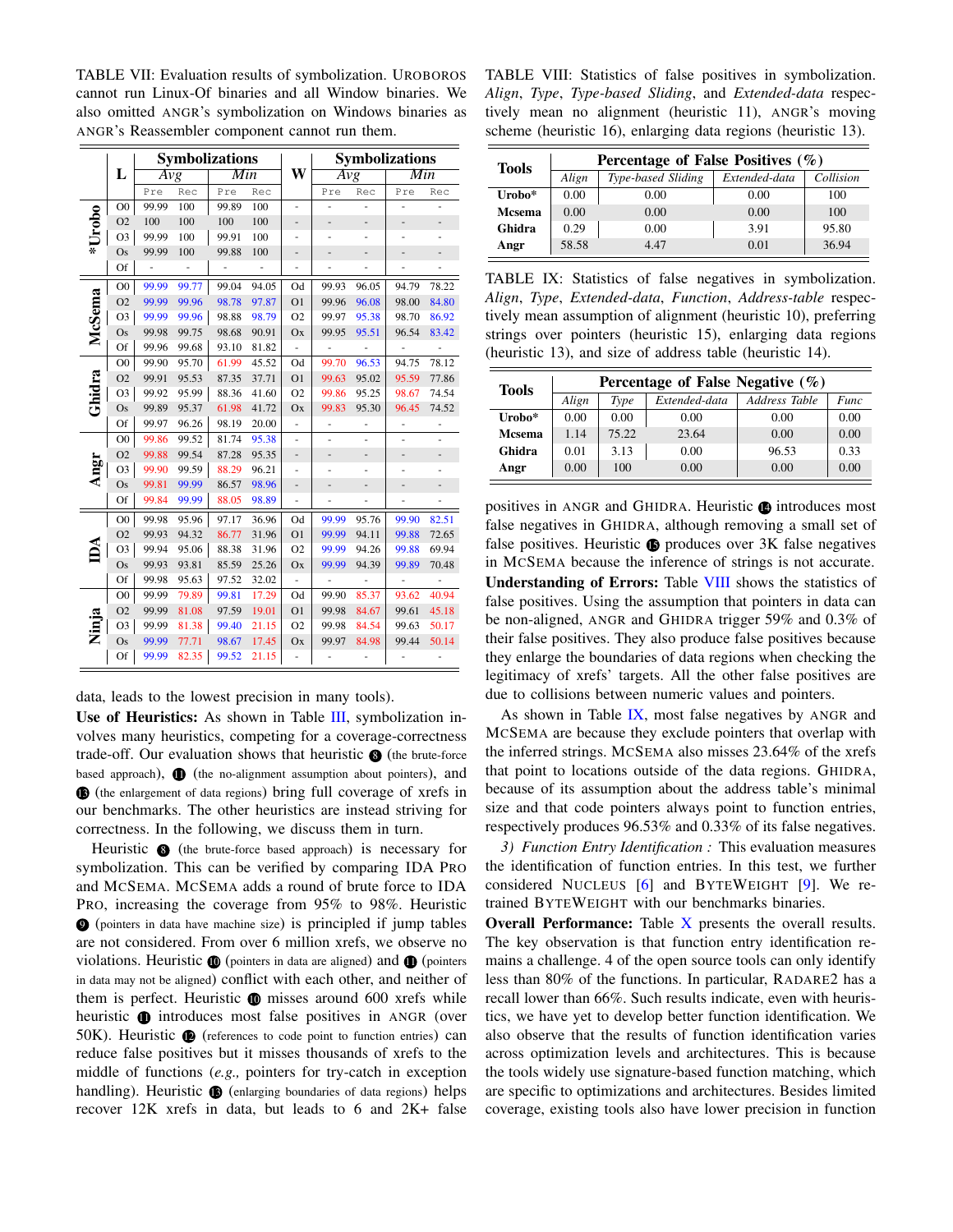|                     |                   | <b>Function Entry</b> |                |                |                |                          | <b>Function Entry</b> |                          |                          |                          |
|---------------------|-------------------|-----------------------|----------------|----------------|----------------|--------------------------|-----------------------|--------------------------|--------------------------|--------------------------|
|                     |                   |                       |                |                |                |                          |                       |                          |                          |                          |
|                     | L                 | Avg                   |                | Min            |                | W                        | Avg                   |                          | Min                      |                          |
|                     |                   | Pre                   | Rec            | Pre            | Rec            |                          | Pre                   | Rec                      | Pre                      | Rec                      |
|                     | O <sub>0</sub>    | 99.65                 | 97.11          | 82.76          | 2.07           | $\overline{a}$           |                       |                          | ÷                        |                          |
|                     | O <sub>2</sub>    | 93.92                 | 75.26          | 48.95          | 12.37          |                          |                       |                          | $\overline{a}$           |                          |
|                     | O3                | 93.37                 | 74.12          | 48.95          | 15.95          | ÷                        |                       |                          |                          |                          |
| Dyninst             | Os                | 98.98                 | 50.46          | 66.67          | 4.00           |                          |                       | -                        | -                        |                          |
|                     | Of                | 98.70                 | 42.76          | 50.00          | 6.25           | -                        |                       |                          | -                        | -                        |
| Ghidra-NE           | O <sub>0</sub>    | 99.92                 | 97.29          | 94.59          | 45.30          | Od                       | 98.68                 | 83.41                    | 66.42                    | 40.58                    |
|                     | O <sub>2</sub>    | 99.40                 | 48.46          | 88.89          | 10.00          | 01                       | 98.45                 | 69.78                    | 61.41                    | 40.62                    |
|                     | O3                | 99.30                 | 47.52          | 88.89          | 10.26          | O <sub>2</sub>           | 98.48                 | 70.00                    | 61.55                    | 40.59                    |
|                     | Os                | 98.85                 | 69.97          | 77.78          | 10.50          | Ox                       | 98.43                 | 70.93                    | 55.53                    | 40.32                    |
|                     | Of                | 98.32                 | 49.23          | 81.82          | 11.02          | $\overline{\phantom{a}}$ | ÷,                    |                          | ÷,                       | ÷                        |
|                     | $_{\rm OO}$       | 99.94                 | 99.66          | 86.82          | 55.11          | Od                       | 98.68                 | 83.41                    | 66.42                    | 40.58                    |
|                     | O <sub>2</sub>    | 97.25                 | 87.92          | 71.92          | 16.94          | 01                       | 98.45                 | 69.78                    | 61.41                    | 40.62                    |
| Ghidra              | O <sub>3</sub>    | 96.48<br>99.22        | 87.59          | 71.30          | 20.00          | O <sub>2</sub>           | 98.48<br>98.43        | 70.00                    | 61.55                    | 40.59                    |
|                     | Os                |                       | 88.90          | 90.00          | 12.60          | Ox                       |                       | 70.93                    | 55.53                    | 40.32                    |
|                     | Of<br>$_{\rm OO}$ | 95.90<br>97.47        | 88.31<br>96.92 | 71.27<br>45.65 | 20.69<br>60.00 | Od                       | 79.19                 | 78.18                    | 27.07                    |                          |
| Angr-NS             | O <sub>2</sub>    | 86.37                 | 68.08          | 44.74          | 17.01          | O <sub>1</sub>           | 77.86                 | 69.36                    | 27.04                    | 10.63<br>10.90           |
|                     | O3                | 85.23                 | 68.35          | 42.15          | 17.00          | O <sub>2</sub>           | 76.04                 | 66.60                    | 24.03                    | 10.71                    |
|                     | Os                | 89.59                 | 72.36          | 41.59          | 19.55          | Ox                       | 75.87                 | 66.23                    | 27.56                    | <u>10.71</u>             |
|                     | Of                | 84.98                 | 69.99          | 41.59          | 16.99          | ÷                        | ÷                     |                          | ÷                        |                          |
|                     | $_{\rm OO}$       | 91.44                 | 98.29          | 22.13          | 80.00          | Od                       | 20.31                 | 99.47                    | 7.01                     | 94.83                    |
|                     | O <sub>2</sub>    | 74.67                 | 90.50          | 8.53           | 48.38          | 01                       | 44.99                 | 99.23                    | 7.01                     | 55.04                    |
| Angr                | O3                | 74.27                 | 90.35          | 16.71          | 45.25          | O <sub>2</sub>           | 23.21                 | 99.07                    | 10.79                    | 50.78                    |
|                     | Os                | 87.30                 | 97.18          | 12.45          | 70.80          | Ox                       | 21.05                 | 99.11                    | 6.94                     | 50.77                    |
|                     | Of                | 72.76                 | 90.42          | 16.90          | 45.25          | ÷                        | ÷,                    | ÷,                       | ÷,                       |                          |
|                     | $_{\rm OO}$       | 96.36                 | 85.55          | 33.59          | 33.43          | Od                       | 88.24                 | 67.14                    | 7.97                     | 30.14                    |
|                     | O <sub>2</sub>    | 78.62                 | 57.64          | 3.30           | 24.47          | 01                       | 87.18                 | 59.03                    | 65.54                    | 29.43                    |
| Bap                 | O3                | 77.40                 | 57.22          | 3.06           | 24.30          | O <sub>2</sub>           | 90.68                 | 57.85                    | 74.56                    | 29.94                    |
|                     | Os                | 88.25                 | 65.44          | 8.78           | 25.97          | Ox                       | 90.62                 | 57.13                    | 74.55                    | 23.71                    |
|                     | Of                | 77.63                 | 58.11          | 4.75           | 24.33          |                          |                       |                          |                          |                          |
|                     | O <sub>0</sub>    | 98.71                 | 97.01          | 80.01          | 60.02          | Od                       | 97.27                 | 77.74                    | 7.96                     | 30.24                    |
|                     | O <sub>2</sub>    | 97.39                 | 51.90          | 20.86          | 23.99          | O <sub>1</sub>           | 98.05                 | 64.69                    | 93.08                    | 29.63                    |
|                     | O3                | 97.12                 | 49.66          | 21.58          | 23.81          | O <sub>2</sub>           | 97.26                 | 62.26                    | 92.54                    | 30.02                    |
| Radare <sub>2</sub> | Os                | 98.39                 | 71.86          | 34.64          | 25.34          | Ox                       | 97.45                 | 61.64                    | 93.08                    | 24.53                    |
|                     | Of                | 97.52                 | 51.44          | 21.87          | 23.84          |                          |                       |                          | -                        | -                        |
|                     | $_{\rm OO}$       | 99.47                 | 92.64          | 87.34          | 36.28          | Od                       | 99.10                 | 90.45                    | 95.49                    | 61.48                    |
|                     | O <sub>2</sub>    | 98.50                 | 71.50          | 53.25          | 29.74          | O <sub>1</sub>           | 98.04                 | 83.61                    | 2.35                     | 3.83                     |
|                     | O3                | 98.43                 | 72.49          | 51.41          | 29.61          | O2                       | 98.85                 | 83.97                    | 95.52                    | 61.47                    |
|                     | Os                | 98.35                 | 81.97          | 74.39          | 31.49          | Ox                       | 98.86                 | 83.02                    | 95.48                    | 57.79                    |
|                     | Of                | 98.40                 | 78.05          | 39.93          | 29.64          | ÷,                       |                       |                          |                          |                          |
|                     | $_{\rm OO}$       | 97.24                 | 99.78          | 38.75          | 85.88          | Od                       | 96.09                 | 99.07                    | 59.66                    | 94.25                    |
|                     | O <sub>2</sub>    | 93.83                 | 94.55          | 32.68          | 69.33          | O <sub>1</sub>           | 96.29                 | 98.02                    | 2.20                     | 3.83                     |
| Ninia               | O3                | 93.85                 | 95.20          | 34.65          | 68.82          | O <sub>2</sub>           | 96.00                 | 98.45                    | 63.50                    | 82.55                    |
|                     | Os                | 96.40                 | 98.63          | 39.64          | 73.38          | Ox                       | 95.99                 | 98.83                    | 55.89                    | 94.25                    |
|                     | Of                | 93.74                 | 95.30          | 36.66          | 68.83          | $\overline{\phantom{a}}$ | $\sim$                | $\overline{\phantom{a}}$ | $\overline{\phantom{a}}$ | $\overline{\phantom{a}}$ |
|                     | $_{\rm OO}$       | 97.41                 | 98.29          | 53.58          | 80.00          | Od                       | 88.33                 | 97.63                    | 40.78                    | 94.44                    |
|                     | O <sub>2</sub>    | 94.99                 | 90.49          | 48.11          | 66.79          | O <sub>1</sub>           | 88.53                 | 96.60                    | 40.78                    | 93.46                    |
|                     | O <sub>3</sub>    | 95.15                 | 90.76          | 48.11          | 66.21          | O <sub>2</sub>           | 85.34                 | 96.48                    | 40.73                    | 94.00                    |
|                     | Os                | 96.80                 | 91.13          | 49.86          | 69.20          | Ox                       | 85.53                 | 96.79                    | 40.78                    | 94.26                    |
|                     | Of                | 94.31                 | 90.44          | 46.53          | 66.14          | ۰                        | ÷                     | $\sim$                   | ÷                        | $\sim$                   |
|                     | $_{\rm OO}$       | 99.73                 | 99.35          | 97.33          | 97.99          | Od                       | 95.62                 | 92.25                    | 49.58                    | 52.43                    |
|                     | O <sub>2</sub>    | 97.54                 | 96.09          | 78.15          | 83.61          | O <sub>1</sub>           | 95.87                 | 95.78                    | 73.99                    | 63.50                    |
|                     | O <sub>3</sub>    | 97.94                 | 97.33          | 77.67          | 89.91          | O <sub>2</sub>           | 97.98                 | 96.34                    | 74.81                    | 80.68                    |
|                     | Os                | 97.83                 | 96.86          | 85.38          | 76.83          | Ox                       | 97.99                 | 95.33                    | 74.23                    | 72.32                    |
| ByteWeight Nucleus  | Of                | 97.74                 | 96.82          | 87.12          | 84.47          | -                        |                       | ÷                        | ÷                        | ÷                        |

TABLE X: Evaluation results of function entry identification.

identification, comparing to instruction recovery and symbolization. For instance, ANGR and BAP respectively have an average precision of 56.67% and 86.11%.

We also notice three other interesting observations. First, commercial tools do better than open source ones. In partic-

TABLE XI: Statistics of false positives in function detection. *Mismatch*, *J-Tab*, *Scan*, *T-Call*, *Mis-disa* respectively mean wrong pattern matching, wrong handling of jump tables, wrong detection of tail calls, and wrong disassembly.

| <b>Tools</b>     | Percentage of False Positives $(\% )$ |       |       |        |          |       |  |  |  |
|------------------|---------------------------------------|-------|-------|--------|----------|-------|--|--|--|
|                  | <i>Mismatch</i>                       | J-Tab | Scan  | T-Call | Mis-disa | Other |  |  |  |
| <b>Dyninst</b>   | 80.80                                 | 0.00  | 0.00  | 19.20  | 0.00     | 0.00  |  |  |  |
| Ghidra           | 0.01                                  | 0.00  | 0.00  | 0.05   | 0.00     | 99.94 |  |  |  |
| <b>Ghidra-NE</b> | 28.38                                 | 0.00  | 0.00  | 71.61  | 0.01     | 0.00  |  |  |  |
| Angr             | 9.89                                  | 0.00  | 78.41 | 11.70  | 0.00     | 0.00  |  |  |  |
| Angr-NS          | 92.98                                 | 0.00  | 0.00  | 7.01   | 0.01     | 0.00  |  |  |  |
| Bap              | 99.99                                 | 0.00  | 0.00  | 0.00   | 0.01     | 0.00  |  |  |  |
| Radare2          | 6.83                                  | 0.00  | 0.00  | 0.00   | 0.01     | 93.17 |  |  |  |

TABLE XII: Statistics of false negatives in function detection. *J-Tab*, *T-Call*, *Non-Ret*, and *FP-Overlap* respectively represent missing jump table targets, missing tail calls, missing nonreturning functions, and side effects of other false positives.

| <b>Tools</b>   | Percentage of False Negatives $(\% )$ |        |         |              |          |  |  |  |
|----------------|---------------------------------------|--------|---------|--------------|----------|--|--|--|
|                | $J$ -Tab                              | T-Call | Non-Ret | $FP-Overlap$ | No-Match |  |  |  |
| <b>Dyninst</b> | 0.03                                  | 1.68   | 2.07    | 10.16        | 86.06    |  |  |  |
| Ghidra         | 0.02                                  | 0.05   | 1.48    | 12.42        | 86.03    |  |  |  |
| Ghidra-NE      | 0.01                                  | 0.18   | 14.16   | 0.84         | 84.81    |  |  |  |
| Angr           | 0.08                                  | 13.05  | 8.25    | 73.61        | 5.01     |  |  |  |
| Angr-NS        | 1.18                                  | 1.06   | 4.01    | 32.78        | 60.97    |  |  |  |
| Bap            | 1.32                                  | 2.42   | 7.99    | 11.82        | 76.45    |  |  |  |
| Radare2        | 1.12                                  | 2.78   | 3.64    | 5.52         | 86.94    |  |  |  |

ular, BINARY NINJA can identify over 97% of the functions with a precision over 95%. Second, NUCLEUS achieves comparable coverage and precision to BINARY NINJA, showing a high promise of its CFG-connectivity based solution. Based on an official blog [84], BINARY NINJA incorporates NUCLEUS for CFG and function detection. Third, BYTEWEIGHT outperforms BAP despite BAP internally runs BYTEWEIGHT. This is because BAP uses pre-trained signatures but BYTEWEIGHT uses signatures trained with our benchmark binaries.

Use of Heuristics: In function entry identification, two major heuristics are used. The first heuristic searches function entries using common prologues/data-mining models. We summarize the contribution and accuracy of the heuristic in Table XIX in Appendix D. Without counting functions recursively reachable from the matched ones, this heuristic recovers 17.36% more functions with an average precision of 77.53%. Also observable is that utility of this heuristic varies across optimization levels and architectures. Moreover, existing tools use different patterns or data-mining models, competing for a coverageaccuracy trade-off. Comparing to GHIDRA-NE and RADARE2, ANGR-NS and DYNINST use more aggressive patterns/models, producing higher coverage (21.3%/24.02 *v.s.* 18.24%/7.93%) but lower precision (56.61%/85.37% *v.s.* 98.42%/87.29%).

The other heuristic, used by ANGR, takes the begin of each code region detected by linear scan as a function entry. The heuristic recovers 23% more functions but reduces the precision by 26.96% because it often considers the begin of padding or data-in-code as a function entry.

Understanding of Errors: Table XI and XII present the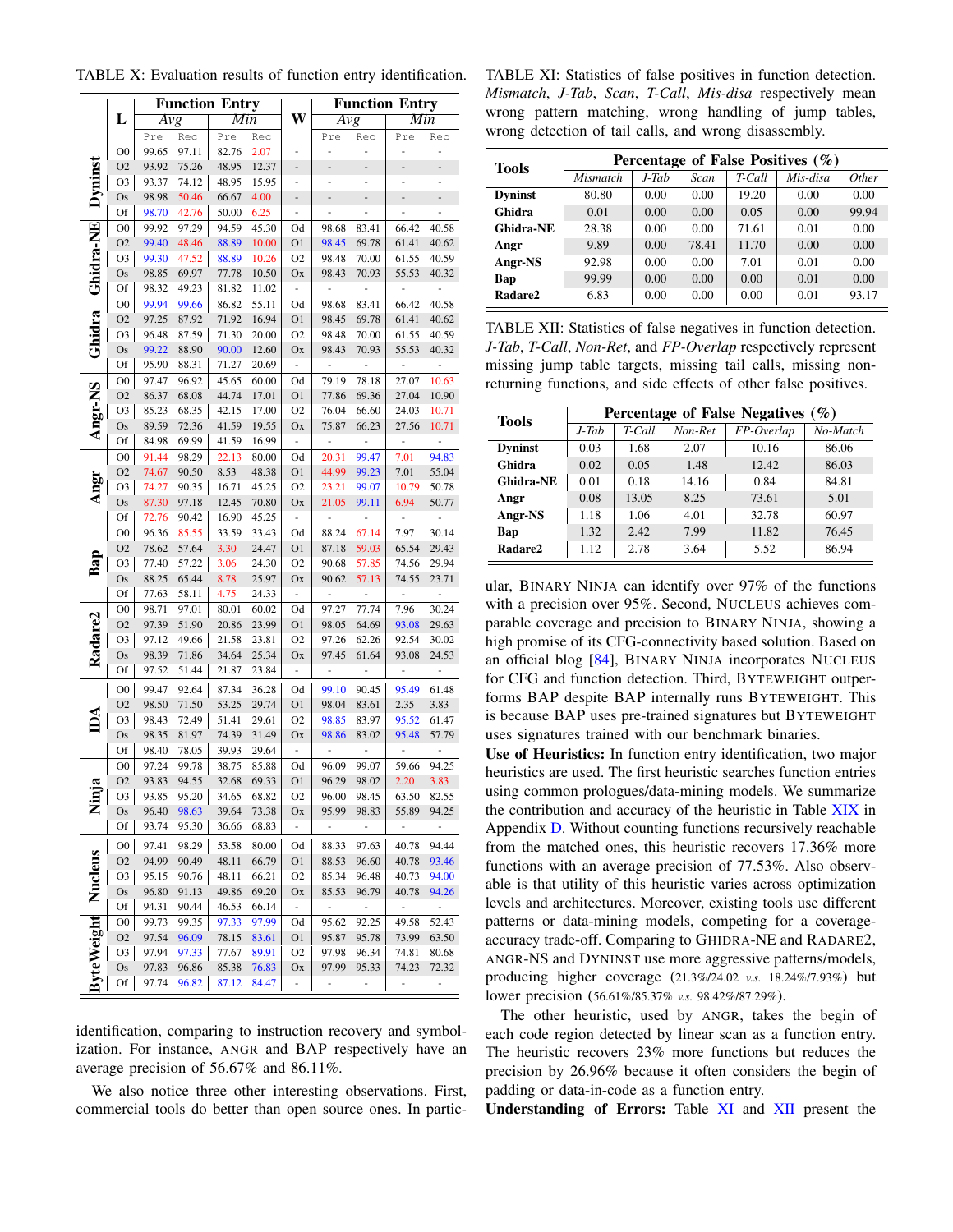analysis of false positives and false negative (the analysis of GHIDRA is only done on binaries with exception information).

For false positives, there are three common causes. First, the signature-based detection wrongly matches function entries (FP ratio - DYNINST: 80.80%, GHIDRA-NE: 28.38%, ANGR-NS: 92.98%, BAP: 99.99%). Second, inaccurate tail call detection takes target of a regular jump as a function entry (FP ratio - DYNINST: 19.20%, GHIDRA-NE: 71.61, ANGR: 11.70%). Third, incorrect disassembly results in erroneous call instructions to incorrect target functions (FP ratio - GHIDRA-NE: 0.01%, ANGR-NS: 0.01%, RADARE2: 0.01%). Beyond the three causes, ANGR produces 78.41% of its false positives because it considers code discovered by its linear scan as a function entry; GHIDRA generates 99.94% of its false positives because exception information also carries pointers to middle of functions; RADARE2, aggressively inferring code pointers based on xrefs, brings 93.17% of its false positives.

False negatives also have a group of similar causes. First, tools can miss targets of jump tables and fail to identify functions called by the target code or their successors (FN ratio - ANGR-NS: 1.18%, BAP: 1.32%, RADARE2: 1.12%). Jump tables have smaller impacts to ANGR and DYNINST because ANGR uses linear scan to compensate jump tables and DYNINST has high coverage of jump tables. Second, tools cannot recognize many tail calls and hence, miss the functions indicated by their targets (FN ratio - ANGR: 13.05%, BAP: 2.42%, RADARE2: 2.78%). Third, missed non-returning functions prevent the detection of many function entries in cases like Listing 8 in Appendix G (FN ratio - GHIDRA-NE: 14.16%, ANGR: 8.25%, ANGR-NS: 4.01%, BAP: 7.99%). Fourth, wrongly identified functions can over-lap with true functions, making the true ones un-recognizable (FN ratio - DYNINST: 10.16%, GHIDRA: 12.42%, ANGR: 73.61%, ANGR-NS: 32.78%). All the other functions are missed because they are neither reached by recursive descent nor matched by patterns (FN ratio - ANGR-NS: 60.97%, GHIDRA: 86.03%, RADARE2: 86.94%).

*4) CFG Reconstruction :* In this part, we measure 5 targets: (1) intra-procedure edges between basic blocks; (2) call graphs for direct calls; (3) indirect jumps and indirect calls; (4) tails calls; (5) non-returning functions. For task (1), we exclude the edge between a call and the fall through code. For jump tables in task (3), we consider a case with no targets resolved as a false negative. All other cases are counted as false positives. For task (4), we exclude recursive calls and we count unique target functions instead of jumps.

Overall Performance: Table XIII and XIV show the results of CFG reconstruction on Linux binaries and Windows binaries.

First, the tools can recover most of the edges with high accuracy. DYNINST, GHIDRA, and ANGR find over 90% of the edges with an accuracy higher than 95%. Moreover, the recovery of edges highly correlates to the recovery of instructions: precision and recall in the two tasks are consistent. The results of call graphs are similar to, so we omit the details.

Second, tools have different capabilities of handling jump tables. On average, GHIDRA and DYNINST can resolve over 93% of the jump tables with an accuracy of around 90%. RADARE2 and ANGR have a similar coverage rate (around 75%) while ANGR has much higher accuracy (96.27% *v.s.* 90%). In

TABLE XIII: Results of CFG reconstruction on Linux. Edge, CG, T-Call, N-Ret, and J-Tab respectively mean edges, call graphs, tail calls, non-returning functions, and jump tables.

|                     | L              | Edge  |       | $_{\rm CG}$ |       | <b>T-Call</b>  |                | N-Ret |       | <b>J-Tab</b> |       |
|---------------------|----------------|-------|-------|-------------|-------|----------------|----------------|-------|-------|--------------|-------|
|                     |                | Pre   | Rec   | Pre         | Rec   | Pre            | Rec            | Pre   | Rec   | Pre          | Rec   |
|                     | O <sub>0</sub> | 97.28 | 97.10 | 99.99       | 99.01 | 81.91          | 71.15          | 100.0 | 86.89 | 99.97        | 98.82 |
|                     | O <sub>2</sub> | 98.61 | 92.41 | 99.99       | 91.17 | 68.75          | 78.84          | 100.0 | 86.04 | 99.87        | 99.05 |
| Dyninst             | O <sub>3</sub> | 98.88 | 91.58 | 99.99       | 90.34 | 59.64          | 71.12          | 100.0 | 86.20 | 99.81        | 99.10 |
|                     | Os             | 98.93 | 90.14 | 99.99       | 86.92 | 67.74          | 68.79          | 100.0 | 86.33 | 99.89        | 98.50 |
|                     | Of             | 98.87 | 91.33 | 99.99       | 90.26 | 58.93          | 68.60          | 100.0 | 85.08 | 99.93        | 98.75 |
|                     | O <sub>0</sub> | 99.63 | 97.41 | 99.99       | 96.66 | 90.98          | 79.42          | 100.0 | 50.19 | 98.49        | 75.58 |
| Ghidra              | O <sub>2</sub> | 99.89 | 89.61 | 99.99       | 88.91 | 95.93          | 97.91          | 99.98 | 71.21 | 97.46        | 97.55 |
|                     | O <sub>3</sub> | 99.89 | 89.30 | 99.99       | 88.59 | 92.75          | 96.10          | 100.0 | 67.15 | 91.44        | 97.71 |
|                     | Os             | 99.88 | 90.12 | 99.99       | 88.88 | 99.01          | 99.02          | 100.0 | 59.74 | 99.03        | 91.53 |
|                     | Of             | 99.90 | 89.47 | 99.99       | 88.37 | 92.65          | 94.74          | 100.0 | 69.59 | 91.70        | 97.81 |
|                     | O <sub>0</sub> | 98.41 | 98.13 | 99.99       | 99.93 | 34.09          | 57.80          | 97.62 | 81.25 | 99.80        | 87.34 |
|                     | O <sub>2</sub> | 94.88 | 94.95 | 99.99       | 99.98 | 91.20          | 77.46          | 89.57 | 80.48 | 89.21        | 70.07 |
| Angr                | O <sub>3</sub> | 95.23 | 95.16 | 99.99       | 99.98 | 87.46          | 80.97          | 90.48 | 80.72 | 89.12        | 73.42 |
|                     | Os             | 95.53 | 96.44 | 99.99       | 99.95 | 84.37          | 96.05          | 93.04 | 83.05 | 98.62        | 81.07 |
|                     | Of             | 95.12 | 95.10 | 99.99       | 99.95 | 87.34          | 79.13          | 88.98 | 78.28 | 90.23        | 73.22 |
|                     | O <sub>0</sub> | 95.31 | 76.12 | 99.99       | 85.00 |                |                | 100.0 | 75.61 | ÷,           |       |
|                     | O <sub>2</sub> | 91.76 | 55.48 | 99.99       | 78.05 | ÷,             | $\overline{a}$ | 99.18 | 76.66 | -            | -     |
| Bap                 | O <sub>3</sub> | 92.00 | 55.97 | 99.99       | 77.69 | -              | ÷,             | 99.12 | 71.40 | L,           |       |
|                     | Os             | 94.03 | 72.00 | 99.99       | 80.42 | $\overline{a}$ | -              | 100.0 | 79.37 | -            |       |
|                     | Of             | 91.95 | 56.54 | 99.99       | 77.84 | ÷,             | ÷              | 99.24 | 68.66 | -            |       |
|                     | O <sub>0</sub> | 98.47 | 83.29 | 99.99       | 92.67 | ÷,             | ÷              | 83.45 | 83.51 | 55.74        | 43.14 |
|                     | O <sub>2</sub> | 98.07 | 85.75 | 99.99       | 81.02 | ÷,             | -              | 96.93 | 79.80 | 98.11        | 97.78 |
|                     | O <sub>3</sub> | 98.23 | 83.09 | 99.99       | 76.96 | ÷,             | ÷,             | 96.85 | 79.25 | 98.52        | 98.11 |
| Radare <sub>2</sub> | Os             | 98.67 | 80.01 | 99.99       | 86.99 | -              | -              | 96.63 | 79.56 | 82.53        | 76.24 |
|                     | Of             | 98.42 | 86.97 | 99.99       | 77.79 | ä,             | ÷,             | 97.03 | 76.25 | 98.51        | 97.26 |
|                     | O <sub>0</sub> | 99.38 | 97.39 | 99.99       | 97.60 | 93.05          | 90.82          | 100.0 | 89.18 | 99.95        | 99.99 |
|                     | O <sub>2</sub> | 99.32 | 92.74 | 99.99       | 90.35 | 72.57          | 87.79          | 100.0 | 89.32 | 99.88        | 99.59 |
| ΔÂ                  | O <sub>3</sub> | 99.36 | 92.88 | 99.99       | 89.89 | 93.65          | 92.74          | 100.0 | 89.11 | 99.89        | 99.71 |
|                     | Os             | 99.34 | 95.78 | 99.99       | 95.12 | 75.62          | 85.83          | 99.98 | 90.67 | 99.61        | 99.92 |
|                     | Of             | 99.33 | 93.99 | 99.99       | 92.07 | 73.62          | 81.82          | 100.0 | 87.86 | 99.68        | 99.75 |
|                     | $_{\rm OO}$    | 99.99 | 99.46 | 99.99       | 99.75 | 54.98          | 87.69          | 100.0 | 86.28 | 99.60        | 99.30 |
|                     | O <sub>2</sub> | 99.32 | 98.27 | 99.99       | 99.27 | 83.14          | 94.85          | 100.0 | 86.78 | 98.91        | 95.81 |
| Ninja               | O <sub>3</sub> | 99.20 | 94.97 | 99.99       | 98.89 | 84.18          | 93.37          | 100.0 | 86.84 | 98.67        | 89.87 |
|                     | Os             | 99.58 | 99.05 | 99.99       | 99.55 | 87.24          | 96.91          | 100.0 | 90.13 | 99.02        | 96.36 |
|                     | Of             | 99.39 | 95.87 | 99.99       | 98.85 | 84.79          | 90.93          | 100.0 | 86.65 | 98.77        | 90.26 |

comparison to open-source tools, commercial tools have both higher coverage (96.5% *v.s.* 84.8%) and accuracy (99% *v.s.* 92.96%).

Besides jump tables, there are two more types of indirect jumps: handle-written assembly code (336 cases like [48]) and indirect tail calls (35,087 cases). For the first type, GHIDRA, by analysing constant propagation, resolves 96 cases but only report one target in each case. BINARY NINJA generates results for 120 cases, however, with incorrect targets.

Third, ANGR, GHIDRA, IDA PRO, and BINARY NINJA have (limited) supports of indirect calls. ANGR resolves 43 cases but only reports one target in each case. Our manual analysis verified the targets are correct, all following the pattern of [mov/lea CONST, reg; ...; call reg]. GHIDRA finds an incomplete set of targets for 88,078 indirect calls (only one target for 87,947 cases). IDA PRO reports results for 15,325 indirect calls (only one target for 15,267 cases). The other 58 cases follow the format of Listing  $9$  in Appendix  $G$ , which are fully solved by IDA PRO. BINARY NINJA reports targets for 3,410 indirect calls (1 target for 92 cases; 2 targets for 1,865 cases; 3 targets for 469 cases; 4 targets for 889 targets; 4+ targets for 95 cases).

Fourth, existing tools are not perfect with detecting tail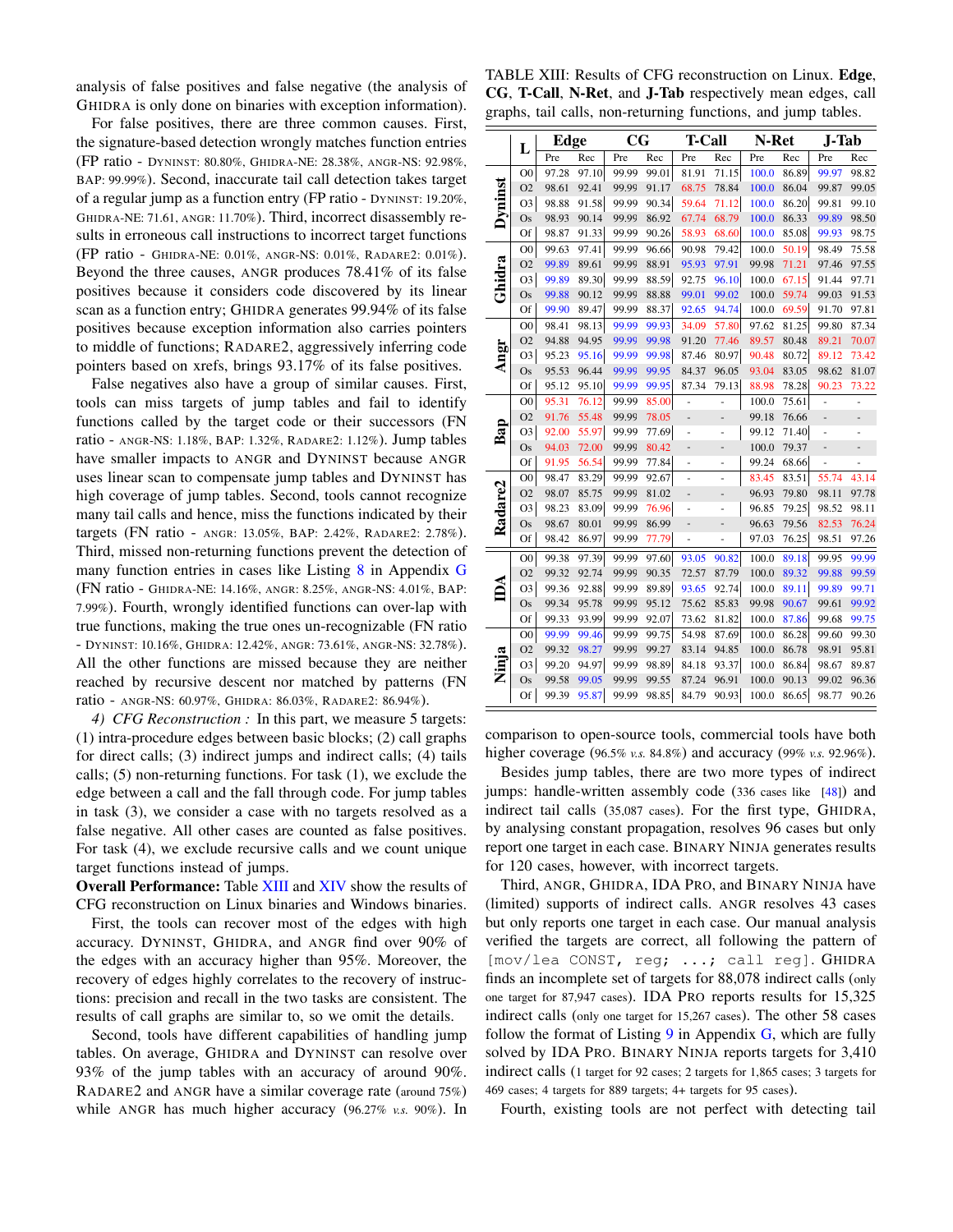TABLE XIV: Results of CFG reconstruction on Windows.

|                     | W              | <b>Edge</b> |       | $_{\rm CG}$ |       | T-Call                       |                          | N-Ret |       | J-Tab                    |       |
|---------------------|----------------|-------------|-------|-------------|-------|------------------------------|--------------------------|-------|-------|--------------------------|-------|
|                     |                | Pre         | Rec   | Pre         | Rec   | Pre                          | Rec                      | Pre   | Rec   | Pre                      | Rec   |
|                     | Od             | 96.66       | 87.09 | 99.88       | 90.84 | 88.50                        | 80.92                    | 100.0 | 11.23 | 70.84                    | 95.46 |
|                     | O <sub>1</sub> | 98.15       | 82.78 | 99.91       | 85.24 | 85.64                        | 88.41                    | 100.0 | 7.37  | 77.30                    | 97.79 |
| Ghidra              | O <sub>2</sub> | 96.58       | 83.80 | 99.86       | 87.61 | 83.03                        | 85.65                    | 99.44 | 7.56  | 72.89                    | 94.62 |
|                     | Ox             | 96.56       | 84.19 | 99.83       | 88.48 | 83.44                        | 87.85                    | 99.44 | 7.51  | 72.91                    | 94.96 |
|                     | Od             | 95.33       | 96.86 | 99.87       | 99.99 | 55.33                        | 80.21                    | 93.14 | 16.40 | 99.65                    | 71.22 |
|                     | O <sub>1</sub> | 96.43       | 97.80 | 99.89       | 99.99 | 97.30                        | 91.87                    | 96.67 | 35.85 | 99.82                    | 73.65 |
| Angr                | O <sub>2</sub> | 95.72       | 96.13 | 99.88       | 99.98 | 97.48                        | 92.52                    | 97.04 | 41.41 | 99.99                    | 59.71 |
|                     | Ox             | 95.58       | 96.12 | 99.86       | 99.98 | 96.61                        | 92.48                    | 97.11 | 42.05 | 99.99                    | 60.03 |
|                     | Od             | 96.05       | 70.89 | 99.29       | 73.92 | ä,                           | ÷,                       | 0.00  | 0.00  | ٠                        | ٠     |
| Bap                 | O <sub>1</sub> | 97.00       | 80.00 | 99.99       | 80.87 | ٠                            | $\overline{\phantom{0}}$ | 100.0 | 1.52  | $\overline{\phantom{m}}$ | -     |
|                     | O <sub>2</sub> | 96.43       | 70.22 | 99.99       | 72.59 |                              | ٠                        | 100.0 | 6.64  |                          |       |
|                     | Ox             | 96.40       | 72.77 | 99.99       | 69.23 | $\qquad \qquad \blacksquare$ | $\overline{\phantom{0}}$ | 100.0 | 6.16  | $\overline{a}$           |       |
|                     | Od             | 97.74       | 85.12 | 99.11       | 86.83 | ٠                            | ٠                        | 100.0 | 6.30  | 96.24                    | 84.29 |
|                     | O <sub>1</sub> | 98.97       | 80.03 | 99.90       | 81.14 | $\overline{a}$               | -                        | 100.0 | 6.43  | 88.89                    | 71.56 |
| Radare <sub>2</sub> | O <sub>2</sub> | 98.07       | 79.59 | 99.91       | 80.79 | ä,                           | ٠                        | 100.0 | 6.56  | 95.29                    | 64.49 |
|                     | Ox             | 98.03       | 80.71 | 99.90       | 81.26 | $\overline{a}$               | $\overline{a}$           | 100.0 | 6.55  | 95.16                    | 64.03 |
|                     | Od             | 96.98       | 95.77 | 99.87       | 98.00 | 96.25                        | 77.06                    | 100.0 | 53.89 | 99.43                    | 100.0 |
|                     | O <sub>1</sub> | 98.36       | 95.79 | 99.87       | 97.41 | 90.95                        | 81.80                    | 100.0 | 58.09 | 99.66                    | 99.81 |
| IDА                 | O <sub>2</sub> | 97.12       | 93.92 | 99.85       | 97.07 | 88.18                        | 83.34                    | 100.0 | 63.38 | 99.91                    | 99.85 |
|                     | Ox             | 97.11       | 93.73 | 99.84       | 96.88 | 88.32                        | 81.99                    | 100.0 | 63.19 | 99.66                    | 99.81 |
|                     | Od             | 98.63       | 97.39 | 99.90       | 99.75 | 84.89                        | 80.37                    | 100.0 | 38.66 | 96.97                    | 93.09 |
|                     | O <sub>1</sub> | 99.20       | 98.60 | 99.80       | 99.83 | 95.31                        | 91.89                    | 100.0 | 47.30 | 99.61                    | 90.22 |
| Ninja               | O <sub>2</sub> | 98.59       | 96.63 | 99.88       | 98.93 | 95.49                        | 92.76                    | 100.0 | 48.67 | 96.49                    | 91.49 |
|                     | Ox             | 98.59       | 96.82 | 99.86       | 99.10 | 95.61                        | 92.83                    | 100.0 | 48.43 | 96.50                    | 91.55 |

calls. The recovery rate ranges from 71.7% (DYNINST) to 91.28% (BINARY NINJA); the precision varies from 67.39% (DYNINST) to 90.21% (GHIDRA). We observe that many tools (ANGR, GHIDRA, BINARY NINJA) has the lowest precision with optimization disabled. This is because less tail calls are emitted at lower optimization levels and a few false positives can result in a low precision.

Finally, tools can detect non-returning functions with very high precision (nearly 100% for many tools). However, they have limited coverage, especially on Windows binaries. Based on our analysis, the root cause of the low coverage is incomplete collection of non-returning library functions.

Use of Heuristics: The recovery of edges and call graphs share heuristics in disassembly so we omit the details.

The resolving of jump tables uses three heuristics. First, RADARE2, GHIDRA, and DYNINST use patterns to detect jump tables, identifying 85.53%, 98.01%, and 99.56% of all jump tables. Second, DYNINST and ANGR restrict the scope of slicing in VSA, missing the index bound in many jump tables. By enlarging the scope of slicing to 500 assignments in DYNINST and 10 basic blocks in ANGR, the two tools find the index bound in 2.1% and 19.8% more jump tables. Third, GHIDRA and RADARE2 discard jump tables with index over 1,024 and 512, respectively missing 51 and 2,435 jump tables.

To detect tail calls, RADARE2 relies on the distance between jumps and their targets. It is hard to pick a proper threshold: in our benchmark binaries, the distance for regular jumps (min: 0; max: 0xb5867) and tail calls (min: 0; max: 0xb507c5) are largely overlapped. GHIDRA uses the heuristic that a tail call and its target spans multiple functions. This heuristic is general to capture tail calls, producing a high coverage of 91.29%. However, it cannot recognize regular jumps between two

TABLE XV: Statistics of false positives in CFG-edge recovery. *Non-Ret*, *Func*, *T-Call*, *Inst*, *No-split*, *Jump-Tab* respectively represent undetected non-returning functions, unrecognized functions, unidentified tail calls, wrong instructions, missing edges to middle of basic blocks, and wrong jump table targets.

| <b>Tools</b>   |         |       |        |             | Percentage of False Positives $(\% )$ |          |
|----------------|---------|-------|--------|-------------|---------------------------------------|----------|
|                | Non-Ret | Func  | T-Call | <i>Inst</i> | No-split                              | $J$ -Tab |
| <b>Dyninst</b> | 23.09   | 12.25 | 23.28  | 4.95        | 35.24                                 | 1.19     |
| Ghidra         | 8.76    | 1.88  | 13.00  | 0.11        | 75.13                                 | 1.12     |
| Angr           | 16.69   | 38.42 | 10.82  | 4.73        | 27.02                                 | 2.32     |
| Bap            | 37.95   | 22.30 | 1.34   | 0.34        | 38.06                                 | $\Omega$ |
| Radare2        | 73.32   | 3.90  | 15.55  | 0.67        | 4.23                                  | 2.34     |

parts of non-continuous functions, producing over 70K false positives. ANGR and DYNINST use control-flow and stackheight based heuristics, detecting 4.24% and 6.99% more tail calls. However, the heuristics are neither sound nor complete, producing both false negatives and false positives.

Understanding of Errors: Table XV presents the analysis of false positives in edge recovery. The false negatives of edge recovery are mostly caused by non-recovered instructions (see § IV-B1). We omit the details. For call graphs, the false positives and false negatives are generally side effects of errors in disassembly. Details are also discussed in § IV-B1.

The errors related to jump tables are case specific and tool specific. We randomly sample 10% false negatives and 10% false positives from each tool and do manual analysis to understand the reasons. The false negatives vary across tools. RADARE2, GHIDRA, and DYNINST rely on patterns to detect jump tables, leading to 64.1%, 31.4%, and 37.72% of their false negatives. Further, RADARE2 incurs 35.9% of its false negatives because it discards jump tables with over 512 entries; GHIDRA produces 62.63%, 5.50%, and 0.47% of its false negatives, respectively because it does not consider sub instructions in VSA analysis, does not capture the correct restrictions to the index, and discards jump tables with more than 1,024 entries; ANGR generates false negatives because of no VSA results (67.86%), wrong VSA results leading to over 100,000 entries (14.29%), and no handling of sbb instructions (17.86%); DYNINST's remaining false negatives are caused by its restriction of slicing scope (2.1%) and no handling of get\_pc\_thunk (60.18%). Beyond the above reasons, we also observe 6 cases where the index is unrestricted (*e.g.*, Listing 10), leading to false negatives in many tools. The causes of false positives are also diverse. RADARE2's false positives are mostly because it matches the wrong cmp/sub instruction (54.29%) or the restriction to the index is not by cmp/sub (45.71%). DYNINST produces false positives because it does not handle special aliases of the index (78.96%), does not consider restrictions by type (17.95%), and restricts the scope of slicing (3.09%). ANGR incurs false positives due to incorrect VSA solving (78.26%) and ignoring certain paths in slicing (21.74%). With GHIDRA, the false positives are because of wrongly considering indirect jumps as indirect calls (55.32%), no consideration of sub instruction in VSA analysis (34.04%), identifying extra/wrong restrictions to the index (4.26%), and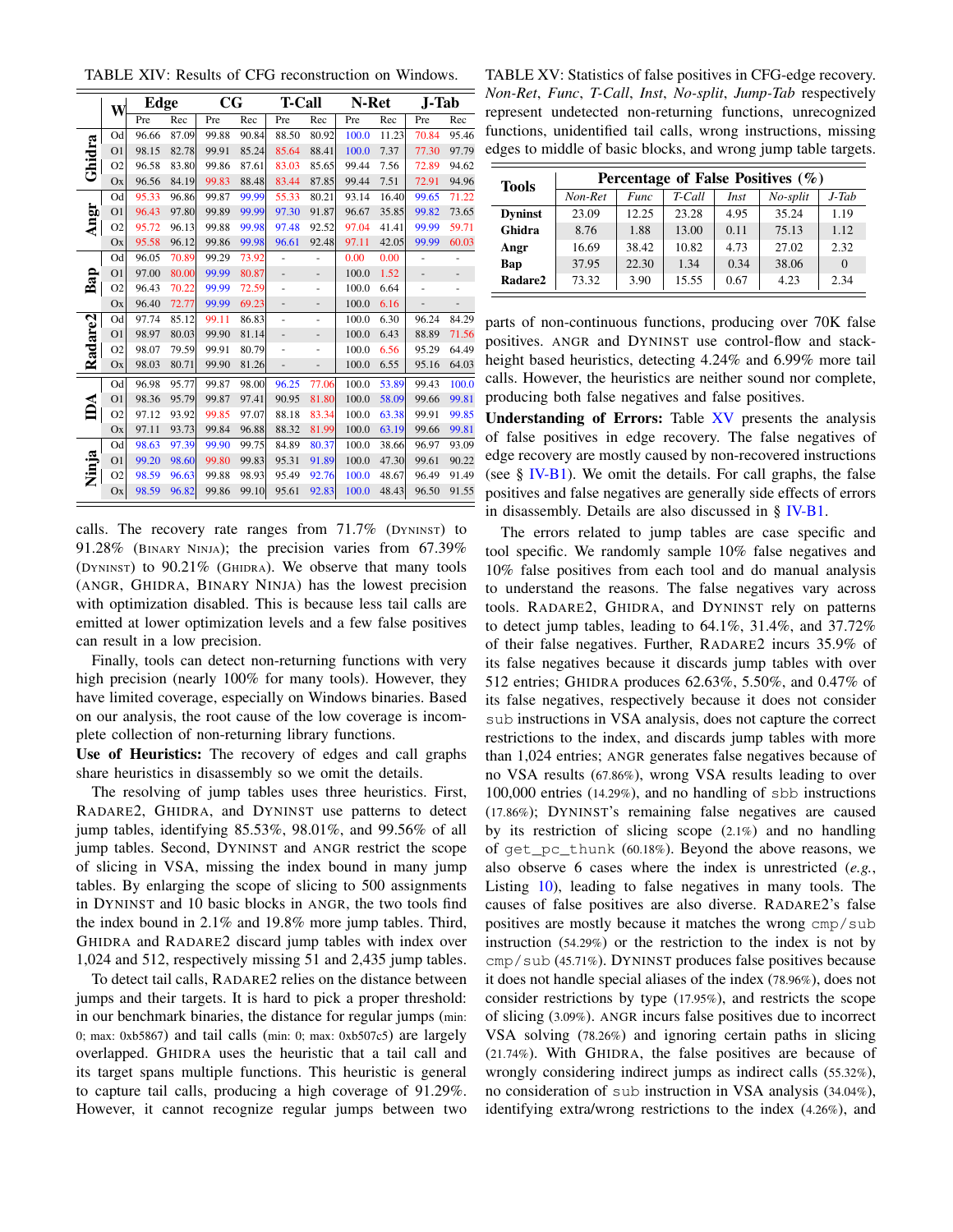TABLE XVI: Statistics of false negatives in detection of non-returning functions. *Lib*, *Cond-NonRet*, *Exit-Inst*, *Fake-Ret*, *Propa* respectively stand for unrecognized non-returning library functions, argument-dependent non-returning functions (*e.g.*, error), instructions that exit (*e.g.*, ud2), functions that contain ret instructions but do not actually return, and propagation of other types of false negatives.

| <b>Tools</b>   |       | Percentage of False Negatives $(\% )$ |           |          |       |  |  |  |  |  |  |
|----------------|-------|---------------------------------------|-----------|----------|-------|--|--|--|--|--|--|
|                | Lib   | Cond-NonRet                           | Exit-Inst | Fake-Ret | Propa |  |  |  |  |  |  |
| <b>Dyninst</b> | 12.30 | 43.86                                 | 0.30      | 27.64    | 15.90 |  |  |  |  |  |  |
| Ghidra         | 3.97  | 13.01                                 | 0.04      | 9.54     | 73.44 |  |  |  |  |  |  |
| Angr           | 19.08 | 21.70                                 | 0.00      | 22.29    | 36.93 |  |  |  |  |  |  |
| Bap            | 24.45 | 22.73                                 | 0.10      | 28.90    | 23.82 |  |  |  |  |  |  |
| Radare2        | 19.89 | 26.04                                 | 0.08      | 13.07    | 40.92 |  |  |  |  |  |  |

including the default case as an entry (6.38%).

In detecting tail calls, false negatives are largely caused by excluding conditional jumps (FN ratio - GHIDRA: 21.6%; ANGR 17.5%), missing boundaries between adjacent functions (FN ratio - GHIDRA: 78.4%), excluding targets reached by both conditional jumps and unconditional jumps (FN ratio - ANGR: 81.6%), incorrect calculation of stack height (FN ratio - ANGR: 0.9%), unrecognized functions and no stack adjustment patterns before the jumps (FN ratio - DYNINST:100%). For false positives, the most common cause is wrong function entries (FP ratio - GHIDRA: 5.9%; ANGR 19.7%; DYNINST: 2.4%). Other reasons include non-continuous functions (FP ratio - GHIDRA: 94.1%; ANGR 0.3%; DYNINST: 0.6%), instructions follow the format of add esp/rsp, CONST but do not tear down the stack (FP ratio - DYNINST:97%), unchanged stack height before the jump (FP ratio - ANGR: nearly 90%). We also notice that ANGR's false positives contain a group of conditional jumps, which are caused by a defect in its code.

Table XVI shows the false negatives in detecting nonreturning functions. A special category is functions that have ret instructions but do not return (*e.g.,* \_Unwind\_Resume in Glibc). Such functions alter the stack to use a self-prepared return address, avoiding returning to the parent. We observe no false positives with DYNINST. RADARE2 generates false positives because of un-handled jump tables (23.40%), wrong function boundaries (4.26%), and propagation of other false positives (72.34%). ANGR produces false positives due to unhandled jump tables/tail calls (29.73%), wrong function boundaries (54.05%), and propagation of other false positives (16.22%). GHIDRA incurs all its false positives due to heuristic **.** False positives by BAP are due to implementation issues.

#### *C. Threats to Completeness and Validity*

Despite our best efforts to carefully evaluate the public versions of the selected tools, there could still be threats to the completeness and validity of our results. Completeness wise, we may have missed reporting the results of some tools in certain tasks due to implementation issues of the tools (other than fundamental limitations). For instance, we could not report Angr's results of symbolization with Windows binaries because of two implementation issues in Angr's Reassembler module (one is reported at https://github.com/angr/angr/issues/

1998; the other one is because Reassembler tries to parses the PLT section that does not exist in Windows binaries). Validity wise, implementation issues in our evaluation and analysis code may have slipped into the results, leading to inaccurate reports of the tools' performance. To mitigate this threat, we checked if the evaluation results match our understanding of the tools. In particular, we checked if the false positives and false negatives were explainable by the tool's strategies.

## V. FINDINGS

## This study uncovered the following major findings.

F-1: *Complex constructs are common and heuristics are indispensable to handle them.* We observe a large amount of complex constructs in our benchmarks (Table XVII). In particular, we found 295 instances of data-in-code, complementary to previous research [5]. Heuristics are indispensable to handle the constructs: they are responsible for 49% of the instructions, 17% of the function entries, and most xrefs.

F-2: *Heuristics inherently introduce coverage-correctness trade-offs.* Heuristics significantly increase coverage, but concurrently induce new errors. As a counter-movement, new heuristics are devised to reduce the errors, leading to coveragecorrectness trade-offs in nearly every disassembly phase.

F-3: *Tools complement each other.* As shown in Table III, existing tools use heuristics and algorithms that have overlaps but also many differences. This features tools different strengths, indicating that tool selection should be demand-specific.

F-4: *Broader and deeper evaluation is needed for future improvements.* We envision that the community may have insufficiently evaluated existing tools. This prevents comprehensive understanding about the limitations of the tools. We hope our study will bring a piece of basis to broaden and deepen the evaluation towards better binary disassembly.

#### VI. CONCLUSION

We present a systematization of binary disassembly with a thorough study and comprehensive evaluation, centering around the perspective of algorithms and heuristics. Our study, via the comprehension on the source code of 9 disassembly tools, presents in-depth understanding of their strategies. Our evaluation separately measures the tools on each disassembly phase and on individual strategies, which fully unveils how much the heuristics are used, how much the heuristics contribute to disassembly, and what errors the heuristics can introduce. Throughout the study, we derive a group of new observations that can amend/complement previous understandings and also inspire future directions of binary disassembly.

## ACKNOWLEDGMENTS

We would like to thank our shepherd Yan Shoshitaishvili and the anonymous reviewers for their feedback. This project was supported by the Office of Naval Research (Grant#: N00014-16-1-2261, N00014-17-1-2788, and N00014-17-1- 2787). Any opinions, findings, and conclusions or recommendations expressed in this paper are those of the authors and do not necessarily reflect the views of the funding agency.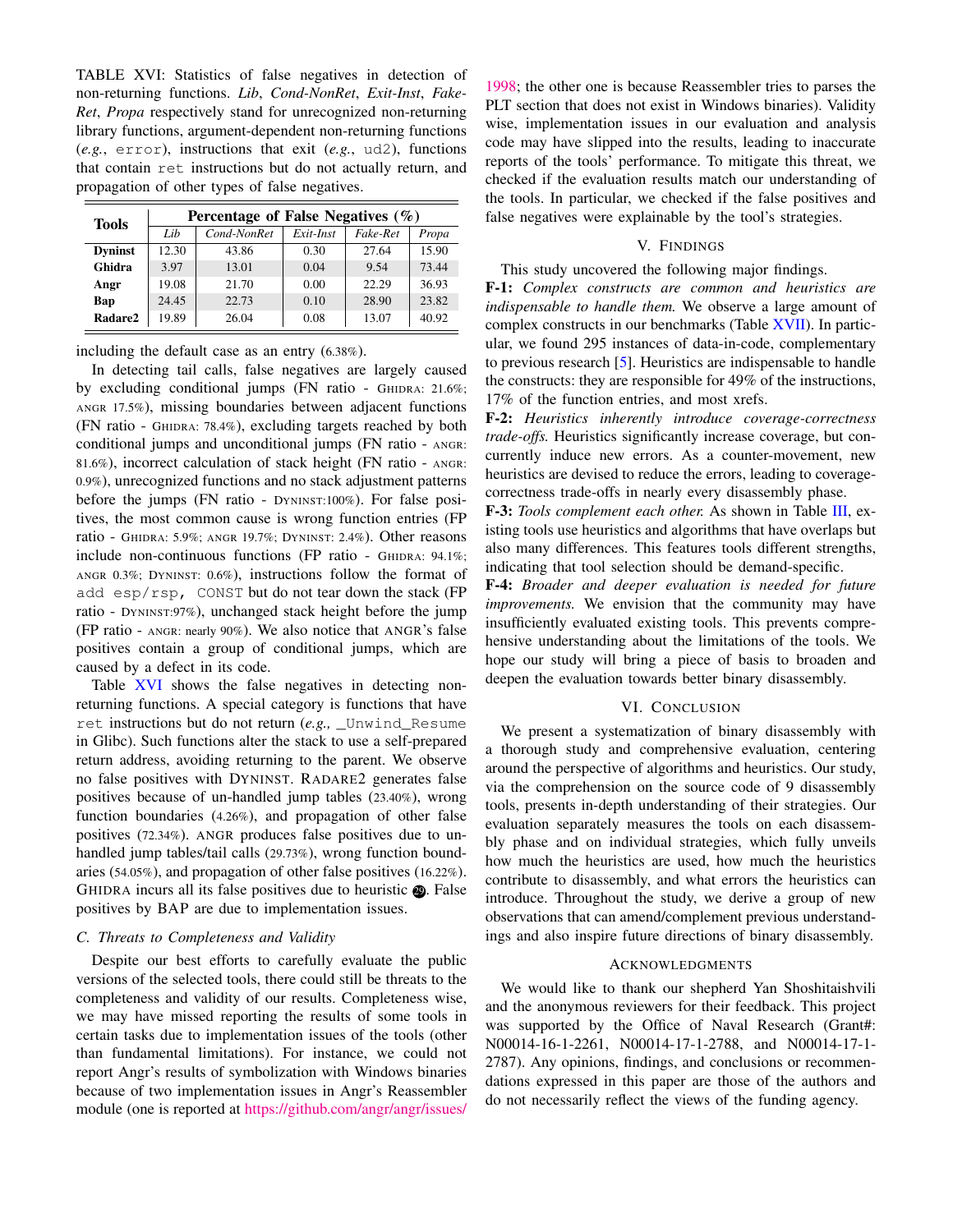#### **REFERENCES**

- [1] "Ida help: Kernel analysis options," https://www.hex-rays.com/products/ida/ support/idadoc/621.shtml.
- [2] M. Abadi, M. Budiu, Ú. Erlingsson, and J. Ligatti, "Control-flow integrity principles, implementations, and applications," *ACM Transactions on Information and System Security (TISSEC)*, vol. 13, no. 1, p. 4, 2009.
- [3] N. S. Agency, "Ghidra," https://www.nsa.gov/resources/everyone/ghidra/, 2019.
- [4] H. Alasmary, A. Anwar, J. Park, J. Choi, D. Nyang, and A. Mohaisen, "Graphbased comparison of iot and android malware," in *International Conference on Computational Social Networks*. Springer, 2018, pp. 259–272.
- [5] D. Andriesse, X. Chen, V. Van Der Veen, A. Slowinska, and H. Bos, "An in-depth analysis of disassembly on full-scale x86/x64 binaries," in *25th USENIX Security Symposium*, 2016, pp. 583–600.
- [6] D. Andriesse, A. Slowinska, and H. Bos, "Compiler-agnostic function detection in binaries," in *2017 IEEE European Symposium on Security and Privacy (EuroS&P)*. IEEE, 2017, pp. 177–189.
- [7] W. Armstrong, P. Christen, E. McCreath, and A. P. Rendell, "Dynamic algorithm selection using reinforcement learning," in 2006 International Workshop on Integrating AI and Data Mining. IEEE, 2006, pp. 18–25.<br>[8] C. S. L. at UC Santa Barbara, "angr github repo," https://github.com/angr/angr/
- tree/76da434f, 2019.
- [9] T. Bao, J. Burket, M. Woo, R. Turner, and D. Brumley, "Byteweight: Learning to recognize functions in binary code," in *23rd USENIX Security Symposium*, 2014, pp. 845–860.
- [10] T. Barabosch, "cwe checker finds vulnerable patterns in binary executables," https://github.com/fkie-cad/cwe\_checker, 2018.<br>
[11] A. R. Bernat and B. P. Miller, "Anywhere, any-time binary instrumentation," in
- *10th ACM SIGPLAN-SIGSOFT workshop on Program analysis for software tools*. ACM, 2011, pp. 9–16.
- [12] P. Biondi, R. Rigo, S. Zennou, and X. Mehrenberger, "Bincat: purrfecting binary static analysis," in *Symposium sur la sécurité des technologies de linformation et des communications*, 2017.
- [13] L. Bits, "Mcsema github repo," https://github.com/lifting-bits/mcsema/tree/ 62a1319e, 2019.
- [14] M. Bourquin, A. King, and E. Robbins, "Binslayer: accurate comparison of binary executables," in *the 2nd ACM SIGPLAN Program Protection and Reverse Engineering Workshop*. ACM, 2013, p. 4.
- [15] D. Bruschi, L. Martignoni, and M. Monga, "Detecting self-mutating malware using control-flow graph matching," in *International conference on detection of intrusions and malware, and vulnerability assessment*. Springer, 2006, pp. 129– 143.
- [16] S. K. Cha, T. Avgerinos, A. Rebert, and D. Brumley, "Unleashing mayhem on binary code," in *2012 IEEE Symposium on Security and Privacy (SP)*. IEEE, 2012, pp. 380–394.
- [17] M. Chandramohan, Y. Xue, Z. Xu, Y. Liu, C. Y. Cho, and H. B. K. Tan, "Bingo: Cross-architecture cross-os binary search," in *the 2016 24th ACM SIGSOFT International Symposium on Foundations of Software Engineering*. ACM, 2016, pp. 678–689.
- [18] P. Chen, J. Xu, Z. Hu, X. Xing, M. Zhu, B. Mao, and P. Liu, "What you see is not what you get thwarting just-in-time rop with chameleon," in *2017 47th Annual IEEE/IFIP International Conference on Dependable Systems and Networks (DSN)*. IEEE, 2017, pp. 451–462.
- [19] X. Chen, A. Slowinska, D. sse, H. Bos, and C. Giuffrida, "Stackarmor: Comprehensive protection from stack-based memory error vulnerabilities for binaries." in *NDSS*, 2015.
- [20] Y. Chen, D. Mu, J. Xu, Z. Sun, W. Shen, X. Xing, L. Lu, and B. Mao, "Ptrix: Efficient hardware-assisted fuzzing for cots binary," in *2019 ACM on Asia Conference on Computer and Communications Security*. ACM, 2019, pp. 1032– 1043.
- [21] Y. Chen, D. Zhang, R. Wang, R. Qiao, A. M. Azab, L. Lu, H. Vijayakumar, and W. Shen, "Norax: Enabling execute-only memory for cots binaries on aarch64," in *2017 IEEE Symposium on Security and Privacy (SP)*. IEEE, 2017, pp. 304–319.
- [22] V. Chipounov and G. Candea, "Enabling sophisticated analyses of × 86 binaries with revgen," in *2011 IEEE/IFIP 41st International Conference on Dependable Systems and Networks Workshops (DSN-W)*. IEEE, 2011, pp. 211–216.
- [23] C. Cifuentes and M. Van Emmerik, "Recovery of jump table case statements from binary code," *Science of Computer Programming*, vol. 40, no. 2-3, pp. 171–188, 2001.
- [24] coreboot, "Ghidra firmware utilities, weeks 1-2," https://blogs.coreboot.org/blog/ 2019/06/04/gsoc-ghidra-firmware-utilities-weeks-1-2/, 2019.
- [25] M. Cova, V. Felmetsger, G. Banks, and G. Vigna, "Static detection of vulnerabilities in x86 executables," in *2006 22nd Annual Computer Security Applications Conference (ACSAC'06)*. IEEE, 2006, pp. 269–278.
- [26] C. CyLab, "Bap github repo," https://github.com/BinaryAnalysisPlatform/bap/tree/ cfeacbfc, 2020.
- [27] C. CyLab, "Bap-toolkit github repo," https://github.com/BinaryAnalysisPlatform/ ap-toolkit/tree/7b7744dc3/with-no-return, 2020.
- [28] L. Davi, C. Liebchen, A.-R. Sadeghi, K. Z. Snow, and F. Monrose, "Isomeron: Code randomization resilient to (just-in-time) return-oriented programming." in *NDSS*, 2015.
- [29] Y. David, N. Partush, and E. Yahav, "Firmup: Precise static detection of common vulnerabilities in firmware," in *ACM SIGPLAN Notices*, vol. 53, no. 2. ACM, 2018, pp. 392–404.
- [30] Y. David and E. Yahav, "Tracelet-based code search in executables," in *Acm Sigplan Notices*, vol. 49, no. 6. ACM, 2014, pp. 349–360.
- [31] L. De La Rosa, S. Kilgallon, T. Vanderbruggen, and J. Cavazos, "Efficient characterization and classification of malware using deep learning," in *2018 Resilience Week (RWS)*. IEEE, 2018, pp. 77–83.
- [32] R. Decompiler, "A retargetable machine-code decompiler based on llvm," https: //retdec.com/.
- [33] A. Dinaburg and A. Ruef, "Mcsema: Static translation of x86 instructions to llvm," in *ReCon 2014 Conference, Montreal, Canada*, 2014.
- [34] S. Dinesh, N. Burow, D. Xu, and M. Payer, "Retrowrite: Statically instrumenting cots binaries for fuzzing and sanitization," in *2020 IEEE Symposium on Security and Privacy (SP)*. IEEE Computer Society, 2020, pp. 9–9.
- [35] DynInst, "Dataflowapi programmers guide," https://dyninst.org/sites/default/files/ manuals/dyninst/dataflowAPI.pdf, 2019.
- [36] C. Eagle, *The IDA pro book*. No Starch Press, 2011.
- [37] M. Elsabagh, D. Fleck, and A. Stavrou, "Strict virtual call integrity checking for c++ binaries," in *2017 ACM on Asia Conference on Computer and Communications Security*. ACM, 2017, pp. 140–154.
- [38] Ú. Erlingsson, M. Abadi, M. Vrable, M. Budiu, and G. C. Necula, "Xfi: Software guards for system address spaces," in *7th USENIX Security Symposium*, 2006, pp. 75–88.
- [39] U. Erlingsson and F. B. Schneider, "Sasi enforcement of security policies: A retrospective," in *Proceedings DARPA Information Survivability Conference and Exposition. DISCEX'00*, vol. 2. IEEE, 2000, pp. 287–295.
- [40] S. Eschweiler, K. Yakdan, and E. Gerhards-Padilla, "discovre: Efficient crossarchitecture identification of bugs in binary code." in *NDSS*, 2016.
- [41] Q. Feng, M. Wang, M. Zhang, R. Zhou, A. Henderson, and H. Yin, "Extracting conditional formulas for cross-platform bug search," in *2017 ACM on Asia Conference on Computer and Communications Security*. ACM, 2017, pp. 346– 359.
- [42] Q. Feng, R. Zhou, C. Xu, Y. Cheng, B. Testa, and H. Yin, "Scalable graphbased bug search for firmware images," in *the 2016 ACM SIGSAC Conference on*
- *Computer and Communications Security*. ACM, 2016, pp. 480–491. [43] H. Flake, "Structural comparison of executable objects," in *DIMVA*, vol. 46. Citeseer, 2004, pp. 161–173.
- [44] P. Garba and M. Favaro, "Saturn-software deobfuscation framework based on llvm," in *3rd ACM Workshop on Software Protection*. ACM, 2019, pp. 27–38.
- [45] A. Gazet, "ret-sync is a set of plugins that helps to synchronize a debugging session," https://github.com/bootleg/ret-sync, 2016.
- [46] M. Ghaffarinia and K. W. Hamlen, "Binary control-flow trimming," in *cnum26th ACM Conference on Computer and Communications Security nymCCS. forthcoming*, 2019.
- [47] GNU, "Index of /gnu/binutils," https://ftp.gnu.org/gnu/binutils/, 2019.
- [48] GNU, "Mirror of sourceware glibc repository," https://github.com/bminor/glibc/ blob/master/sysdeps/x86 64/multiarch/memcpy-ssse3.S#L441, 2019.
- [49] I. Guilfanov, "Jump tables," https://www.hex-rays.com/blog/jump-tables/
- [50] N. Hasabnis and R. Sekar, "Lifting assembly to intermediate representation: A novel approach leveraging compilers," in *ACM SIGARCH Computer Architecture News*, vol. 44, no. 2. ACM, 2016, pp. 311-324.<br>[51] W. He, S. Das, W. Zhang, and Y. Liu, "No-jump-into-basic-block: Enforce basic
- block cfi on the fly for real-world binaries," in *54th Annual Design Automation Conference 2017*. ACM, 2017, p. 23.
- [52] G. Hernandez, F. Fowze, D. J. Tian, T. Yavuz, and K. R. Butler, "Firmusb: Vetting usb device firmware using domain informed symbolic execution," in *2017 ACM SIGSAC Conference on Computer and Communications Security*. ACM, 2017, pp. 2245–2262.
- [53] J. Hiser, A. Nguyen-Tuong, M. Co, M. Hall, and J. W. Davidson, "Ilr: Where'd my gadgets go?" in *2012 IEEE Symposium on Security and Privacy (SP)*. IEEE, 2012, pp. 571–585.
- [54] X. Hu and K. G. Shin, "DUET: Integration of dynamic and static analyses for malware clustering with cluster ensembles," in *29th Annual Computer Security Applications Conference (ACSAC'13)*, 2013, pp. 79–88.
- [55] Y. Hu, Y. Zhang, J. Li, and D. Gu, "Binary code clone detection across architectures and compiling configurations," in *25th International Conference on Program Comprehension*. IEEE Press, 2017, pp. 88–98.
- [56] M. Jiang, Y. Zhou, X. Luo, R. Wang, Y. Liu, and K. Ren, "An empirical study on arm disassembly tools," in *ACM SIGSOFT International Symposium on Software Testing and Analysis (ISSTA'20)*, 2020.
- [57] W. M. Khoo, A. Mycroft, and R. Anderson, "Rendezvous: A search engine for binary code," in *the 10th Working Conference on Mining Software Repositories*. IEEE Press, 2013, pp. 329–338.
- [58] S. Kilgallon, L. De La Rosa, and J. Cavazos, "Improving the effectiveness and efficiency of dynamic malware analysis with machine learning," in *2017 Resilience Week (RWS)*. IEEE, 2017, pp. 30–36.
- [59] J. Kinder, "The jakstab static analysis platform for binaries," http://www.jakstab. org/.
- [60] H. Koo, Y. Chen, L. Lu, V. P. Kemerlis, and M. Polychronakis, "Compiler-assisted code randomization," in *2018 IEEE Symposium on Security and Privacy (SP)*. IEEE, 2018, pp. 461–477.
- [61] H. Koo and M. Polychronakis, "Juggling the gadgets: Binary-level code randomization using instruction displacement," in *11th ACM on Asia Conference on Computer and Communications Security*. ACM, 2016, pp. 23–34.
- [62] C. Kruegel, E. Kirda, D. Mutz, W. Robertson, and G. Vigna, "Polymorphic worm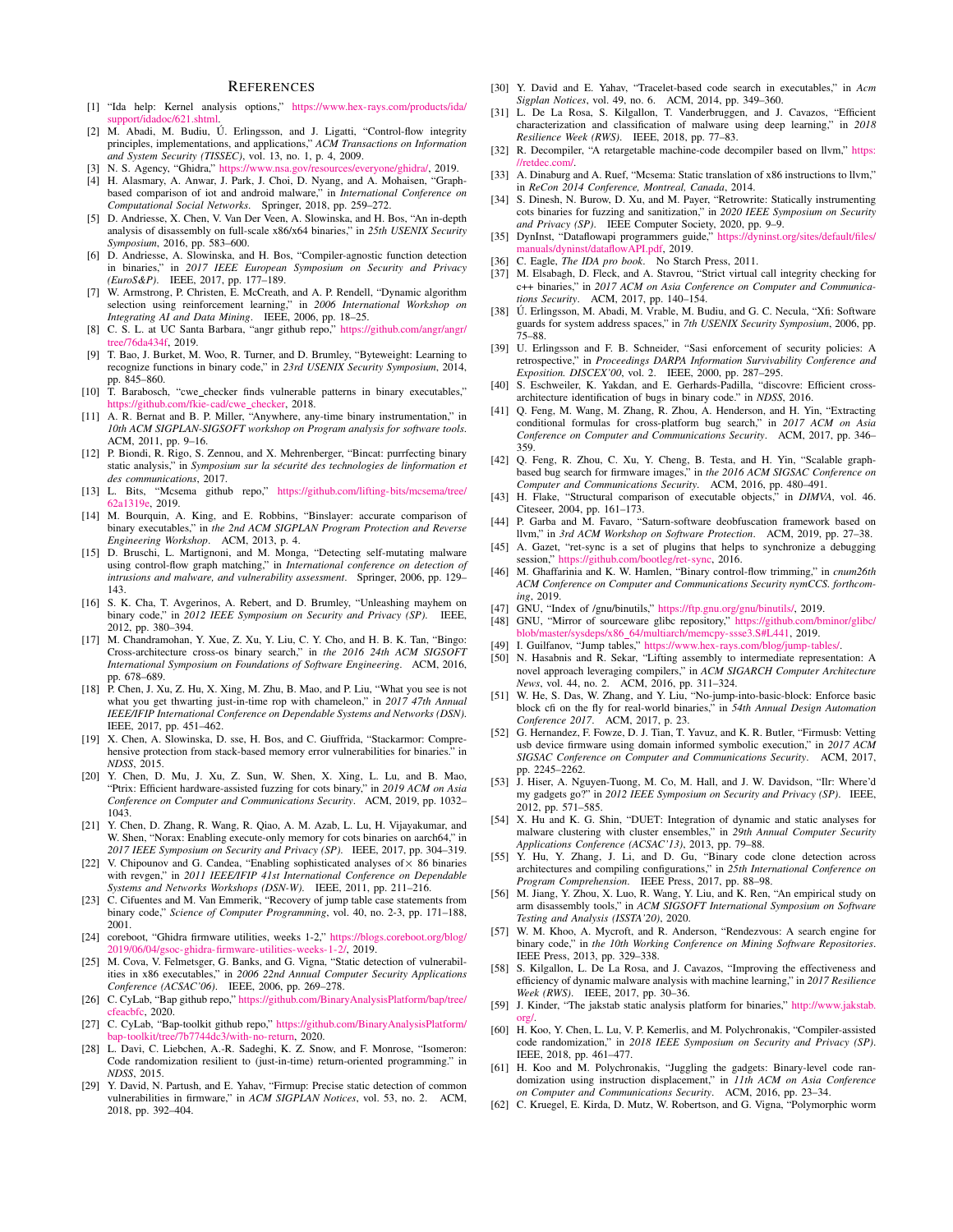detection using structural information of executables," in *International Workshop on Recent Advances in Intrusion Detection*. Springer, 2005, pp. 207–226.

- [63] S. S. Lab, "Psi: A platform for secure static binary instrumentation," http://www. seclab.cs.sunysb.edu/seclab/psi/, 2019.
- [64] T. C. S. D. Laboratory, "Program analysis tools developed at draper on the cbat roject," https://github.com/draperlaboratory/cbat\_tools/, 2018.
- [65] L. Li, J. E. Just, and R. Sekar, "Address-space randomization for windows systems," in *2006 22nd Annual Computer Security Applications Conference (ACSAC'06)*. IEEE, 2006, pp. 329–338.
- [66] Z. Li, D. Zou, S. Xu, X. Ou, H. Jin, S. Wang, Z. Deng, and Y. Zhong, "Vuldeepecker: A deep learning-based system for vulnerability detection," *arXiv preprint arXiv:1801.01681*, 2018.
- [67] S. McCamant and G. Morrisett, "Evaluating sfi for a cisc architecture." in *7th USENIX Security Symposium*, 2006. [68] X. Meng and B. P. Miller, "Binary code is not easy," in *25th International*
- *Symposium on Software Testing and Analysis*. ACM, 2016, pp. 24–35.
- [69] B. P. Miller, M. Christodorescu, R. Iverson, T. Kosar, A. Mirgorodskii, and F. Popovici, "Playing inside the black box: Using dynamic instrumentation to create security holes," *Parallel Processing Letters*, vol. 11, no. 02n03, pp. 267– 280, 2001.
- [70] J. Ming, M. Pan, and D. Gao, "ibinhunt: Binary hunting with inter-procedural control flow," in *International Conference on Information Security and Cryptology*. Springer, 2012, pp. 92–109.
- [71] M. Muench, D. Nisi, A. Francillon, and D. Balzarotti, "Avatar 2: A multi-target orchestration platform," in *Workshop on Binary Analysis Research (colocated with NDSS Symposium)(February 2018), BAR*, vol. 18, 2018.
- [72] P. Muntean, M. Fischer, G. Tan, Z. Lin, J. Grossklags, and C. Eckert, "τcfi: Typeassisted control flow integrity for x86-64 binaries," in *International Symposium on Research in Attacks, Intrusions, and Defenses*. Springer, 2018, pp. 423–444.
- [73] J. Mußler, D. Lorenz, and F. Wolf, "Reducing the overhead of direct application instrumentation using prior static analysis," in *European Conference on Parallel Processing*. Springer, 2011, pp. 65–76.
- [74] B. Ninja, "binary.ninja : a reverse engineering platform," https://binary.ninja/, 2019.
- [75] NSA, "Ghidra github repo," https://github.com/NationalSecurityAgency/ghidra/ tree/Ghidra 9.0.4 build, 2019.
- [76] T. of Bits, "Vulnerability modeling with binary ninja," https://blog.trailofbits.com/ 2018/04/04/vulnerability-modeling-with-binary-ninja/, 2018.
- [77] R. Paleari, L. Martignoni, G. Fresi Roglia, and D. Bruschi, "N-version disassembly: differential testing of x86 disassemblers," in *19th international symposium on Software testing and analysis*. ACM, 2010, pp. 265–274.
- [78] V. Pappas, M. Polychronakis, and A. D. Keromytis, "Smashing the gadgets: Hindering return-oriented programming using in-place code randomization," in *2012 IEEE Symposium on Security and Privacy (SP)*. IEEE, 2012, pp. 601–615.
- [79] Paradyn, "Dyninst github repo," https://github.com/dyninst/dyninst/tree/5d2ddacb, 2019.
- [80] M. Payer, A. Barresi, and T. R. Gross, "Fine-grained control-flow integrity through binary hardening," in *International Conference on Detection of Intrusions and Malware, and Vulnerability Assessment*. Springer, 2015, pp. 144–164.
- [81] H. Peng, Y. Shoshitaishvili, and M. Payer, "T-fuzz: fuzzing by program transformation," in *2018 IEEE Symposium on Security and Privacy (SP)*. IEEE, 2018, pp. 697–710.
- [82] J. Pewny, B. Garmany, R. Gawlik, C. Rossow, and T. Holz, "Cross-architecture bug search in binary executables," in *2015 IEEE Symposium on Security and Privacy (SP)*. IEEE, 2015, pp. 709–724.
- [83] J. Pewny, F. Schuster, L. Bernhard, T. Holz, and C. Rossow, "Leveraging semantic signatures for bug search in binary programs," in *the 30th Annual Computer Security Applications Conference (ACSAC'14)*. ACM, 2014, pp. 406–415.
- [84] B. Potchik, "Binary ninja deep thoughts," https://binary.ninja/2017/11/06/ chitecture-agnostic-function-detection-in-binaries.html, 2017.
- [85] A. Prakash, X. Hu, and H. Yin, "vfguard: Strict protection for virtual function calls in cots c++ binaries." in *NDSS*, 2015.
- [86] C. Qian, H. Hu, M. Alharthi, P. H. Chung, T. Kim, and W. Lee, "Razor: A framework for post-deployment software debloating," in *28th USENIX Security Symposium*, 2019, pp. 1733–1750.
- [87] W. Qiang, Y. Huang, D. Zou, H. Jin, S. Wang, and G. Sun, "Fully context-sensitive cfi for cots binaries," in *Australasian Conference on Information Security and Privacy*. Springer, 2017, pp. 435–442.
- [88] R. Qiao, M. Zhang, and R. Sekar, "A principled approach for rop defense," in *31st Annual Computer Security Applications Conference (ACSAC'15)*. ACM, 2015, pp. 101–110.
- [89] radreorg, "Radare2 github repo," https://github.com/radareorg/radare2/tree/ a1df188, 2020.
- [90] G. Ravipati, A. R. Bernat, N. Rosenblum, B. P. Miller, and J. K. Hollingsworth, "Toward the deconstruction of dyninst," *Univ. of Wisconsin, technical report*, p. 32, 2007.
- [91] S. Rawat, V. Jain, A. Kumar, L. Cojocar, C. Giuffrida, and H. Bos, "Vuzzer: Application-aware evolutionary fuzzing," in *NDSS*, 2017.
- [92] N. Redini, R. Wang, A. Machiry, Y. Shoshitaishvili, G. Vigna, and C. Kruegel, "B in t rimmer: Towards static binary debloating through abstract interpretation," in *International Conference on Detection of Intrusions and Malware, and Vulnerability Assessment*. Springer, 2019, pp. 482–501.
- [93] s3team, "Uroboros github repo," https://github.com/s3team/uroboros/tree/

986353c0, 2019.

- [94] M. Santosa, "Understanding elf using readelf and objdump," *Linux Forms article*, pp. 1–6, 2006.
- [95] Y. Shoshitaishvili, R. Wang, C. Salls, N. Stephens, M. Polino, A. Dutcher, J. Grosen, S. Feng, C. Hauser, C. Kruegel *et al.*, "Sok:(state of) the art of war: Offensive techniques in binary analysis," in *2016 IEEE Symposium on Security and Privacy (SP)*. IEEE, 2016, pp. 138–157.
- [96] S. Sidiroglou, O. Laadan, C. Perez, N. Viennot, J. Nieh, and A. D. Keromytis, "Assure: automatic software self-healing using rescue points," *ACM SIGARCH Computer Architecture News*, vol. 37, no. 1, pp. 37–48, 2009.
- [97] D. Song, D. Brumley, H. Yin, J. Caballero, I. Jager, M. G. Kang, Z. Liang, J. Newsome, P. Poosankam, and P. Saxena, "Bitblaze: A new approach to computer security via binary analysis," in *International Conference on Information Systems Security*. Springer, 2008, pp. 1–25.
- [98] N. Stephens, J. Grosen, C. Salls, A. Dutcher, R. Wang, J. Corbetta, Y. Shoshitaishvili, C. Kruegel, and G. Vigna, "Driller: Augmenting fuzzing through selective symbolic execution." in *NDSS*, vol. 16, no. 2016, 2016, pp. 1–16.
- [99] V. Van Der Veen, E. Göktas, M. Contag, A. Pawoloski, X. Chen, S. Rawat, H. Bos, T. Holz, E. Athanasopoulos, and C. Giuffrida, "A tough call: Mitigating advanced code-reuse attacks at the binary level," in *2016 IEEE Symposium on Security and Privacy (SP)*. IEEE, 2016, pp. 934–953.
- [100] M. Wang, H. Yin, A. V. Bhaskar, P. Su, and D. Feng, "Binary code continent: Finer-grained control flow integrity for stripped binaries," in *31st Annual Computer Security Applications Conference (ACSAC'15)*. ACM, 2015, pp. 331–340.
- [101] R. Wang, Y. Shoshitaishvili, A. Bianchi, A. Machiry, J. Grosen, P. Grosen, C. Kruegel, and G. Vigna, "Ramblr: Making reassembly great again." in *NDSS*, 2017.
- [102] S. Wang, P. Wang, and D. Wu, "Reassembleable disassembling," in *24th USENIX Security Symposium*, 2015, pp. 627–642.
- [103] S. Wang, P. Wang, and D. Wu, "Uroboros: Instrumenting stripped binaries with static reassembling," in *2016 IEEE 23rd International Conference on Software Analysis, Evolution, and Reengineering (SANER)*. IEEE, 2016.
- [104] R. Wartell, V. Mohan, K. W. Hamlen, and Z. Lin, "Binary stirring: Self-randomizing instruction addresses of legacy x86 binary code," in *2012 ACM conference on Computer and communications security*. ACM, 2012, pp. 157–168.
- [105] M. Wenzl, G. Merzdovnik, J. Ullrich, and E. Weippl, "From hack to elaborate techniquea survey on binary rewriting," *ACM Computing Surveys (CSUR)*, vol. 52, no. 3, p. 49, 2019.
- [106] D. Williams-King, G. Gobieski, K. Williams-King, J. P. Blake, X. Yuan, P. Colp, M. Zheng, V. P. Kemerlis, J. Yang, and W. Aiello, "Shuffler: Fast and deployable continuous code re-randomization," in *12th USENIX Symposium on Operating Systems Design and Implementation (OSDI 16)*, 2016, pp. 367–382.
- [107] B. Yee, D. Sehr, G. Dardyk, J. B. Chen, R. Muth, T. Ormandy, S. Okasaka, N. Narula, and N. Fullagar, "Native client: A sandbox for portable, untrusted x86 native code," in *2009 30th IEEE Symposium on Security and Privacy (SP)*. IEEE, 2009, pp. 79–93.
- [108] C. Zhang, T. Wei, Z. Chen, L. Duan, S. McCamant, and L. Szekeres, "Protecting function pointers in binary," in *8th ACM SIGSAC symposium on Information, computer and communications security*. ACM, 2013, pp. 487–492.
- [109] C. Zhang, T. Wei, Z. Chen, L. Duan, L. Szekeres, S. McCamant, D. Song, and W. Zou, "Practical control flow integrity and randomization for binary executables," in *2013 IEEE Symposium on Security and Privacy (SP)*. IEEE, 2013, pp. 559–573.
- [110] M. Zhang, M. Polychronakis, and R. Sekar, "Protecting cots binaries from disclosure-guided code reuse attacks," in *33rd Annual Computer Security Applications Conference (ACSAC'17)*. ACM, 2017, pp. 128–140.
- [111] M. Zhang and R. Sekar, "Control flow integrity for cots binaries," in *22nd USENIX Security Symposium*, 2013, pp. 337–352.
- [112] L. Zhao, Y. Duan, H. Yin, and J. Xuan, "Send hardest problems my way: Probabilistic path prioritization for hybrid fuzzing," in *NDSS*, 2019.

#### APPENDIX

TABLE XVII: Statistics of complex constructs in our benchmark binaries.

| <b>Complex Constructs</b> | <b>Types</b>          | Cases / Prog / Bin      |
|---------------------------|-----------------------|-------------------------|
|                           | Padding bytes         | 6,445,649 / 236 / 3,788 |
| Data in code              | Hard-coded bytes      | 295/3/18                |
|                           | Jump tables           | 21,586 / 57 / 426       |
|                           | Jump tables           | 118,616 / 225 / 3,594   |
| Indirect Jumps            | Indirect tail-calls   | 35,087 / 26 / 465       |
|                           | Handle-written ones   | 336/1/4                 |
|                           | Overlapping functions | 2,050/6/49              |
| Special functions         | Multi-entry functions | 103/3/11                |
|                           | Non-return functions  | 29,668 / 228 / 3,712    |
| (Direct) Tail-calls       | N/A                   | 503,527 / 236 / 3,781   |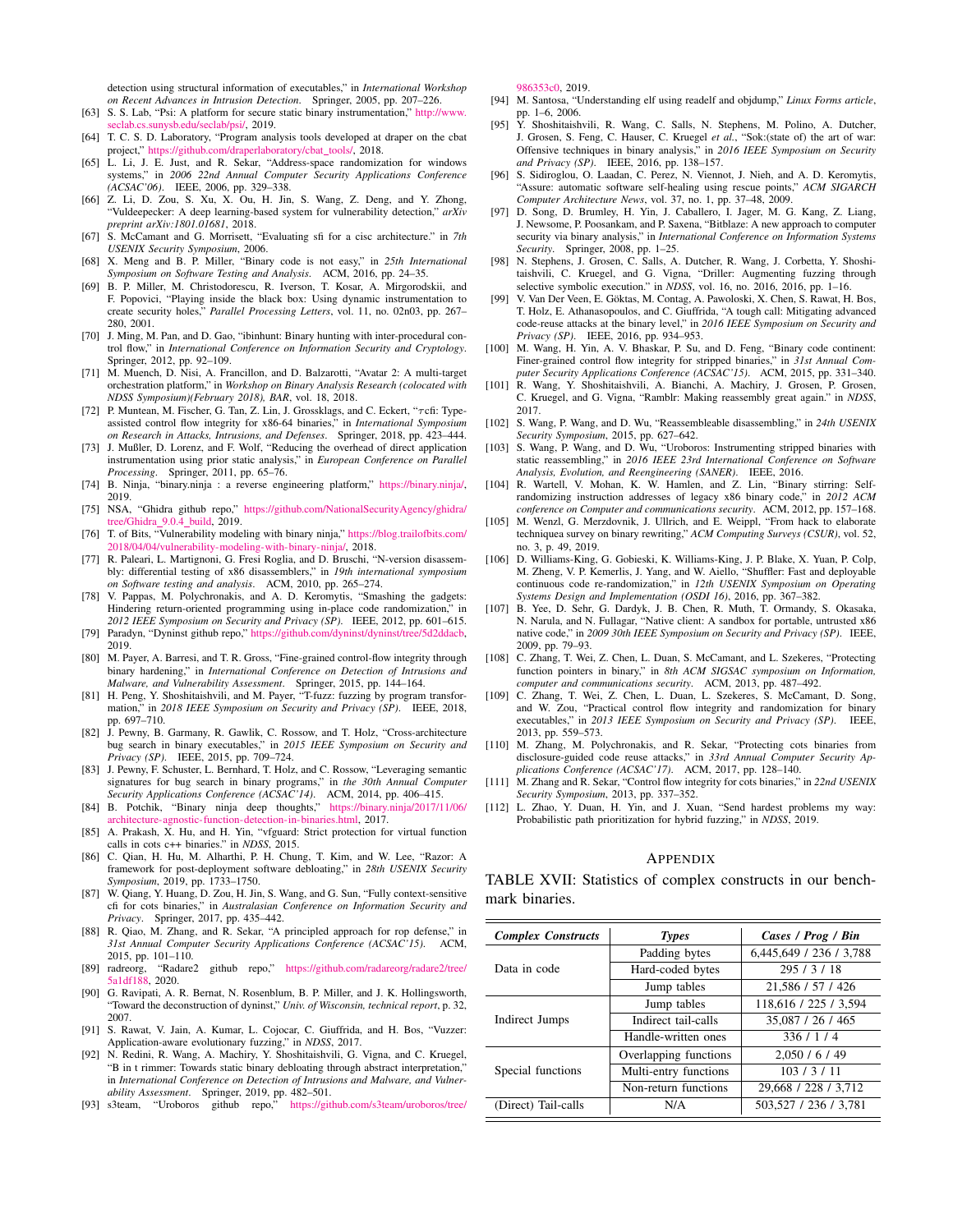## *A. Complex Constructs*

Table XVII presents the statistics of complex constructs from our benchmark binaries.

#### *B. Building Ground Truth for Windows Binaries*

First, we follow a similar approach as described in [5] to gather instructions. We use the line table in debug information to find the first instruction of each source-code/assembly statement, followed by recursive disassembly (skipping indirect control transfers) to find instructions not covered by the line table. We also found that Visual Studio considers hard-coded bytes as code in the line table. We manually exclude such cases. Second, we rely on symbols to identify functions. The symbol of a function also carries a flag indicating whether it returns, aiding us to gather non-returning functions. Third, we enable the DEBUGTYPE:FIXUP option in Visual Studio such that all xrefs are preserved in the linking process. Finally, we identify jump tables based on xrefs (which contain the base address and entries of a jump table). For each xref, if its target location contains a list of other xrefs pointing to basic blocks in the same function, we consider the xref refers to a jump table and deem the list of xrefs at its target location as entries. For correctness, we further verify if the jump table entries correspond to switch-cases in the source code. Otherwise, we manually verify the correctness (since some jump tables are hand-crafted or compiled from if-else statements).

Our initial ground truth of non-returning functions (for both Linux and Windows binaries) can miss propagated cases. To this end, we expand our ground truth by running algorithms  $(14)$  and  $(15)$  with recursive updates.

## *C. Configurations of Disassembly Tools*

OBJDUMP, PSI, UROBOROS: We use the recommended options to run them. We parse their outputs for results.

DYNINST: We use its *ParseAPI* interface to perform recursive disassembly and we further enable *IdiomMatching* to include the decision-tree based function matching (which is excluded when we do testing without heuristics). We parse the returned structure of *ParseAPI* to get the disassembly results.

ANGR: We use its *CFGFast* interface for disassembly. When using this interface, we enable the *normalize* and *detect tail calls* arguments so that a basic block is split by a control transfer to the middle and tail calls are detected. When testing disassembly without heuristics, we disable the *force complete scan* and *function prologues* arguments to *CFGFast*, preventing linear scan and function matching. To obtain the results, we interpret the CFG returned by *CFGFast* for results. We also excluded functions marked as "alignment". We use the *Reassembler* interface for symbolization.

GHIDRA: Besides default settings, we enable *Assume Contiguous Functions Only* and *Allow Conditional Jumps* to perform tail call detection. We disable the *X86 Constant Reference Analyzer* in symbolization as it introduces many dummy xrefs. Finally, to test GHIDRA without heuristics, we disable *Function Start Search* and xrefs related options, to prevent the signature-based matching and xref based disassembly.

TABLE XVIII: Results of disassembly without heuristics.

|           |                |       |       | <b>Instructions</b> |       |                |                |                          | <b>Instructions</b>      |                          |
|-----------|----------------|-------|-------|---------------------|-------|----------------|----------------|--------------------------|--------------------------|--------------------------|
|           | L              | Avg   |       | Min                 |       | W              | Avg            |                          | Min                      |                          |
|           |                | Pre   | Rec   | Pre                 | Rec   |                | Pre            | Rec                      | Pre                      | Rec                      |
|           | O <sub>0</sub> | 99.99 | 66.30 | 99.97               | 1.20  |                |                |                          | ۰                        |                          |
|           | O <sub>2</sub> | 99.99 | 66.44 | 99.91               | 1.19  |                |                |                          |                          |                          |
| Dyninst   | O <sub>3</sub> | 99.99 | 63.79 | 99.91               | 1.11  |                | L,             |                          |                          |                          |
|           | Os             | 99.99 | 68.58 | 99.96               | 1.31  |                | -              |                          |                          |                          |
|           | Of             | 99.99 | 66.35 | 99.78               | 1.11  |                | ÷,             |                          | -                        |                          |
|           | O <sub>0</sub> | 99.99 | 64.53 | 99.90               | 1.22  | Od             | 99.87          | 53.34                    | 93.66                    | 2.26                     |
| Ghidra-NE | O <sub>2</sub> | 99.99 | 69.97 | 99.62               | 1.13  | O <sub>1</sub> | 99.87          | 53.58                    | 94.66                    | 2.61                     |
|           | O <sub>3</sub> | 99.99 | 63.28 | 99.63               | 1.21  | O <sub>2</sub> | 99.87          | 53.24                    | 95.32                    | 2.15                     |
|           | <b>Os</b>      | 99.99 | 68.53 | 99.77               | 1.35  | Ox             | 99.86          | 52.91                    | 93.56                    | 2.15                     |
|           | Of             | 99.99 | 64.67 | 99.64               | 1.27  |                | $\frac{1}{2}$  | ÷,                       | $\overline{\phantom{m}}$ |                          |
|           | O <sub>0</sub> | 99.99 | 91.03 | 99.96               | 14.08 | Od             | 99.87          | 53.34                    | 93.66                    | 2.26                     |
| Ghidra    | O <sub>2</sub> | 99.99 | 91.75 | 99.68               | 1.80  | O <sub>1</sub> | 99.87          | 53.58                    | 94.66                    | 2.61                     |
|           | O <sub>3</sub> | 99.99 | 90.18 | 99.72               | 1.95  | O <sub>2</sub> | 99.87          | 53.24                    | 95.32                    | 2.15                     |
|           | Os             | 99.99 | 93.59 | 99.94               | 19.49 | Ox             | 99.86          | 52.91                    | 93.56                    | 2.15                     |
|           | Of             | 99.99 | 88.93 | 99.73               | 21.16 | ä,             | ÷,             |                          | $\blacksquare$           |                          |
|           | O <sub>0</sub> | 99.99 | 65.78 | 99.99               | 1.21  | Od             | 99.99          | 47.21                    | 99.99                    | 2.16                     |
|           | O <sub>2</sub> | 99.99 | 58.13 | 99.74               | 0.61  | O <sub>1</sub> | 99.99          | 51.38                    | 99.98                    | 2.51                     |
| Angr-NS   | O <sub>3</sub> | 99.99 | 58.62 | 99.94               | 0.54  | O2             | 99.99          | 46.32                    | 99.99                    | 2.06                     |
|           | <b>Os</b>      | 99.99 | 64.14 | 96.46               | 0.80  | Ox             | 99.99          | 45.98                    | 99.98                    | 2.06                     |
|           | Of             | 99.99 | 60.14 | 97.25               | 0.55  | $\blacksquare$ | $\blacksquare$ | $\overline{\phantom{a}}$ | $\overline{\phantom{a}}$ | $\overline{\phantom{a}}$ |
|           | O <sub>0</sub> | 99.99 | 6.37  | 99.99               | 0.02  | Od             | 99.99          | 2.88                     | 99.96                    | 0.03                     |
|           | O <sub>2</sub> | 99.99 | 11.87 | 99.99               | 0.02  | O <sub>1</sub> | 99.99          | 3.69                     | 99.99                    | 0.04                     |
|           | O <sub>3</sub> | 99.99 | 12.03 | 99.99               | 0.01  | O <sub>2</sub> | 99.99          | 4.49                     | 99.92                    | 0.03                     |
| Radare2   | Os             | 99.86 | 7.29  | 83.70               | 0.01  | Ox             | 99.99          | 4.14                     | 99.83                    | 0.03                     |
|           | Of             | 99.87 | 7.94  | 79.25               | 0.01  |                |                |                          |                          |                          |

TABLE XIX: Results of function-matching. The baseline of Rec is the total number of true functions.

|           |                |       |       | <b>Function Matching</b> |      |                          |                  |                | <b>Function Matching</b> |                          |
|-----------|----------------|-------|-------|--------------------------|------|--------------------------|------------------|----------------|--------------------------|--------------------------|
|           | L              | Avg   |       | Min                      |      | W                        | $\overline{Avg}$ |                | Min                      |                          |
|           |                | Pre   | Rec   | Pre                      | Rec  |                          | Pre              | Rec            | Pre                      | Rec                      |
|           | O <sub>0</sub> | 97.56 | 45.64 | 50.00                    | 0.99 |                          | ÷                | ÷,             | ٠                        |                          |
|           | O <sub>2</sub> | 83.84 | 33.30 | 17.24                    | 0.72 |                          |                  |                |                          |                          |
|           | O <sub>3</sub> | 83.08 | 33.88 | 19.35                    | 0.64 |                          |                  |                |                          |                          |
| Dyninst   | <b>Os</b>      | 89.11 | 4.88  | 0.00                     | 0.00 |                          | -                |                |                          |                          |
|           | Of             | 73.24 | 2.39  | 0.00                     | 0.00 |                          | ÷                | ä,             | ÷,                       |                          |
| Ghidra-NE | O <sub>0</sub> | 97.26 | 42.43 | 0.00                     | 0.00 | Od                       | 99.78            | 30.32          | 94.42                    | 3.00                     |
|           | O <sub>2</sub> | 97.29 | 3.48  | 0.00                     | 0.00 | O <sub>1</sub>           | 99.62            | 18.38          | 86.78                    | 1.78                     |
|           | O <sub>3</sub> | 97.09 | 4.42  | 0.00                     | 0.00 | O2                       | 99.68            | 20.98          | 93.58                    | 0.92                     |
|           | $\rm Os$       | 97.69 | 16.55 | 0.00                     | 0.00 | Ox                       | 99.69            | 23.08          | 93.58                    | 0.89                     |
|           | Of             | 97.72 | 4.49  | 0.00                     | 0.00 |                          | ÷,               | ÷,             | $\overline{\phantom{a}}$ |                          |
|           | O <sub>0</sub> | 91.04 | 36.93 | 0.00                     | 0.00 | Od                       | 45.65            | 17.35          | 1.04                     | 0.16                     |
| Angr-NS   | O <sub>2</sub> | 53.02 | 19.20 | 0.00                     | 0.00 | O <sub>1</sub>           | 51.90            | 12.95          | 2.60                     | 0.16                     |
|           | O <sub>3</sub> | 54.97 | 21.12 | 0.00                     | 0.00 | O2                       | 47.56            | 12.60          | 6.34                     | 0.50                     |
|           | <b>Os</b>      | 59.15 | 26.16 | 0.00                     | 0.00 | Ox                       | 47.93            | 13.36          | 6.86                     | 0.50                     |
|           | Of             | 58.26 | 22.03 | 0.00                     | 0.00 |                          | L,               | ÷,             | ä,                       |                          |
|           | O <sub>0</sub> | 89.10 | 31.67 | 5.68                     | 1.78 | Od                       | 57.94            | 12.78          | 1.16                     | 0.23                     |
|           | O <sub>2</sub> | 54.21 | 16.23 | 0.00                     | 0.00 | O <sub>1</sub>           | 50.45            | 7.57           | 1.11                     | 0.23                     |
| Bap       | O <sub>3</sub> | 55.03 | 18.21 | 0.00                     | 0.00 | O2                       | 55.54            | 8.97           | 1.28                     | 0.25                     |
|           | <b>Os</b>      | 66.83 | 16.18 | 0.00                     | 0.00 | Ox                       | 55.58            | 8.40           | 1.16                     | 0.23                     |
|           | Of             | 54.75 | 17.91 | 1.41                     | 1.03 | $\overline{\phantom{0}}$ | $\frac{1}{2}$    | $\blacksquare$ | $\frac{1}{2}$            | $\overline{\phantom{a}}$ |
|           | O <sub>0</sub> | 99.86 | 30.66 | 66.66                    | 0.00 | Od                       | 77.36            | 14.83          | 0.00                     | 0.00                     |
|           | O <sub>2</sub> | 97.19 | 0.46  | 50.00                    | 0.00 | O <sub>1</sub>           | 74.53            | 7.30           | 0.00                     | 0.00                     |
|           | O <sub>3</sub> | 97.15 | 0.37  | 50.00                    | 0.00 | O <sub>2</sub>           | 71.80            | 5.24           | 0.00                     | 0.00                     |
| Radare2   | <b>Os</b>      | 97.86 | 6.30  | 50.00                    | 0.00 | Ox                       | 71.80            | 5.58           | 0.00                     | 0.00                     |
|           | Of             | 98.05 | 0.60  | 58.33                    | 0.00 |                          |                  |                |                          |                          |

RADARE2: We run RADARE2 with four options: *aa* for default recursive disassembly, *aanr* for non-return function detection, *aac* and *aap* respectively enable xref based disassembly and signature-based function matching. With *aac* and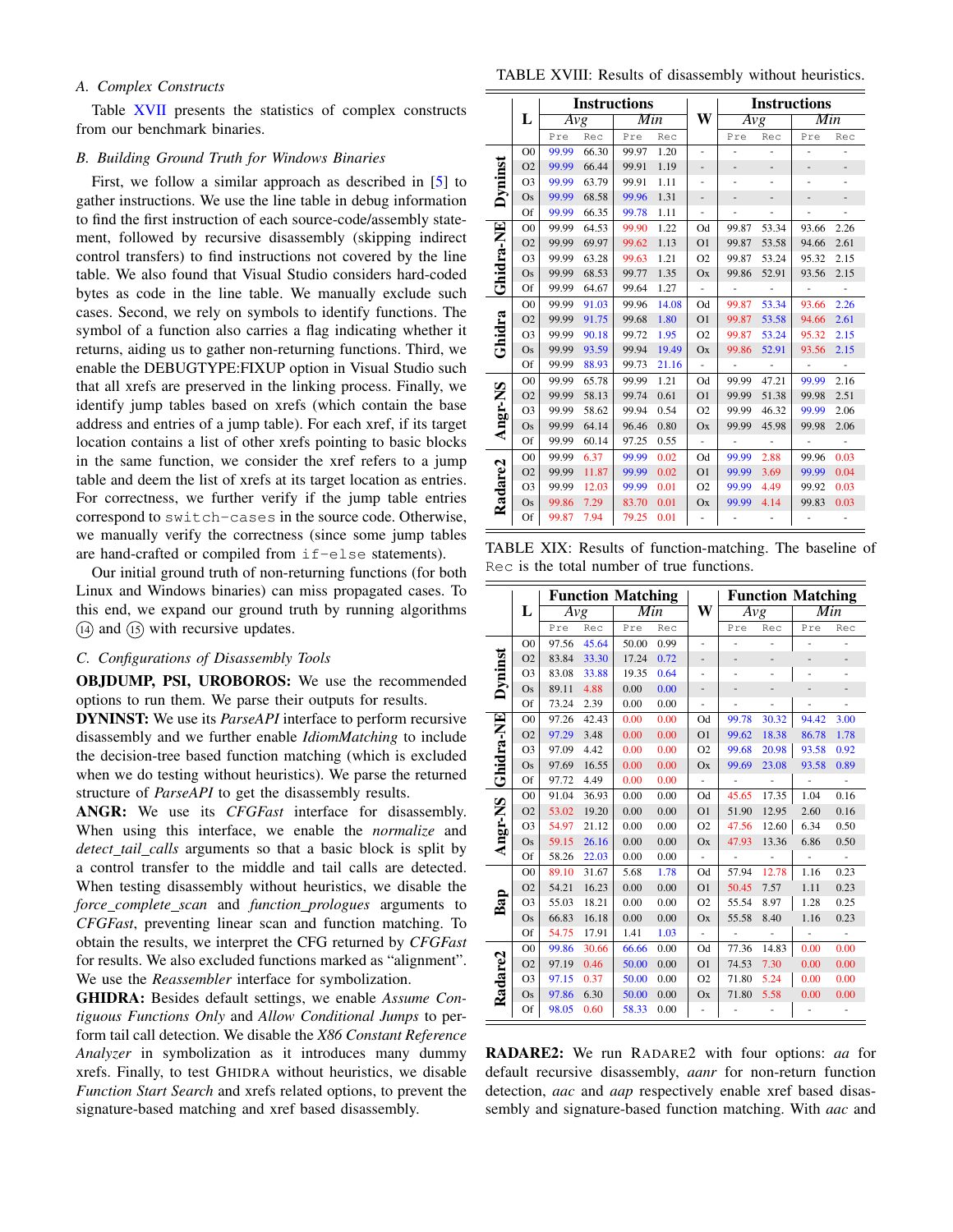*aap* disabled, we can test RADARE2 without heuristics. We use APIs provided by RADARE2 to obtain the results.

BAP: We run BAP with *-dasm* and *-drcfg* to do disassembly and reconstruct the CFG. Note the plugin for *-drcfg* needs extra installation. We use the *with-no-return* [27] pass to detect non-returning function. We parse BAP's outputs for results. IDA PRO, BINARY NINJA: We run the two tools with default settings and use their public APIs to get the results.

#### *D. Breakdown Analysis of Heuristics*

Table XVIII and XIX respectively show the results of instruction recovery without heuristics and the results of pattern-based function matching.

#### *E. Overlap of False Positives and False Negatives*

TABLE XX: Overlap of FP and FN in disassembly.

| <b>Type</b> |       | Number of Appearance $(\%)$ |      |      |      |      |        |       |  |  |  |
|-------------|-------|-----------------------------|------|------|------|------|--------|-------|--|--|--|
|             |       | ◠                           |      |      |      |      |        |       |  |  |  |
| FP          | 92.05 | 4.11                        | 2.52 | 0.85 | 0.31 | 0.14 | 0.01   | 0.001 |  |  |  |
| <b>FN</b>   | 83.08 | 14.16                       | 2.36 | 0.34 | 0.04 | 0.01 | 0.0005 |       |  |  |  |

TABLE XXI: Overlap of FP and FN in symbolization.

| <b>Type</b> | Number of Appearance $(\%)$ |      |      |       |      |      |  |  |  |
|-------------|-----------------------------|------|------|-------|------|------|--|--|--|
|             |                             |      |      |       |      |      |  |  |  |
| FP          | 95.30                       | 4.70 | 0.03 | 0.001 | 0.00 | 0.00 |  |  |  |
| <b>FN</b>   | 85.60                       | 5.40 | 9.00 | 0.02  | 0.00 | 0.00 |  |  |  |

TABLE XXII: Overlap of FP and FN in function detection.

| <b>Type</b> |      | Number of Appearance $(\%)$ |     |     |      |      |      |       |      |       |
|-------------|------|-----------------------------|-----|-----|------|------|------|-------|------|-------|
|             |      |                             |     |     |      |      |      |       |      |       |
| FP          | 70.4 | 19.2                        |     | 8.6 |      | 0.2  | 0.05 | 0.007 | 0.01 | 0.007 |
| FN          | 32.9 | 8.1                         | 4.1 |     | 14.1 | 14.5 |      |       |      |       |

| <b>Type</b>           |      |      |                         |          | Number of Appearance $(\% )$ |          |          |
|-----------------------|------|------|-------------------------|----------|------------------------------|----------|----------|
|                       |      | 2    | $\overline{\mathbf{3}}$ | 4        | 5                            | 6        | 7        |
| $FP$ ( $EDGE$ )       | 75.2 | 14.8 | 4.6                     | 2.5      | 2.2                          | 0.4      | 0.2      |
| FN (EDGE)             | 43.0 | 22.3 | 14.3                    | 10.1     | 4.8                          | 3.7      | 1.7      |
| FP (CG)               | 99.9 | 0.01 | 0.01                    | $\Omega$ | 0.01                         | $\Omega$ | $\Omega$ |
| FN (CG)               | 54.4 | 20.5 | 14.8                    | 7.9      | 2.1                          | 0.2      | 0.001    |
| $FP$ (T-Call)         | 91.3 | 7.9  | 0.7                     | 0.03     | 0.0001                       | $\Omega$ | $\Omega$ |
| $FN$ (T-Call)         | 61.1 | 29.5 | 7.1                     | 0.9      | 1.4                          | $\Omega$ | $\Omega$ |
| FP (Non-Ret)          | 98.0 | 2.0  | $\Omega$                | $\Omega$ | $\Omega$                     | $\Omega$ | $\Omega$ |
| FN (Non-Ret)          | 48.5 | 20.7 | 8.3                     | 7.0      | 6.0                          | 3.4      | 6.2      |
| $FP( J-Tab)$          | 74.8 | 17.1 | 6.1                     | 1.9      | $\Omega$                     | $\Omega$ | $\Omega$ |
| $FN$ ( <i>J</i> -Tab) | 44.8 | 36.7 | 12.9                    | 4.5      | 1.1                          | 0.01     | $\Omega$ |

TABLE XXIII: Overlap of FP and FN in CFG recovery.

In Table XX, XXI, XXII, and XXIII, we present the overlap of false positives (FP) and false negatives (FN) in different tasks. Each cell indicates the percentage of FPs/FNs produced by the number of tools specified by *Number of Appearance* (*e.g.,* the value (2.36%) in the cell [FN, 3] in Table XX means 2.36% of the FNs are produced by 3 tools).

# *F. Understanding of Commercial Tools*

We attempted to infer how IDA PRO and BINARY NINJA operate, based on empirical experiments, blogs [49, 76, 84], documentations [1], and communications with the developers. Disassembly: Both IDA PRO and BINARY NINJA perform recursive descent to recover instructions. We inferred this based on their correct results of handling Listing 2 and [84]. They also take other approaches to handling code gaps.

BINARY NINJA follows a heuristic as described in [84] to deal with code gaps. It linearly scans non-disassembled code regions and aggregates call targets. Once done, BINARY NINJA sorts all the targets based on the times of being referenced and (in order) hands them off to further recursive descent.

IDA PRO at least uses four strategies to handle code gaps: (1) it searches for common code sequences (*e.g.*, [push bp; mov bp, sp]). We inferred this from the kernel option of *mark typical code sequences as code* [1] and the test-case in Listing  $11$ ; (2) it considers addresses in the .eh frame sections for recursive descent. This is inferred from the *enable EH analysis* kernel option, confirmed by comparing the results with and without the .eh\_frame section; (3) it also performs recursive descent at the targets of d2c xrefs. This is inferred from the *create function if data xref data*→*code32 exists* kernel option, verified by comparing the results with and without certain xrefs; (4) it coagulates the remaining bytes in .text as code or data (the *make final analysis pass* kernel option). Symbolization: It is in general hard to infer how exactly IDA PRO and BINARY NINJA do symbolization. We empirically learned the following strategies: (1) The two tools do not use heuristics  $\bullet$ ,  $\bullet$ , and  $\bullet$  (2) BINARY NINJA rarely considers d2c and d2d xrefs. (3) The majority of c2d xrefs identified by BINARY NINJA are constant address operands. (4) IDA PRO will seek to symbolize the data unit at the target of a c2d xref. It will further seek to symbolize the neighbors of the data unit at the target location.

Function Entry Identification: Both IDA PRO and BINARY NINJA consider the targets of direct/indirect calls as function entries. They further apply some other approaches.

BINARY NINJA adopts the idea from [6] to facilitate identification of function entries. It traverse the inter-procedural CFG and groups all the connected basic blocks as a function. Similar to many open source tools, BINARY NINJA also considers targets of tail calls as function entries.

IDA PRO leverages at least two other strategies to identify function entries: (1) it considers certain (but not all) addresses in the .eh\_frame section as function entries. This is confirmed by comparing the results before and after removing the .eh\_frame section; (2) it considers the targets of certain d2c xrefs as function entries. We inferred this by comparing the results before and after we intentionally destroy some d2c xrefs. However, thus far we are not fully aware of how IDA PRO selects.  $eh$  frame items and the xrefs.

Indirect Jumps: Based on [84], BINARY NINJA implements VSA to handle jump tables. As discussed in § IV-B4, BINARY NINJA also resolves 120 hand-crafted indirect jumps, however, with wrong targets. It remains unclear how BINARY NINJA internally handles the 120 cases.

According to [1], IDA PRO [49] relies on patterns to detect jump tables. We further crafted test-cases (*e.g.*, Listing 12) to demonstrate that IDA PRO does not use VSA analysis .